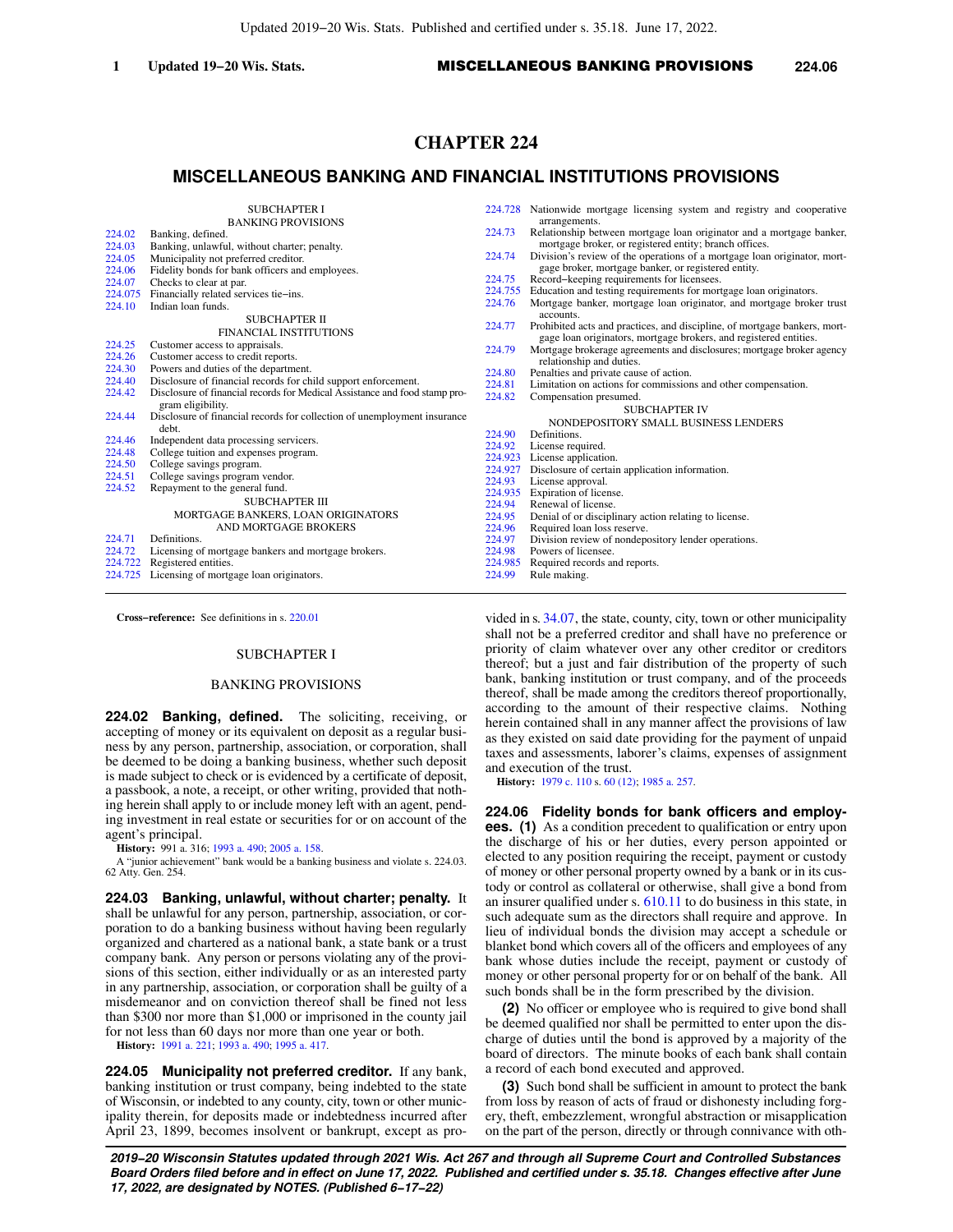## **224.06** MISCELLANEOUS BANKING PROVISIONS **Updated 19−20 Wis. Stats. 2**

ers. At any time the division may require additional bond or security, when in the division's opinion, the bonds then executed and approved are insufficient.

**(4)** Every such bond shall provide that no cancellation or other termination of the bond shall be effective unless the surety gives in advance at least 10 days' written notice by registered mail to the division. If the bond is canceled or terminated at the request of the insured (employer), the surety shall give the written notice to the division within 10 days after the receipt of such request.

**(5)** For reasons which the division deems valid and sufficient the division may waive as to the cancellation or termination of any such bond the 10−day written notice in advance required by sub. [\(4\)](https://docs.legis.wisconsin.gov/document/statutes/224.06(4)) and may give written consent to the termination or cancellation being made effective as of a date agreed upon and requested by the surety and the bank.

**(6)** The provisions required by sub. [\(4\)](https://docs.legis.wisconsin.gov/document/statutes/224.06(4)) to be in every such bond shall not in any way modify, impair or otherwise affect or render invalid a provision therein to the effect that the bond shall terminate as to any person covered thereby upon the discovery by the bank of any dishonest act on the part of such person.

**(7)** Any violation of the provisions contained in subs. [\(1\)](https://docs.legis.wisconsin.gov/document/statutes/224.06(1)) and [\(2\)](https://docs.legis.wisconsin.gov/document/statutes/224.06(2)) shall subject the bank to a fine of \$100 per day for each consecutive day of such violation and it shall be the duty of the attorney general to recover any such penalties by action for and in behalf of the state.

**History:** [1983 a. 119](https://docs.legis.wisconsin.gov/document/acts/1983/119), [538](https://docs.legis.wisconsin.gov/document/acts/1983/538); [1987 a. 252;](https://docs.legis.wisconsin.gov/document/acts/1987/252) [1989 a. 359](https://docs.legis.wisconsin.gov/document/acts/1989/359); [1991 a. 316](https://docs.legis.wisconsin.gov/document/acts/1991/316); [1995 a. 27](https://docs.legis.wisconsin.gov/document/acts/1995/27).

224.07 Checks to clear at par. Checks drawn on any bank or trust company, organized under the laws of this state, shall be cleared at par by the bank or trust company on which they are drawn. Any bank or trust company, or officer or employee thereof, who violates the provisions of this section shall be guilty of a misdemeanor and punished as provided in s. [939.61.](https://docs.legis.wisconsin.gov/document/statutes/939.61)

**224.075 Financially related services tie−ins.** In any transaction conducted by a bank, bank holding company or a subsidiary of either with a customer who is also a customer of any other subsidiary of any of them, the customer shall be given a notice in 12−point boldface type in substantially the following form:

## NOTICE OF RELATIONSHIP

This company, .... (insert name and address of bank, bank holding company or subsidiary), is related to .... (insert name and address of bank, bank holding company or subsidiary) of which you are also a customer. You may not be compelled to buy any product or service from either of the above companies or any other related company in order to participate in this transaction.

If you feel that you have been compelled to buy any product or service from either of the above companies or any other related company in order to participate in this transaction, you should contact the management of either of the above companies at either of the above addresses or the division of banking at .... (insert address).

**History:** [1985 a. 325](https://docs.legis.wisconsin.gov/document/acts/1985/325); [1995 a. 27.](https://docs.legis.wisconsin.gov/document/acts/1995/27)

**224.10 Indian loan funds. (1)** ADMINISTRATION IN TRUST AS A LOAN FUND. The loan funds of any Indian tribe which are transferred to the custody of such tribe by the United States, including any outstanding loan accounts, shall be administered as follows:

(a) The funds shall be held in trust by the tribe or a legal entity thereof as an Indian loan fund, for the purpose of making loans to members of the tribe.

(b) Management of an Indian loan fund shall be vested in a board of trustees, which may hire necessary personnel to administer the loan fund. The board of trustees shall consist of 5 members of the tribe and shall be appointed annually by the governing body of the tribe.

(c) The Indian loan fund in custody of the Menominee Indian Tribe and administered by a board of trustees appointed by that tribe shall, at the termination of federal control, be administered,

subject to this section, by a board of 5 trustees appointed annually by the stockholders of the corporation described in s. [710.05,](https://docs.legis.wisconsin.gov/document/statutes/1973/710.05) 1973 stats., and shall be used for making loans to those who were enrolled tribal members as proclaimed by the secretary of the interior as of June 17, 1954, and their spouses and descendants and to any additional classes recommended by the trustees.

**(3)** RULES OF BOARD OF TRUSTEES. The board of trustees of an Indian loan fund may establish rules for the administration of the fund.

**History:** [1975 c. 422](https://docs.legis.wisconsin.gov/document/acts/1975/422) s. [163](https://docs.legis.wisconsin.gov/document/acts/1975/422,%20s.%20163); [1987 a. 252.](https://docs.legis.wisconsin.gov/document/acts/1987/252)

## SUBCHAPTER II

## FINANCIAL INSTITUTIONS

**224.25 Customer access to appraisals.** If requested by an individual who is a customer, loan applicant or credit applicant, a financial institution, as defined in s.[705.01 \(3\),](https://docs.legis.wisconsin.gov/document/statutes/705.01(3)) shall provide that individual with a copy of any written appraisal report which is held by the financial institution, which relates to residential real estate that the individual owns or has agreed to purchase and for which a fee is imposed.

**History:** [1991 a. 78](https://docs.legis.wisconsin.gov/document/acts/1991/78); [1997 a. 191](https://docs.legis.wisconsin.gov/document/acts/1997/191) s. [236](https://docs.legis.wisconsin.gov/document/acts/1997/191,%20s.%20236); Stats. 1997 s. 224.25.

**224.26 Customer access to credit reports.** If requested by an individual who is a customer, loan applicant or credit applicant, a financial institution, as defined in s. [705.01 \(3\),](https://docs.legis.wisconsin.gov/document/statutes/705.01(3)) shall provide that individual, at no additional charge, with a copy of any written credit report which is held by the financial institution, which relates to that individual and for which a fee is imposed. **History:** [1993 a. 425;](https://docs.legis.wisconsin.gov/document/acts/1993/425) [1997 a. 191](https://docs.legis.wisconsin.gov/document/acts/1997/191) s. [237;](https://docs.legis.wisconsin.gov/document/acts/1997/191,%20s.%20237) Stats. 1997 s. 224.26.

**224.30 Powers and duties of the department. (1)** DEFI-NITION. In this section, "department" means the department of financial institutions.

**(3)** COMPUTER DATABASES, NETWORKS AND SYSTEMS; ACCESS AND USE FEES. The department may establish fees to be paid by members of the public for accessing or using the department's computer databases, computer networks or computer systems. Every fee established under this paragraph shall be based upon the reasonable cost of the service provided by the department, together with a reasonable share of the costs of developing and maintaining the department's computer databases, computer networks and computer systems.

**(4)** RESTRICTIONS ON RECORDING INSTRUMENTS WITH SOCIAL SECURITY NUMBERS. (a) In this subsection, "system" means the department's corporate registration information system.

(b) The department may not record in the system any instrument offered for recording that contains the social security number of an individual. If the department is presented with an instrument for recording in the system that contains an individual's social security number, the department may, prior to recording the instrument, remove or obscure characters from the social security number such that the social security number is not discernable on the instrument.

(c) If the department is presented with an instrument for recording in the system that contains an individual's social security number, and if the department records the instrument but does not discover that the instrument contains the individual's social security number until after the instrument is recorded, the department is not liable for the instrument drafter's placement of the individual's social security number on the instrument and the department may remove or obscure characters from the social security number such that the social security number is not discernable on the instrument.

(d) If the department records an instrument in the system that contains the complete social security number of an individual, the instrument drafter is liable to the individual whose social security number appears in the recorded instrument for any actual damages resulting from the instrument being recorded.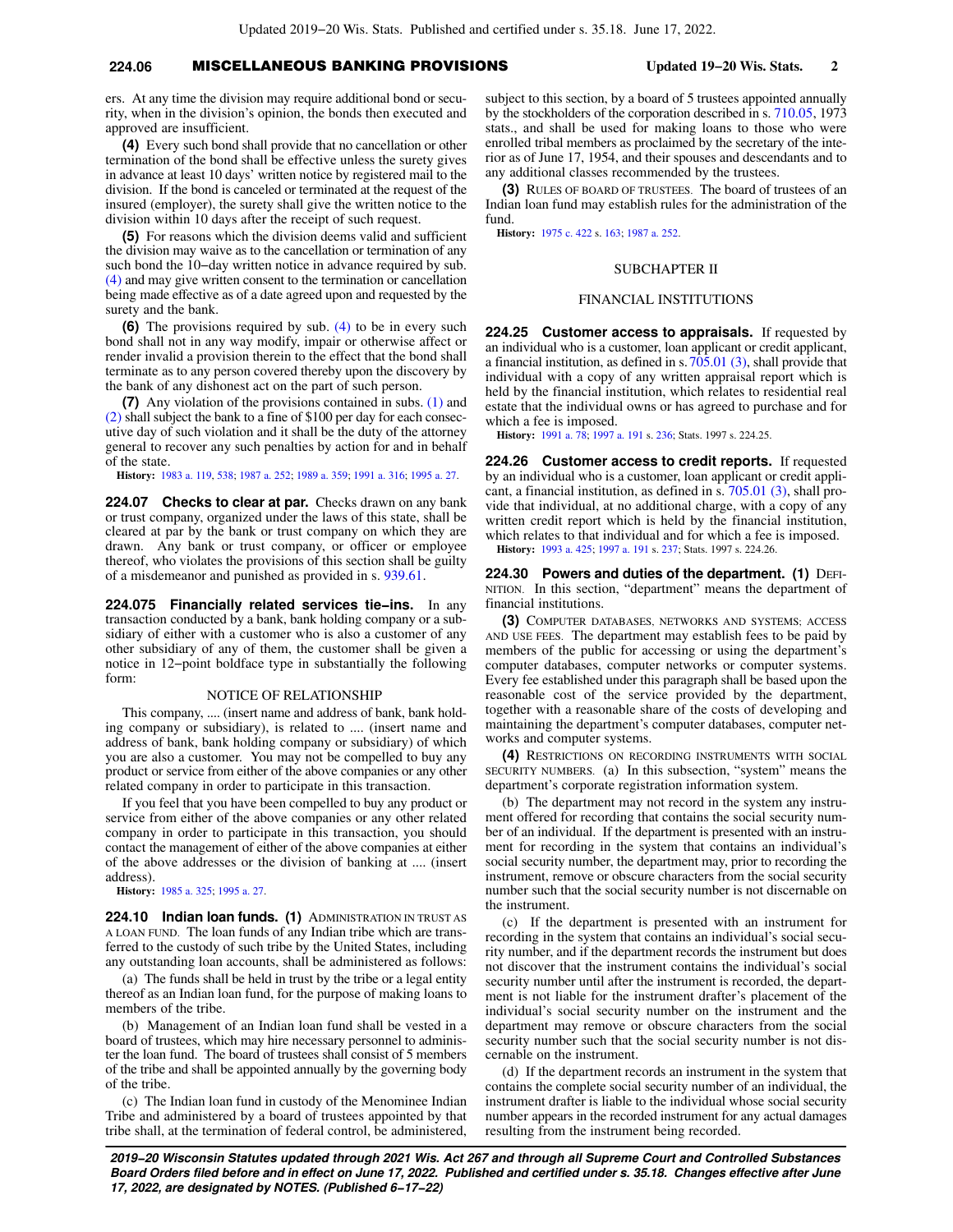**(5)** ELECTRONIC FILING. (a) In this subsection, "filing" means the submission to the department of any form, instrument, application, report, notice, or other information required or permitted to be submitted to the department for retention in the department's records.

(b) Subject to par. [\(c\)](https://docs.legis.wisconsin.gov/document/statutes/224.30(5)(c)), the department may require any filing to be made electronically in a manner prescribed by the department. Subject to par. [\(c\)](https://docs.legis.wisconsin.gov/document/statutes/224.30(5)(c)), if the department requires that a filing be made electronically, the department may require that any fee associated with the filing be paid using a suitable method prescribed by the department.

(c) The department may waive any requirement imposed under par.  $(b)$  if all of the following apply:

1. The person affected by the requirement makes a written request to the department, in a manner prescribed by the department, that the requirement be waived and clearly states in the request why the requirement causes the person undue hardship.

2. The department determines, in its discretion, that the requirement, if imposed on the person, would cause the person undue hardship.

**History:** [1997 a. 306](https://docs.legis.wisconsin.gov/document/acts/1997/306); [1999 a. 9;](https://docs.legis.wisconsin.gov/document/acts/1999/9) [2003 a. 294;](https://docs.legis.wisconsin.gov/document/acts/2003/294) [2009 a. 347](https://docs.legis.wisconsin.gov/document/acts/2009/347); [2015 a. 55.](https://docs.legis.wisconsin.gov/document/acts/2015/55)

## **224.40 Disclosure of financial records for child support enforcement.** (1) DEFINITIONS. In this section:

(a) "County child support agency" means a county child support agency under s. [59.53 \(5\).](https://docs.legis.wisconsin.gov/document/statutes/59.53(5))

(b) "Financial institution" has the meaning given in s. [49.853](https://docs.legis.wisconsin.gov/document/statutes/49.853(1)(c)) [\(1\) \(c\).](https://docs.legis.wisconsin.gov/document/statutes/49.853(1)(c))

(c) "Financial record" has the meaning given in [12 USC 3401.](https://docs.legis.wisconsin.gov/document/usc/12%20USC%203401)

**(2)** FINANCIAL RECORD MATCHING AGREEMENTS. A financial institution is required to enter into an agreement with the department of children and families in accordance with rules promulgated under s. [49.853 \(2\)](https://docs.legis.wisconsin.gov/document/statutes/49.853(2)).

**(3)** LIMITED LIABILITY. A financial institution is not liable for any of the following:

(a) Disclosing a financial record of an individual to the county child support agency attempting to establish, modify or enforce a child support obligation of the individual.

(b) Disclosing information to the department of children and families or a county child support agency pursuant to the financial record matching program under s. [49.853.](https://docs.legis.wisconsin.gov/document/statutes/49.853)

(c) Encumbering or surrendering any assets held by the financial institution in response to instructions provided by the department of children and families or a county child support agency for the purpose of enforcing a child support obligation.

(d) Any other action taken in good faith to comply with s. [49.853](https://docs.legis.wisconsin.gov/document/statutes/49.853) or [49.854.](https://docs.legis.wisconsin.gov/document/statutes/49.854)

**History:** [1997 a. 191](https://docs.legis.wisconsin.gov/document/acts/1997/191); [2007 a. 20.](https://docs.legis.wisconsin.gov/document/acts/2007/20)

**224.42 Disclosure of financial records for Medical Assistance and food stamp program eligibility. (1) DEFI-**NITIONS. In this section:

(a) "Financial institution" has the meaning given in s. [49.45](https://docs.legis.wisconsin.gov/document/statutes/49.45(4m)(a)3.) [\(4m\) \(a\) 3.](https://docs.legis.wisconsin.gov/document/statutes/49.45(4m)(a)3.)

(b) "Financial record" has the meaning given in [12 USC 3401](https://docs.legis.wisconsin.gov/document/usc/12%20USC%203401) (2).

**(2)** FINANCIAL RECORD MATCHING AGREEMENTS. A financial institution is required to enter into an agreement with the department of health services under ss. [49.45 \(4m\)](https://docs.legis.wisconsin.gov/document/statutes/49.45(4m)) and [49.79 \(1t\).](https://docs.legis.wisconsin.gov/document/statutes/49.79(1t))

**(3)** LIMITED LIABILITY. A financial institution is not liable for any of the following:

(a) Disclosing a financial record of an individual or other information to the department of health services in accordance with an agreement, and its participation in the program, under s. [49.45](https://docs.legis.wisconsin.gov/document/statutes/49.45(4m)) [\(4m\)](https://docs.legis.wisconsin.gov/document/statutes/49.45(4m)) or [49.79 \(1t\)](https://docs.legis.wisconsin.gov/document/statutes/49.79(1t)).

(b) Any other action taken in good faith to comply with s. [49.45](https://docs.legis.wisconsin.gov/document/statutes/49.45(4m)) [\(4m\)](https://docs.legis.wisconsin.gov/document/statutes/49.45(4m)) or [49.79 \(1t\)](https://docs.legis.wisconsin.gov/document/statutes/49.79(1t)).

**History:** [2011 a. 192](https://docs.legis.wisconsin.gov/document/acts/2011/192); [2013 a. 20](https://docs.legis.wisconsin.gov/document/acts/2013/20); [2017 a. 59](https://docs.legis.wisconsin.gov/document/acts/2017/59).

**224.44 Disclosure of financial records for collection of unemployment insurance debt. (1)** DEFINITIONS. In this section:

(a) "Financial institution" has the meaning given in [12 USC](https://docs.legis.wisconsin.gov/document/usc/12%20USC%203401) [3401](https://docs.legis.wisconsin.gov/document/usc/12%20USC%203401) (1).

(b) "Financial record" has the meaning given in [12 USC 3401](https://docs.legis.wisconsin.gov/document/usc/12%20USC%203401) (2).

**(2)** FINANCIAL RECORD MATCHING AGREEMENTS. A financial institution is required to enter into an agreement with the department of workforce development under s. [108.223](https://docs.legis.wisconsin.gov/document/statutes/108.223).

**(3)** LIMITED LIABILITY. A financial institution is not liable for any of the following:

(a) Disclosing a financial record of an individual or other information to the department of workforce development in accordance with an agreement, and its participation in the program, under s. [108.223](https://docs.legis.wisconsin.gov/document/statutes/108.223).

(b) Any other action taken in good faith to comply with s. [108.223](https://docs.legis.wisconsin.gov/document/statutes/108.223).

**History:** [2013 a. 36](https://docs.legis.wisconsin.gov/document/acts/2013/36).

## **224.46 Independent data processing servicers. (1)** DEFINITIONS. In this section:

(a) "Financial institution" has the meaning given in s. [214.01](https://docs.legis.wisconsin.gov/document/statutes/214.01(1)(jn)) [\(1\) \(jn\).](https://docs.legis.wisconsin.gov/document/statutes/214.01(1)(jn))

(b) "Independent data processing servicer" means an entity that provides to a financial institution electronic data processing services, but not including the exchange of data and settlement of funds between 2 or more unaffiliated financial institutions resulting from transactions involving remote terminals under s. [186.113](https://docs.legis.wisconsin.gov/document/statutes/186.113(15)) [\(15\)](https://docs.legis.wisconsin.gov/document/statutes/186.113(15)), remote service units under s. [214.04 \(21\)](https://docs.legis.wisconsin.gov/document/statutes/214.04(21)) or [215.13 \(46\)](https://docs.legis.wisconsin.gov/document/statutes/215.13(46)), or customer bank communications terminals under s. [221.0303 \(2\).](https://docs.legis.wisconsin.gov/document/statutes/221.0303(2))

(c) "Interface agreement" means a written agreement specifying the terms and conditions under which an interface of communications, data, or systems between independent data processing servicers shall be accomplished.

**(2)** OWNERSHIP OF FINANCIAL INSTITUTION DATA. If a financial institution transfers or otherwise makes available to an independent data processing servicer any data from the financial institution's records, this data shall remain the property of the financial institution. The independent data processing servicer has no right, title, or interest in, or claim to legal ownership of, the data. The transfer of the data by the financial institution authorizes the independent data processing servicer only to exercise temporary control of the data for the limited purpose of performing the contracted services requested by the financial institution. This subsection also applies with respect to an independent data processing servicer that receives a financial institution's data under an interface agreement or other agreement with another independent data processing servicer.

**(3)** CONTRACT DISCLOSURES BY INDEPENDENT DATA PROCESS-ING SERVICERS. No independent data processing servicer may enter into a contract with a financial institution, or renew or amend such a contract, unless the contract discloses, in separate contract provisions, all of the following:

(a) All fees or charges, including any fee schedule, that the independent data processing servicer may impose on the financial institution.

(b) Any formula or other grounds that the independent data processing servicer may apply or rely upon to terminate the contract.

**History:** [2019 a. 65](https://docs.legis.wisconsin.gov/document/acts/2019/65).

## **224.48 College tuition and expenses program. (1)** DEFINITIONS. In this section:

(a) "Board" means the board of regents of the University of Wisconsin System.

(am) "Department" means the department of financial institutions.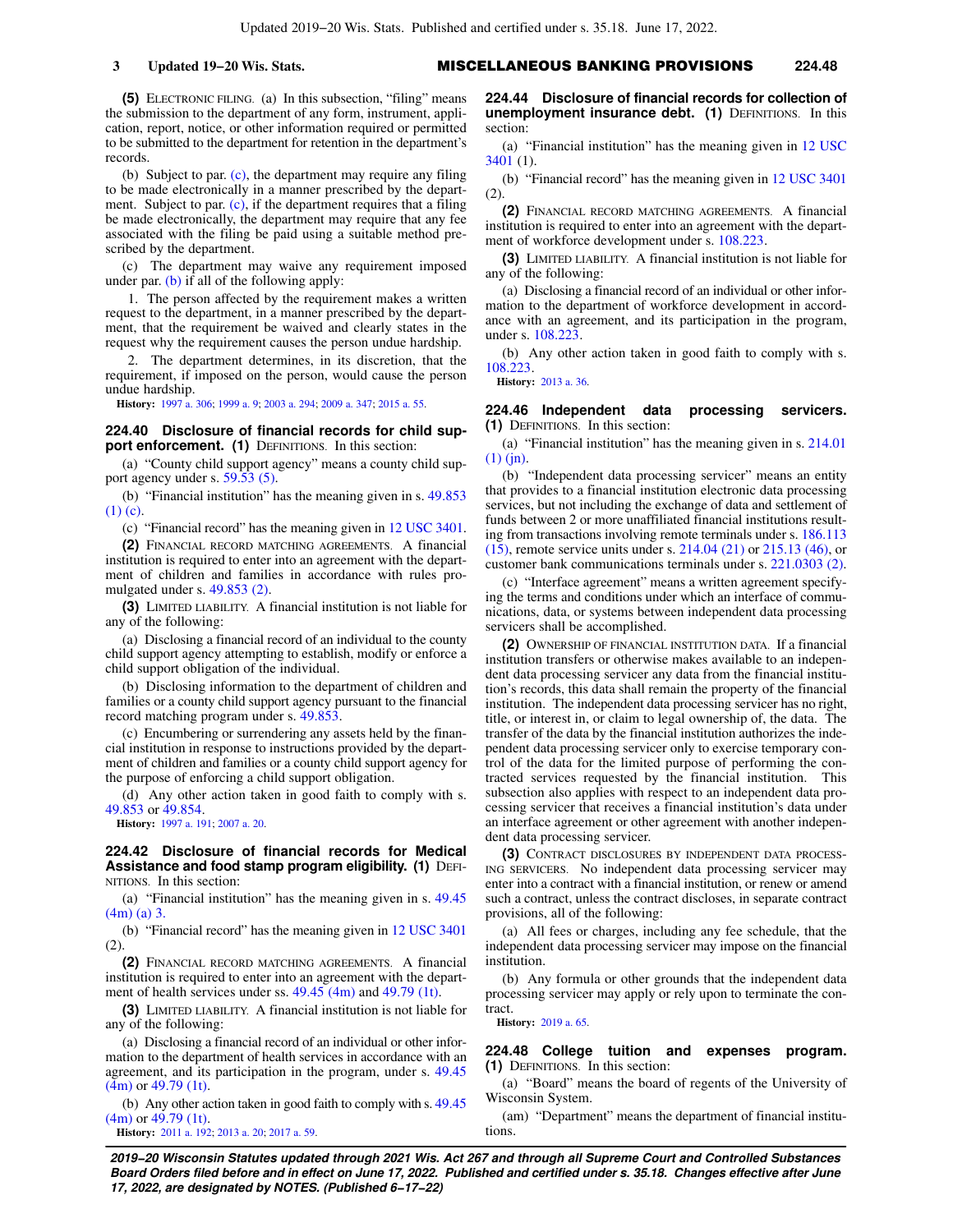## **224.48** MISCELLANEOUS BANKING PROVISIONS **Updated 19−20 Wis. Stats. 4**

(b) "Institution of higher education" means an eligible educational institution, as defined under [26 USC 529.](https://docs.legis.wisconsin.gov/document/usc/26%20USC%20529)

**(2)** WEIGHTED AVERAGE TUITION; TUITION UNIT COST. Annually, the department and the board jointly shall determine all of the following:

(a) The weighted average tuition of bachelor's degree−granting institutions within the University of Wisconsin System for the academic year that begins on or after the first day of August of the current year. The amount shall be calculated as follows:

1. For each such institution, multiply the tuition charged a full−time undergraduate who is a resident of this state by the number of full−time equivalent resident undergraduates attending the institution.

2. Add the products under subd. [1.](https://docs.legis.wisconsin.gov/document/statutes/224.48(2)(a)1.)

3. Divide the sum under subd. [2.](https://docs.legis.wisconsin.gov/document/statutes/224.48(2)(a)2.) by the total number of full− time equivalent resident undergraduates attending such institutions.

(b) The price of a tuition unit, which shall be valid for a period determined jointly by the department and the board. The price shall be sufficient to ensure the ability of the department to meet its obligations under this section. To the extent possible, the price shall be set so that the value of the tuition unit in the anticipated academic year of its use will be equal to 1 percent of the weighted average tuition for that academic year plus the costs of administering the program under this section attributable to the unit.

**(3)** COLLEGE TUITION AND EXPENSES CONTRACTS. (a) An individual, trust, legal guardian, or entity described under [26 USC 529](https://docs.legis.wisconsin.gov/document/usc/26%20USC%20529) (e) (1) (C) may enter into a contract with the department for the sale of tuition units on behalf of a beneficiary.

(b) The contract shall specify the anticipated academic year of the beneficiary's initial enrollment in an institution of higher education.

(c) The department may charge a purchaser an enrollment fee.

(d) The department shall promulgate rules authorizing a person who has entered into a contract under this subsection to change the beneficiary named in the contract.

**(4)** NUMBER OF TUITION UNITS PURCHASED. A person who enters into a contract under sub.  $(3)$  may purchase tuition units at any time and in any number, or may authorize a parent, grandparent, great−grandparent, aunt, or uncle of the beneficiary to purchase tuition units, except that the total number of tuition units purchased on behalf of a single beneficiary may not exceed the number necessary to cover tuition, fees and the costs of room and board, books, supplies and equipment required for enrollment or attendance of the beneficiary at an institution of higher education.

**(5)** PAYMENT OF TUITION. (a) Except as provided in sub. [\(7m\),](https://docs.legis.wisconsin.gov/document/statutes/224.48(7m)) if an individual named as beneficiary in a contract under sub. [\(3\)](https://docs.legis.wisconsin.gov/document/statutes/224.48(3)) attends an institution of higher education in the United States, each tuition unit purchased on his or her behalf entitles that beneficiary to apply toward the payment of tuition, fees and the costs of room and board, books, supplies and equipment required for enrollment or attendance at the institution an amount equal to 1 percent of the anticipated weighted average tuition of bachelor's degree−granting institutions within the University of Wisconsin System for the year of attendance, as estimated under sub. [\(2\)](https://docs.legis.wisconsin.gov/document/statutes/224.48(2)) in the year in which the tuition unit was purchased.

(b) Upon request by the beneficiary, the department shall pay to the institution or beneficiary, whichever is appropriate, in each semester of attendance the lesser of the following:

1. An amount equal to the value of each tuition unit, as determined under par. $(a)$ , multiplied by the number of tuition units purchased on behalf of the beneficiary and not used.

2. An amount equal to the sum of the institution's tuition, fees and the costs described in par. [\(a\)](https://docs.legis.wisconsin.gov/document/statutes/224.48(5)(a)) for that semester.

**(6)** TERMINATION OF CONTRACT. (a) A contract under sub. [\(3\)](https://docs.legis.wisconsin.gov/document/statutes/224.48(3)) may be terminated by the person entering into the contract if any of the following occurs:

1. The beneficiary dies or is permanently disabled.

2. The beneficiary graduates from high school but is unable to gain admission to an institution of higher education after a good faith effort.

3. The beneficiary attended an institution of higher education but involuntarily failed to complete the program in which he or she was enrolled.

4. The beneficiary is at least 18 years old and one of the following applies:

a. The beneficiary has not graduated from high school.

b. The beneficiary has decided not to attend an institution of higher education.

c. The beneficiary attended an institution of higher education but voluntarily withdrew without completing the program in which he or she was enrolled.

5. Other circumstances determined by the department to be grounds for termination.

(b) The department may terminate a contract under sub. [\(3\)](https://docs.legis.wisconsin.gov/document/statutes/224.48(3)) if any of the tuition units purchased under the contract remain unused 10 years after the anticipated academic year of the beneficiary's initial enrollment in an institution of higher education, as specified in the contract.

**(7)** REFUNDS. (a) Except as provided in sub. [\(7m\),](https://docs.legis.wisconsin.gov/document/statutes/224.48(7m)) the department shall do all of the following:

1. When a beneficiary completes the program in which he or she is enrolled, if the beneficiary has not used all of the tuition units purchased on his or her behalf, refund to the person who entered into the contract an amount equal to 1 percent of the anticipated weighted average tuition in the academic year in which the beneficiary completed the program, as estimated under sub. [\(2\)](https://docs.legis.wisconsin.gov/document/statutes/224.48(2)) in the year in which the tuition units were purchased, multiplied by the number of tuition units purchased by the person and not used by the beneficiary.

[2.](https://docs.legis.wisconsin.gov/document/statutes/224.48(6)(a)2.) If a contract is terminated under sub.  $(6)$  (a) 1, 2, or 3, refund to the person who entered into the contract an amount equal to 1 percent of the anticipated weighted average tuition in the academic year in which the contract is terminated, as estimated under sub. [\(2\)](https://docs.legis.wisconsin.gov/document/statutes/224.48(2)) in the year in which the tuition units were purchased, multiplied by the number of tuition units purchased by the person and not used by the beneficiary.

3. If a contract is terminated under sub.  $(6)$  (a) 4. or [\(b\),](https://docs.legis.wisconsin.gov/document/statutes/224.48(6)(b)) refund to the person who entered into the contract an amount equal to 99 percent of the amount determined under subd. [2.](https://docs.legis.wisconsin.gov/document/statutes/224.48(7)(a)2.)

4. If a contract is terminated under sub. [\(6\) \(a\) 5.](https://docs.legis.wisconsin.gov/document/statutes/224.48(6)(a)5.), refund to the person who entered into the contract the amount under subd. [2.](https://docs.legis.wisconsin.gov/document/statutes/224.48(7)(a)2.) or under subd. [3.](https://docs.legis.wisconsin.gov/document/statutes/224.48(7)(a)3.), as determined by the department.

5. If the beneficiary is awarded a scholarship, tuition waiver or similar subsidy that cannot be converted into cash by the beneficiary, refund to the person who entered into the contract, upon the person's request, an amount equal to the value of the tuition units that are not needed because of the scholarship, waiver or similar subsidy and that would otherwise have been paid by the department on behalf of the beneficiary during the semester in which the beneficiary is enrolled.

(b) The department shall determine the method and schedule for the payment of refunds under this subsection.

**(7m)** TUITION UNIT VALUE ADJUSTMENT; REFUND ADJUSTMENT. (a) The department may adjust the value of a tuition unit based on the actual earnings attributable to the tuition unit less the costs of administering the program under this section that are attributable to the tuition unit if any of the following applies:

1. The individual named as the beneficiary in a contract under sub. [\(3\)](https://docs.legis.wisconsin.gov/document/statutes/224.48(3)) wishes to use the tuition unit for the payment of tuition in a year other than the anticipated academic year of attendance, as specified in the contract.

2. The individual named as the beneficiary in a contract under sub.  $(3)$ , or the person who entered into the contract, wishes to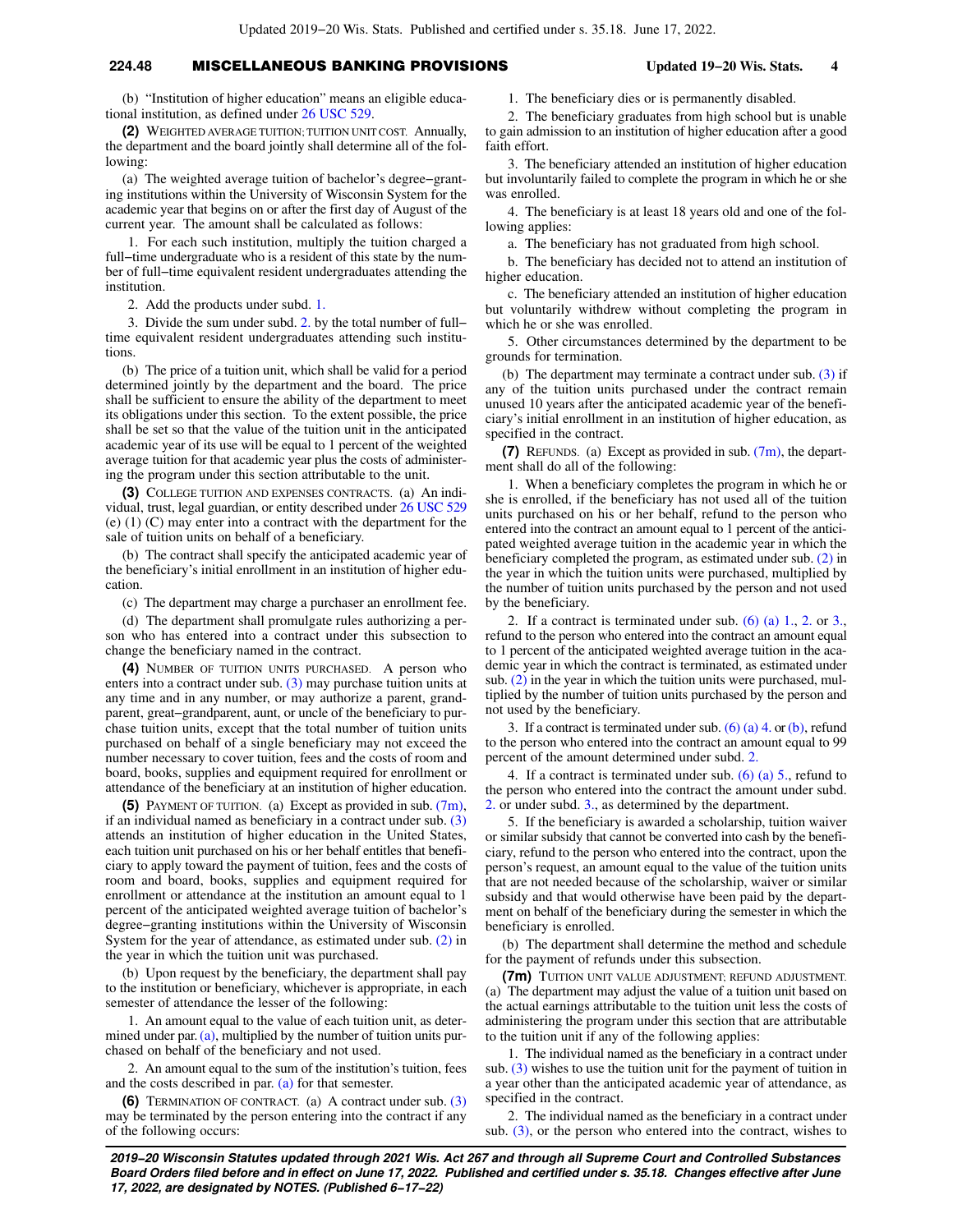receive a refund under sub. [\(7\)](https://docs.legis.wisconsin.gov/document/statutes/224.48(7)) in a year other than the anticipated academic year of the beneficiary's attendance, as specified in the contract.

(b) The department may not increase the value of a tuition unit under par. [\(a\)](https://docs.legis.wisconsin.gov/document/statutes/224.48(7m)(a)) to an amount that exceeds the value of a tuition unit that was purchased at a similar time, held for a similar period and used or refunded in the anticipated academic year of the beneficiary's attendance, as specified in the contract.

(c) The department may promulgate rules imposing or increasing penalties for refunds under sub.  $(7)$  (a) if the department determines that such rules are necessary to maintain the status of the program under this section as a qualified state tuition program under section [529](https://docs.legis.wisconsin.gov/document/usc/26%20USC%20529) of the Internal Revenue Code, as defined in s. [71.01 \(6\).](https://docs.legis.wisconsin.gov/document/statutes/71.01(6))

**(8)** EXEMPTION FROM GARNISHMENT, ATTACHMENT AND EXECU-TION. Moneys deposited in the tuition trust fund and a beneficiary's right to the payment of tuition, fees and the costs described in sub.  $(5)$  (a) under this section are not subject to garnishment, attachment, execution or any other process of law.

**(9)** CONTRACT WITH ACTUARY. The department shall contract with an actuary or actuarial firm to evaluate annually whether the assets in the tuition trust fund are sufficient to meet the obligations of the department under this section and to advise the department on setting the price of a tuition unit under sub. [\(2\) \(b\).](https://docs.legis.wisconsin.gov/document/statutes/224.48(2)(b))

**(10)** REPORTS. (a) Annually, the department shall submit a report to the governor, and to the appropriate standing committees of the legislature under s. [13.172 \(3\),](https://docs.legis.wisconsin.gov/document/statutes/13.172(3)) on the program under this section. The report shall include any recommendations for changes to the program that the department determines are necessary to ensure the sufficiency of the tuition trust fund to meet the department's obligations under this section.

(b) The department shall submit a quarterly report to the state investment board projecting the future cash flow needs of the tuition trust fund. The state investment board shall invest moneys held in the tuition trust fund in investments with maturities and liquidity that are appropriate for the needs of the fund as reported by the department in its quarterly reports. All income derived from such investments shall be credited to the fund.

**(11)** CONSTRUCTION. (a) Nothing in this section guarantees an individual's admission to, retention by or graduation from any institution of higher education.

(b) The requirements to pay tuition, fees and the costs of room and board, books, supplies and equipment under sub. [\(5\)](https://docs.legis.wisconsin.gov/document/statutes/224.48(5)) and to make refunds under sub. [\(7\)](https://docs.legis.wisconsin.gov/document/statutes/224.48(7)) are subject to the availability of sufficient assets in the tuition trust fund.

**(11m)** FINANCIAL AID CALCULATIONS. The value of tuition units shall not be included in the calculation of a beneficiary's eligibility for state financial aid for higher education if the beneficiary notifies the higher educational aids board and the institution of higher education that the beneficiary is planning to attend that he or she is a beneficiary of a contract under this section and the contract owner agrees to release to the higher educational aids board and the institution of higher education information necessary for the calculation under this subsection.

**(12)** ADDITIONAL DUTIES AND POWERS. (a) The department shall do all of the following:

1. Annually publish a list of the institutions of higher education located in this state and the number of tuition units necessary to pay for one year of full−time attendance as a resident undergraduate at each institution.

2. Actively promote the program under this section.

3. Promulgate rules to implement and administer this section.

(b) The department may do any of the following:

1. Contract with any person for the management and operation of the program or any part of the program under this section.

2. Keep personal and financial information pertaining to a purchaser of tuition units or a beneficiary of tuition units closed to the public.

**(13)** PROGRAM TERMINATION. If the department determines that the program under this section is financially infeasible, the department shall discontinue entering into contracts under sub.[\(3\)](https://docs.legis.wisconsin.gov/document/statutes/224.48(3)) and discontinue selling tuition units under sub. [\(4\).](https://docs.legis.wisconsin.gov/document/statutes/224.48(4))

**History:** [1995 a. 403;](https://docs.legis.wisconsin.gov/document/acts/1995/403) [1997 a. 27,](https://docs.legis.wisconsin.gov/document/acts/1997/27) [158;](https://docs.legis.wisconsin.gov/document/acts/1997/158) [1999 a. 9](https://docs.legis.wisconsin.gov/document/acts/1999/9) ss. [52](https://docs.legis.wisconsin.gov/document/acts/1999/9,%20s.%2052) to [62](https://docs.legis.wisconsin.gov/document/acts/1999/9,%20s.%2062); Stats. 1999 s. 14.63; [1999 a. 44](https://docs.legis.wisconsin.gov/document/acts/1999/44); [2001 a. 7,](https://docs.legis.wisconsin.gov/document/acts/2001/7) [16](https://docs.legis.wisconsin.gov/document/acts/2001/16); [2011 a. 32](https://docs.legis.wisconsin.gov/document/acts/2011/32) s. [75;](https://docs.legis.wisconsin.gov/document/acts/2011/32,%20s.%2075) Stats. 2011 s. 16.64; [2017 a. 59](https://docs.legis.wisconsin.gov/document/acts/2017/59) s. [148](https://docs.legis.wisconsin.gov/document/acts/2017/59,%20s.%20148), [1704](https://docs.legis.wisconsin.gov/document/acts/2017/59,%20s.%201704); Stats. 2017 s. 224.48.

## **224.50 College savings program. (1)** DEFINITIONS. In this section:

(a) "Account owner" means a person who establishes a college savings account under this section.

(b) "Board" means the college savings program board.

(c) "Department" means the department of financial institutions.

**(2)** DUTIES OF THE BOARD. The board shall do all of the following:

(a) Except as provided in s. [224.51](https://docs.legis.wisconsin.gov/document/statutes/224.51), establish and administer a college savings program that allows an individual, trust, legal guardian, or entity described under  $26$  USC 529 (e) (1) (C) to establish a college savings account to cover tuition, fees, and the costs of room and board, books, supplies, and equipment required for the enrollment or attendance of a beneficiary at an eligible educational institution, as defined under [26 USC 529,](https://docs.legis.wisconsin.gov/document/usc/26%20USC%20529) and to cover tuition expenses in connection with enrollment or attendance at an elementary or secondary public, private, or religious school, as described in section 11032 of P.L. [115−97,](https://docs.legis.wisconsin.gov/document/publiclaw/115-97) related to qualified tuition programs under [26 USC 529.](https://docs.legis.wisconsin.gov/document/usc/26%20USC%20529)

(b) Ensure that the college savings program meets the requirements of a qualified state tuition plan under [26 USC 529.](https://docs.legis.wisconsin.gov/document/usc/26%20USC%20529)

(c) Establish investment guidelines for contributions to college savings accounts and pay distributions to beneficiaries and eligible educational institutions.

(d) Provide to each account owner, and to persons who are interested in establishing a college savings account, information about current and estimated future higher education costs, levels of participation in the college savings program that will help achieve educational funding objectives and availability of and access to financial aid.

(e) Promulgate rules to implement and administer this section, including rules that determine whether a withdrawal from a college savings account is a qualified or nonqualified withdrawal, as defined under [26 USC 529,](https://docs.legis.wisconsin.gov/document/usc/26%20USC%20529) and that impose more than a de minimis penalty, as defined under [26 USC 529](https://docs.legis.wisconsin.gov/document/usc/26%20USC%20529), for nonqualified withdrawals.

(f) Seek rulings and guidance from the U.S. department of the treasury, the internal revenue service and the securities and exchange commission to ensure the proper implementation and administration of the college savings program.

(g) Ensure that if the department changes vendors, the balances of college savings accounts are promptly transferred into investment instruments as similar to the original investment instruments as possible.

(h) Keep personal and financial information pertaining to an account owner or a beneficiary closed to the public, except that the board may release to the appropriate state agency information necessary in determining a beneficiary's eligibility for state financial aid for higher education.

(i) Before December 31 of each year, beginning in 2015, ensure that the account balance limitation under sub. [\(3\) \(bm\)](https://docs.legis.wisconsin.gov/document/statutes/224.50(3)(bm)) is increased for the subsequent year. The annual increase shall be equal to a percentage that is not less than the most recently published national average tuition and fees percentage increase at private, nonprofit 4−year institutions, as determined by the College Board, or such other nationally reputable entity, and shall be subject to the requirements under [26 USC 529](https://docs.legis.wisconsin.gov/document/usc/26%20USC%20529) that pertain to the prohibition on excess contributions.

**(3)** ACCOUNT OWNERS; BENEFICIARIES; CONTRIBUTIONS; TER-MINATION OF SAVINGS ACCOUNTS. (a) An account owner may do all of the following: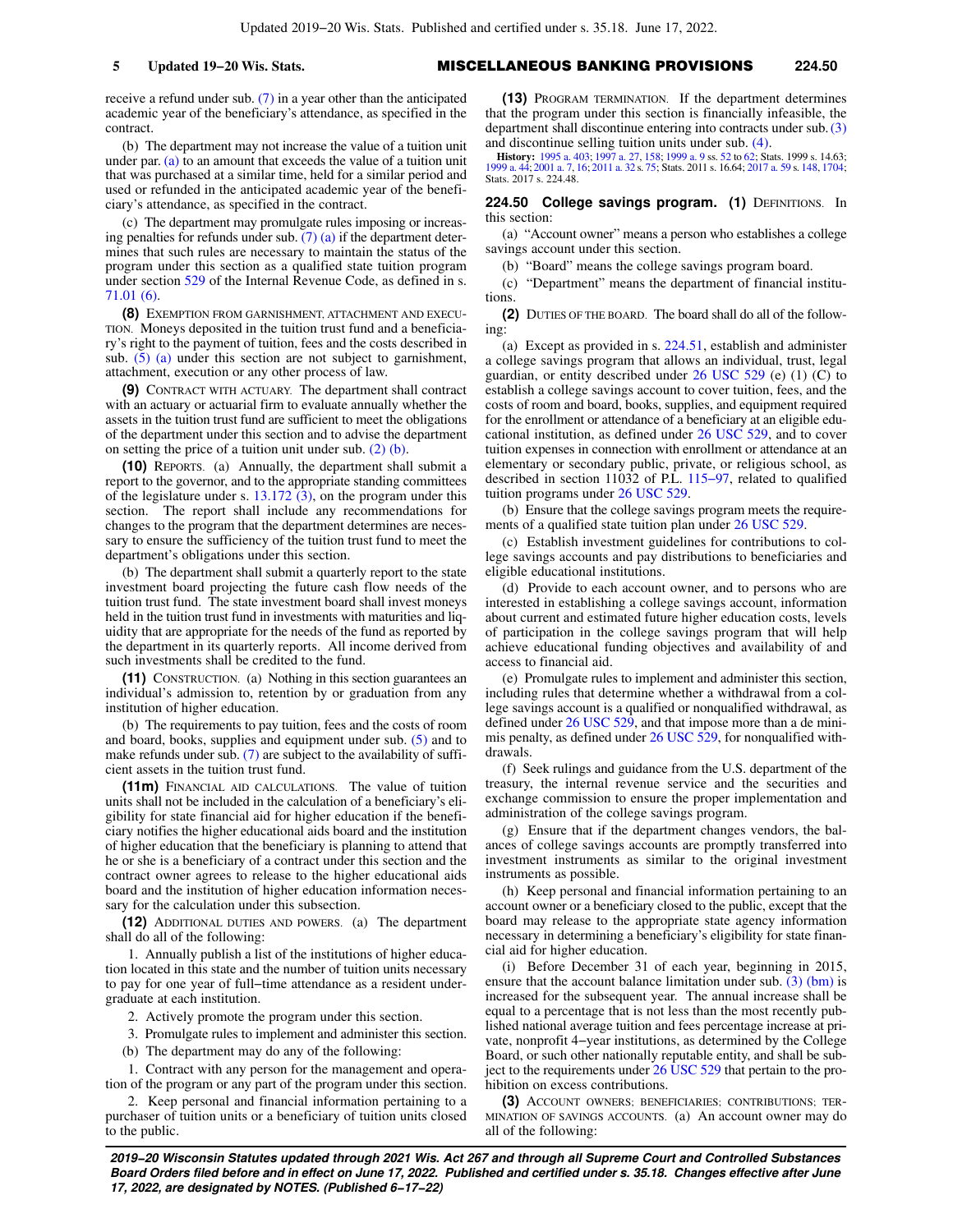# **224.50** MISCELLANEOUS BANKING PROVISIONS **Updated 19−20 Wis. Stats. 6**

1. Contribute to a college savings account or authorize any other person to contribute to the account.

2. Select a beneficiary of a college savings account.

3. Change the beneficiary of a college savings account to a family member, as defined under [26 USC 529](https://docs.legis.wisconsin.gov/document/usc/26%20USC%20529), of the previous beneficiary.

4. Transfer all or a portion of a college savings account to another college savings account whose beneficiary is a member of the family.

5. Designate a person other than the beneficiary as a person to whom funds may be paid from a college savings account.

6. Receive distributions from a college savings account if no other person is designated.

(b) An individual may be the beneficiary of more than one college savings account, and an account owner may be the beneficiary of a college savings account that the account owner has established.

(bm) Beginning on August 1, 2015, no contribution may be made to an account if the contribution would cause the account balance of a beneficiary's account, or the combined balance of all accounts of a beneficiary, to exceed \$425,000. This contribution limitation applies to all accounts that are established on and after that date, and to all accounts that are in existence on that date that have not yet reached the balance limit specified in this paragraph, subject to the annual increase described in sub. [\(2\) \(i\)](https://docs.legis.wisconsin.gov/document/statutes/224.50(2)(i)).

(c) The board shall establish a minimum initial contribution to a college savings account that may be waived if the account owner agrees to contribute to a college savings account through a payroll deduction or automatic deposit plan. The board shall ensure that any such plan permits the adjustment of scheduled deposits because of a change in the account owner's economic circumstances or a beneficiary's educational plans.

(d) An account owner under this section may terminate his or her college savings account if any of the following occurs:

1. The beneficiary dies or is permanently disabled.

2. The beneficiary graduates from high school but is unable to gain admission to an institution of higher education after a good faith effort.

3. The beneficiary attended an institution of higher education but involuntarily failed to complete the program in which he or she was enrolled.

4. The beneficiary is at least 18 years old and one of the following applies:

a. The beneficiary has not graduated from high school.

b. The beneficiary has decided not to attend an institution of higher education.

c. The beneficiary attended an institution of higher education but voluntarily withdrew without completing the program in which he or she was enrolled.

5. Other circumstances determined by the board to be grounds for termination.

(e) The board may terminate a college savings account if any portion of the college savings account balance remains unused 10 years after the anticipated academic year of the beneficiary's initial enrollment in an eligible educational institution.

**(4)** CONTRACTS WITH PROFESSIONALS. The board may enter into a contract for the services of accountants, attorneys, consultants and other professionals to assist in the administration and evaluation of the college savings program.

**(5)** REPORT. Annually, the board shall submit a report to the governor, and to the appropriate standing committees of the legislature under s. [13.172 \(3\)](https://docs.legis.wisconsin.gov/document/statutes/13.172(3)), on the performance of the college savings program, including any recommended changes to the program.

**(6)** CONSTRUCTION. Nothing in this section guarantees an individual's admission to, retention by or graduation from any institution of higher education; a rate of interest or return on a college savings account; or the payment of principal, interest or return on a college savings account.

**(7)** EXEMPTION FROM GARNISHMENT, LIEN, LEVY, ATTACHMENT AND EXECUTION; SECURITY FOR LOAN. (a) An account established under this section is not subject to garnishment, lien, levy, attachment, execution or other process of law.

(b) No interest in a college savings account may be pledged as security for a loan.

**(8)** FINANCIAL AID CALCULATIONS. The balance of a college savings account shall not be included in the calculation of a beneficiary's eligibility for state financial aid for higher education if the beneficiary notifies the higher educational aids board and the eligible educational institution that the beneficiary is planning to attend that he or she is a beneficiary of a college savings account and if the account owner agrees to release to the higher educational aids board and the eligible educational institution information necessary for the calculation under this subsection.

**History:** [1999 a. 44;](https://docs.legis.wisconsin.gov/document/acts/1999/44) [2001 a. 7,](https://docs.legis.wisconsin.gov/document/acts/2001/7) [38](https://docs.legis.wisconsin.gov/document/acts/2001/38); [2011 a. 32](https://docs.legis.wisconsin.gov/document/acts/2011/32) s. [76;](https://docs.legis.wisconsin.gov/document/acts/2011/32,%20s.%2076) Stats. 2011 s. 16.641; [2013](https://docs.legis.wisconsin.gov/document/acts/2013/227) [a. 227](https://docs.legis.wisconsin.gov/document/acts/2013/227); [2015 a. 55](https://docs.legis.wisconsin.gov/document/acts/2015/55); [2017 a. 59](https://docs.legis.wisconsin.gov/document/acts/2017/59) ss. [149,](https://docs.legis.wisconsin.gov/document/acts/2017/59,%20s.%20149) [1705](https://docs.legis.wisconsin.gov/document/acts/2017/59,%20s.%201705); Stats. 2017 s. 224.50; [2017 a. 231](https://docs.legis.wisconsin.gov/document/acts/2017/231). **Cross−reference:** See also ch. [DFI−CSP 1,](https://docs.legis.wisconsin.gov/document/administrativecode/ch.%20DFI-CSP%201) Wis. adm. code.

**224.51 College savings program vendor. (1g)** In this section, "department" means the department of financial institutions.

**(1m)** The department shall determine the factors to be considered in selecting a vendor of the program under s. [224.50,](https://docs.legis.wisconsin.gov/document/statutes/224.50) which shall include:

(a) The person's ability to satisfy record−keeping and reporting requirements.

(b) The fees, if any, that the person proposes to charge account owners.

(c) The person's plan for promoting the college savings program and the investment that the person is willing to make to promote the program.

(d) The minimum initial contribution or minimum contributions that the person will require.

(e) The ability and willingness of the person to accept electronic contributions.

(f) The ability of the person to augment the college savings program with additional, beneficial services related to the program.

**(2)** The department shall solicit competitive sealed proposals under s.  $16.75$  (2m) from nongovernmental persons to serve as vendor of the college savings program. The department shall select the vendor based upon factors determined by the department under sub. [\(1m\).](https://docs.legis.wisconsin.gov/document/statutes/224.51(1m))

**(3)** The contract between the department and the vendor shall ensure all of the following:

(a) That the vendor reimburses the state for all administrative costs that the state incurs for the college savings program.

(b) That a firm of certified public accountants selected by the vendor annually audits the college savings program and provides a copy of the audit to the college savings program board.

(c) That each account owner receives a quarterly statement that identifies the contributions to the college savings account during the preceding quarter, the total contributions to and the value of the college savings account through the end of the preceding quarter and any distributions made during the preceding quarter.

(d) That the vendor communicate to the beneficiary and account owner the requirements of s. [224.50 \(8\).](https://docs.legis.wisconsin.gov/document/statutes/224.50(8))

**History:** [1999 a. 44;](https://docs.legis.wisconsin.gov/document/acts/1999/44) [2001 a. 38](https://docs.legis.wisconsin.gov/document/acts/2001/38) s. [12](https://docs.legis.wisconsin.gov/document/acts/2001/38,%20s.%2012); [2011 a. 32](https://docs.legis.wisconsin.gov/document/acts/2011/32); [2017 a. 59](https://docs.legis.wisconsin.gov/document/acts/2017/59) ss. [114](https://docs.legis.wisconsin.gov/document/acts/2017/59,%20s.%20114) to [117](https://docs.legis.wisconsin.gov/document/acts/2017/59,%20s.%20117), [1706](https://docs.legis.wisconsin.gov/document/acts/2017/59,%20s.%201706); Stats. 2017 s. 224.51.

**224.52 Repayment to the general fund. (1)** The secretary of administration shall transfer from the tuition trust fund, the college savings program trust fund, the college savings program bank deposit trust fund, or the college savings program credit union deposit trust fund to the general fund an amount equal to the amount expended from the appropriations under s. [20.505 \(9\) \(a\),](https://docs.legis.wisconsin.gov/document/statutes/1995/20.505(9)(a)) 1995 stats., s. [20.585 \(2\) \(a\),](https://docs.legis.wisconsin.gov/document/statutes/2001/20.585(2)(a)) 2001 stats., and s. [20.585 \(2\) \(am\),](https://docs.legis.wisconsin.gov/document/statutes/2001/20.585(2)(am))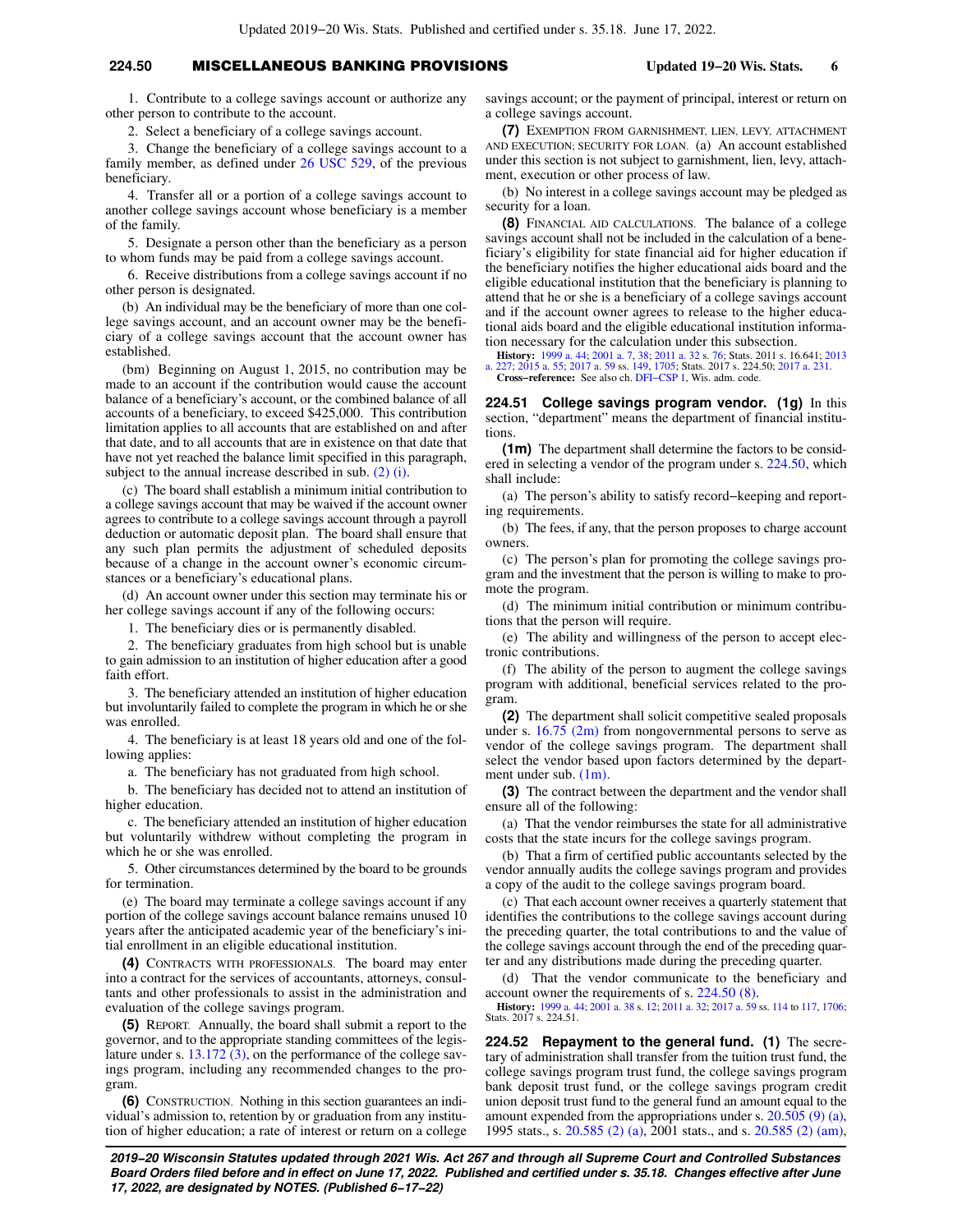2001 stats., when the secretary of administration determines, after consultation with the secretary of financial institutions, that funds in those trust funds are sufficient to make the transfer. The secretary of administration may make the transfer in installments.

**(2)** Annually, by June 1, the secretary of financial institutions, after consultation with the secretary of administration, shall submit a report to the joint committee on finance on the amount available for repayment under sub.  $(1)$ , the amount repaid under sub. [\(1\)](https://docs.legis.wisconsin.gov/document/statutes/224.52(1)), and the outstanding balance under sub. [\(1\).](https://docs.legis.wisconsin.gov/document/statutes/224.52(1))

**History:** [2001 a. 16;](https://docs.legis.wisconsin.gov/document/acts/2001/16) [2003 a. 33;](https://docs.legis.wisconsin.gov/document/acts/2003/33) [2005 a. 478](https://docs.legis.wisconsin.gov/document/acts/2005/478); [2011 a. 32](https://docs.legis.wisconsin.gov/document/acts/2011/32) s. [77](https://docs.legis.wisconsin.gov/document/acts/2011/32,%20s.%2077); Stats. 2011 s. 16.642; [2017 a. 59](https://docs.legis.wisconsin.gov/document/acts/2017/59) s. [150;](https://docs.legis.wisconsin.gov/document/acts/2017/59,%20s.%20150) Stats. 2017 s. 224.52.

## SUBCHAPTER III

## MORTGAGE BANKERS, LOAN ORIGINATORS AND MORTGAGE BROKERS

# **224.71 Definitions.** In this subchapter:

**(1bm)** "Another state" means any state of the United States other than Wisconsin; the District of Columbia; any territory of the United States; Puerto Rico; Guam; American Samoa; the Trust Territory of the Pacific Islands; the Virgin Islands; or the Northern Mariana Islands.

**(1br)** "Bona fide nonprofit organization" means an organization that is described in section  $501$  (c) (3) of the Internal Revenue Code and exempt from federal income tax under section [501](https://docs.legis.wisconsin.gov/document/usc/26%20USC%20501) (a) of the Internal Revenue Code, that is certified by the federal department of housing and urban development or the Wisconsin Housing and Economic Development Authority, and that does all of the following:

(a) Promotes affordable housing or provides home ownership education or similar services.

(b) Conducts its activities in a manner that serves public or charitable purposes.

(c) Receives funding and revenue and charges fees in a manner that does not create an incentive for itself or its employees to act other than in the best interests of its clients.

(d) Compensates its employees in a manner that does not create an incentive for its employees to act other than in the best interests of its clients.

(e) Provides to, or identifies for, the borrower residential mortgage loans with terms favorable to the borrower and comparable to residential mortgage loans and housing assistance provided under government housing assistance programs.

**(1c)** "Branch office" means an office or place of business, other than the principal office, located in this state or another state, where a mortgage loan originator, mortgage banker, or mortgage broker engages in the mortgage loan business subject to this subchapter.

**(1dm)** "Depository institution" has the meaning given in [12](https://docs.legis.wisconsin.gov/document/usc/12%20USC%201813) [USC 1813](https://docs.legis.wisconsin.gov/document/usc/12%20USC%201813) (c) (1), but also includes any state or federal credit union.

**(1e)** "Division" means the division of banking.

**(1f)** "Dwelling" has the meaning given in [15 USC 1602](https://docs.legis.wisconsin.gov/document/usc/15%20USC%201602) (w).

**(1g)** "Employee" means an individual whose manner and means of performance of work are subject to the right of control of, or are controlled by, a person, and whose compensation for federal income tax purposes is reported, or required to be reported, on a W−2 form issued by the controlling person.

**(1gh)** (a) Except as provided in par. [\(b\)](https://docs.legis.wisconsin.gov/document/statutes/224.71(1gh)(b)), "expungement" means to have stricken or obliterated from a record of criminal conviction all references to the defendant's name and identity.

(b) For a criminal conviction entered in another state, "expungement" has the meaning given under the laws of the state where the criminal conviction is entered.

**(1h)** "Federal banking agency" means the board of governors of the federal reserve system, the U.S. office of the comptroller of the currency, the national credit union administration, or the federal deposit insurance corporation.

**(1m)** "Finds," with respect to a residential mortgage loan, means to assist a residential mortgage loan applicant in locating a lender for the purpose of obtaining a residential mortgage loan and to make arrangements for a residential mortgage loan applicant to obtain a residential mortgage loan, including collecting information on behalf of an applicant and preparing a loan package.

**(1r)** "Housing finance agency" means any authority that is all of the following:

(a) Chartered by a state to help meet the affordable housing needs of the residents of the state.

(b) Supervised directly or indirectly by the state government.

(c) Subject to audit and review by the state in which it operates.

**(2)** "Loan processor or underwriter" means an individual who, as an employee, performs clerical or support duties at the direction of and subject to the supervision and instruction of a mortgage loan originator licensed under s. [224.725](https://docs.legis.wisconsin.gov/document/statutes/224.725) or exempt from licensing under s. [224.725 \(1m\)](https://docs.legis.wisconsin.gov/document/statutes/224.725(1m)), which clerical or support duties may include any of the following occurring subsequent to the receipt of a residential mortgage loan application:

(a) The receipt, collection, distribution, and analysis of information common for the processing or underwriting of a residential mortgage loan.

(b) Communicating with a residential mortgage loan applicant to obtain the information necessary for the processing or underwriting of a residential mortgage loan, to the extent that the communication does not include offering or negotiating loan rates or terms or providing counseling related to loan rates or terms.

**(3)** "Mortgage banker" means a person who does any of the following:

(c) Originates residential mortgage loans for itself, as payee on the note evidencing the residential mortgage loan, or for another person.

(d) Sells residential mortgage loans or interests in residential mortgage loans to another person.

(e) Services residential mortgage loans or provides escrow services

**(4)** "Mortgage broker" means a person who, for compensation or gain or in the expectation of compensation or gain, does any of the following but does not make an underwriting decision or close a residential mortgage loan:

(a) Assists a person in obtaining or applying to obtain a residential mortgage loan.

(b) Holds himself, herself, or itself out as being able to assist a person in obtaining or applying to obtain a residential mortgage loan.

(c) Engages in table funding.

**(6)** "Mortgage loan originator" means an individual who, for compensation or gain or in the expectation of compensation or gain, does any of the following:

(c) Takes a residential mortgage loan application.

(d) Offers or negotiates terms of a residential mortgage loan.

**(7)** "Nationwide mortgage licensing system and registry" means the licensing and registration system developed and maintained by the Conference of State Bank Supervisors and the American Association of Residential Mortgage Regulators for licensed mortgage loan originators and mortgage loan originators exempt from licensing under s.  $224.725$  (1m) or, if this system is no longer maintained, any system established by the secretary of the federal department of housing and urban development under P.L. [110−289](https://docs.legis.wisconsin.gov/document/publiclaw/110-289), Title V, section 1509.

**(8)** "Negotiate," with respect to a residential mortgage loan, means to discuss, explain, or present the terms and conditions, including rates, fees, and other costs, of a residential mortgage loan with or to a residential mortgage loan applicant, but does not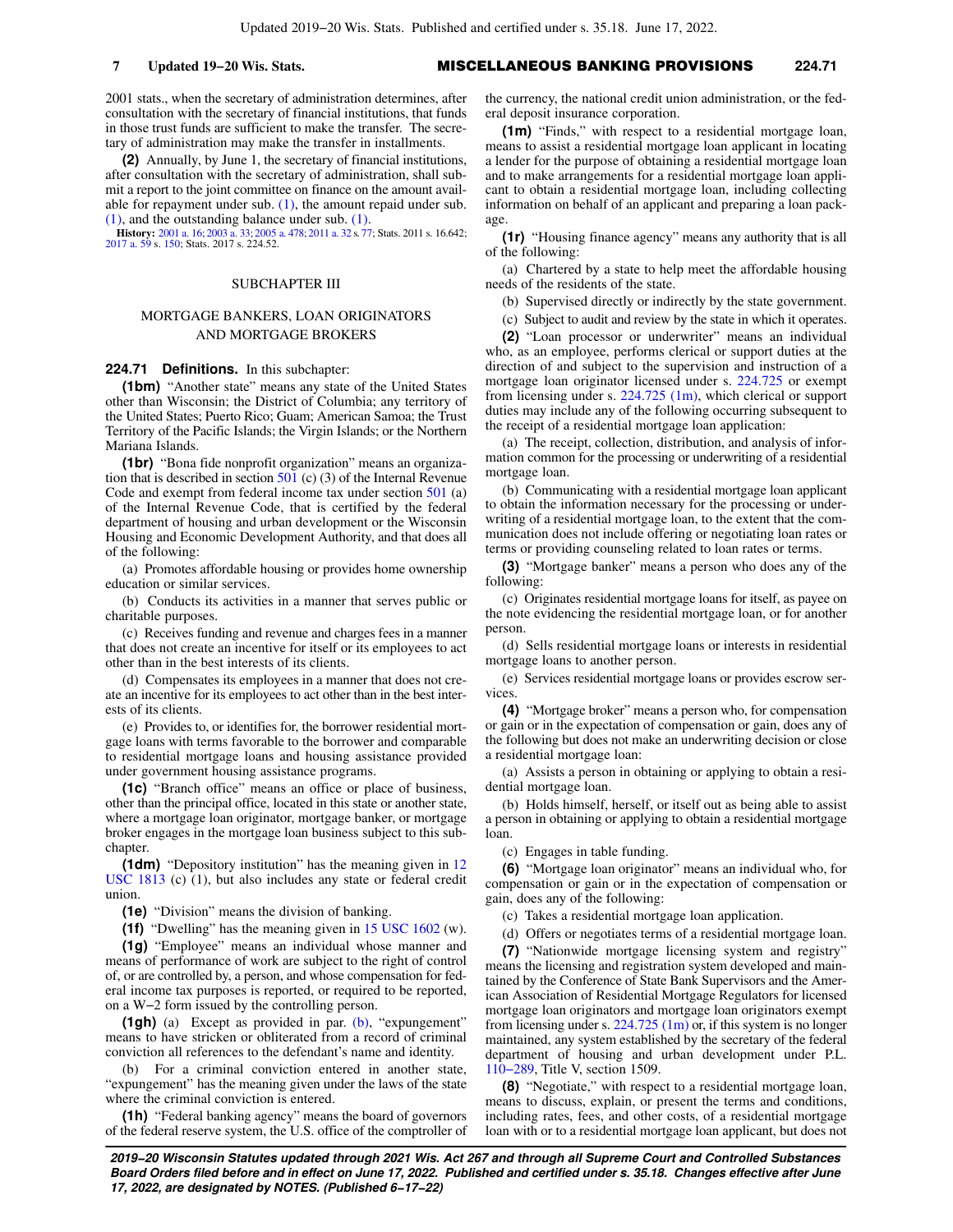# **224.71** MISCELLANEOUS BANKING PROVISIONS **Updated 19−20 Wis. Stats. 8**

include making an underwriting decision on a residential mortgage loan or closing a residential mortgage loan.

**(9)** "Net worth" means total tangible assets less total liabilities of a person, or, if the person is an individual, total tangible assets less total liabilities exclusive of the person's principal residence and its furnishings and personal use vehicles.

**(10)** "Nontraditional mortgage product" means any mortgage product other than a 30−year fixed rate mortgage.

**(11)** "Originate," with respect to a residential mortgage loan, means to make an underwriting decision on the residential mortgage loan and close the loan.

**(12)** "Principal office," with respect to a mortgage banker or mortgage broker, means the place of business designated by the mortgage banker or mortgage broker as its principal place of business, as identified in the records of the division.

**(13)** "Real estate brokerage activity" means any activity that involves offering or providing to the public real estate brokerage services involving residential real property in this state, including all of the following:

(a) Acting as a real estate agent or real estate broker for a buyer, seller, lessor, or lessee of real property.

(b) Bringing together parties interested in the sale, purchase, lease, rental, or exchange of real property.

(c) Negotiating, on behalf of any party, any portion of a contract relating to the sale, purchase, lease, rental, or exchange of real property, other than in connection with providing financing for the transaction. For purposes of this paragraph, providing financing for the transaction does not include use by a licensee under s. [452.03](https://docs.legis.wisconsin.gov/document/statutes/452.03) of forms approved under s. [REEB 16.03](https://docs.legis.wisconsin.gov/document/administrativecode/REEB%2016.03), Wis. Adm. Code.

(d) Engaging in any activity for which a person engaged in the activity is required to be licensed under s. [452.03.](https://docs.legis.wisconsin.gov/document/statutes/452.03)

(e) Offering to engage in any activity, or act in any capacity, described in pars. [\(a\)](https://docs.legis.wisconsin.gov/document/statutes/224.71(13)(a)) to [\(d\).](https://docs.legis.wisconsin.gov/document/statutes/224.71(13)(d))

**(13c)** "Registered entity" means a depository institution that voluntarily registers with the division for the purpose of sponsoring licensed mortgage loan originators that are under the depository institution's direct supervision and control.

**(13g)** "Registered mortgage loan originator" means any individual who is all of the following:

(a) An employee of, and acting for, a depository institution, a subsidiary owned and controlled by a depository institution and regulated by a federal banking agency, or an institution regulated by the farm credit administration.

(b) Registered with, and who maintains a unique identifier through, the nationwide mortgage licensing system and registry.

**(13m)** "Regularly engage," with respect to an individual, means that any of the following applies:

(a) The individual engaged in the business of a mortgage loan originator on more than 5 residential mortgage loans, in this state or another state, in the previous calendar year or expects to engage in the business of a mortgage loan originator on more than 5 residential mortgage loans, in this state or another state, in the current calendar year.

(b) The individual is acting on behalf of a person who is, or is required to be, licensed as a mortgage lender, mortgage banker, or mortgage broker in this state or another state.

(c) The individual is acting on behalf of a registered entity.

**(14)** "Residential mortgage loan" means any loan primarily for personal, family, or household use that is secured by a lien or mortgage, or equivalent security interest, on a dwelling or residential real property located in this state.

**(15)** "Residential real property" means real property on which a dwelling is constructed or intended to be constructed.

**(16)** "Services," with respect to a residential mortgage loan, means to receive payments on a note from the borrower and distribute these payments in accordance with the terms of the note or servicing agreement.

**(17)** "Table funding" means a transaction in which a person conducts a residential mortgage loan closing in the person's name with funds provided by a 3rd party and the person assigns the residential mortgage loan to the 3rd party within 24 hours of the residential mortgage loan closing.

**(18)** "Unique identifier" means a number or other identifier assigned by protocols established by the nationwide mortgage licensing system and registry.

**History:** [1987 a. 359](https://docs.legis.wisconsin.gov/document/acts/1987/359); [1987 a. 403](https://docs.legis.wisconsin.gov/document/acts/1987/403) s. [182](https://docs.legis.wisconsin.gov/document/acts/1987/403,%20s.%20182); Stats. 1987 s. 440.71; [1989 a. 45;](https://docs.legis.wisconsin.gov/document/acts/1989/45) [1995](https://docs.legis.wisconsin.gov/document/acts/1995/27) [a. 27](https://docs.legis.wisconsin.gov/document/acts/1995/27) s. [6590;](https://docs.legis.wisconsin.gov/document/acts/1995/27,%20s.%206590) Stats. 1995 s. 224.71; [1997 a. 27](https://docs.legis.wisconsin.gov/document/acts/1997/27), [145;](https://docs.legis.wisconsin.gov/document/acts/1997/145) [2001 a. 16](https://docs.legis.wisconsin.gov/document/acts/2001/16); [2003 a. 33,](https://docs.legis.wisconsin.gov/document/acts/2003/33) [260](https://docs.legis.wisconsin.gov/document/acts/2003/260); [2005](https://docs.legis.wisconsin.gov/document/acts/2005/22) [a. 22;](https://docs.legis.wisconsin.gov/document/acts/2005/22) [2007 a. 211](https://docs.legis.wisconsin.gov/document/acts/2007/211); [2009 a. 2](https://docs.legis.wisconsin.gov/document/acts/2009/2) ss. [565](https://docs.legis.wisconsin.gov/document/acts/2009/2,%20s.%20565) to [594](https://docs.legis.wisconsin.gov/document/acts/2009/2,%20s.%20594), [597;](https://docs.legis.wisconsin.gov/document/acts/2009/2,%20s.%20597) [2013 a. 360](https://docs.legis.wisconsin.gov/document/acts/2013/360) ss. [1](https://docs.legis.wisconsin.gov/document/acts/2013/360,%20s.%201) to [28](https://docs.legis.wisconsin.gov/document/acts/2013/360,%20s.%2028), [43.](https://docs.legis.wisconsin.gov/document/acts/2013/360,%20s.%2043)

**Cross−reference:** See also ch. [DFI−Bkg 40,](https://docs.legis.wisconsin.gov/document/administrativecode/ch.%20DFI-Bkg%2040) Wis. adm. code.

Wisconsin's new mortgage banking law. Thompson. Wis. Law. March 1989.

**224.72 Licensing of mortgage bankers and mortgage brokers. (1m)** LICENSE REQUIRED. Except as provided in sub. [\(1r\),](https://docs.legis.wisconsin.gov/document/statutes/224.72(1r)) a person may not conduct business or act as a mortgage banker or mortgage broker, use the title "mortgage banker" or "mortgage broker," or advertise or otherwise portray himself, herself, or itself as a mortgage banker or mortgage broker, unless the person has been issued a mortgage banker or mortgage broker license by the division.

**(1r)** LICENSE EXEMPTIONS. The following persons shall not be required to be licensed under this section or comply with the other provisions of this subchapter:

(a) A depository institution.

(b) A subsidiary that is owned and controlled by a depository institution and regulated by a federal banking agency.

(c) A federal, state, or local government agency or housing finance agency.

(d) An institution regulated by the farm credit administration.

(e) A bona fide nonprofit organization that does not operate in a commercial context and that is exempt under this paragraph. To qualify for an exemption under this paragraph, an organization shall certify, on a form prescribed by the division, that it is a bona fide nonprofit organization and shall provide documentation as required by the division. To maintain this exemption, the organization shall file the prescribed certification and accompanying documentation with the division by December 31 of each year.

(f) A mortgage banker that meets all of the following criteria:

1. The mortgage banker engaged in the business of a mortgage banker on 5 or fewer residential mortgage loans during the previous calendar year.

2. The mortgage banker expects to serve as the prospective source of financing, or to perform other phases of origination or servicing, on 5 or fewer residential mortgage loans in the current calendar year.

3. The mortgage banker does not advertise or otherwise hold himself, herself, or itself out as a "mortgage banker."

(g) A person that only performs real estate brokerage activities and is licensed under s. [452.03](https://docs.legis.wisconsin.gov/document/statutes/452.03), unless the person is compensated by a lender, mortgage broker, or mortgage loan originator or by any agent of a lender, mortgage broker, or mortgage loan originator.

(h) A person solely involved in extensions of credit relating to time−share plans, as defined in [11 USC 101](https://docs.legis.wisconsin.gov/document/usc/11%20USC%20101) (53D).

**(2)** LICENSE APPLICATIONS. (am) Applicants for a mortgage banker or mortgage broker license shall apply to the division, on forms and in the manner prescribed by the division, and shall pay the fee specified in rules promulgated under sub. [\(8\).](https://docs.legis.wisconsin.gov/document/statutes/224.72(8)) Forms prescribed by the division under this paragraph may contain any content or requirement that the division, in its discretion, determines necessary and these forms may be modified or updated as necessary by the division to carry out the purposes of this subchapter.

(c) 1. Except as provided in par. [\(d\)](https://docs.legis.wisconsin.gov/document/statutes/224.72(2)(d)), an application shall include the following: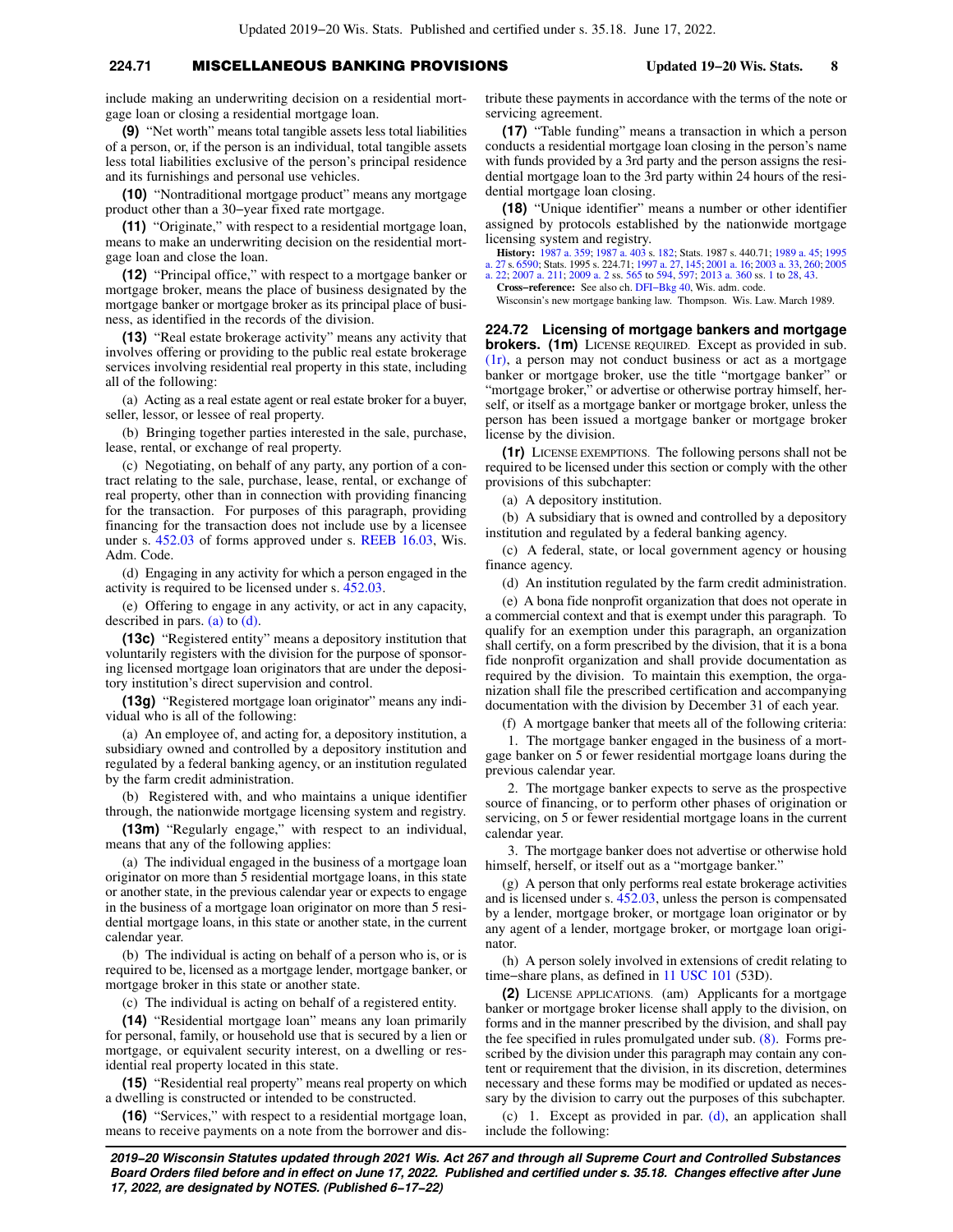a. In the case of an individual, the individual's social security number.

b. In the case of a person that is not an individual, the person's federal employer identification number.

2. The division may not disclose any information received under subd. [1.](https://docs.legis.wisconsin.gov/document/statutes/224.72(2)(c)1.) to any person except as follows:

a. The division may disclose information under subd. [1.](https://docs.legis.wisconsin.gov/document/statutes/224.72(2)(c)1.) to the department of revenue for the sole purpose of requesting certifications under s. [73.0301](https://docs.legis.wisconsin.gov/document/statutes/73.0301) and to the department of workforce development for the sole purpose of requesting certifications under s. [108.227](https://docs.legis.wisconsin.gov/document/statutes/108.227).

b. The division may disclose information under subd. [1. a.](https://docs.legis.wisconsin.gov/document/statutes/224.72(2)(c)1.a.) to the department of children and families in accordance with a memorandum of understanding under s. [49.857.](https://docs.legis.wisconsin.gov/document/statutes/49.857)

(d) 1. If an applicant who is an individual does not have a social security number, the applicant, as a condition of applying for or applying to renew a license under this section, shall submit a statement made or subscribed under oath or affirmation to the division that the applicant does not have a social security number. The form of the statement shall be prescribed by the department of children and families.

2. Any license issued or renewed in reliance upon a false statement submitted by an applicant under subd. [1.](https://docs.legis.wisconsin.gov/document/statutes/224.72(2)(d)1.) is invalid.

**(2m)** LICENSED OFFICES. (a) Each mortgage banker or mortgage broker shall obtain and maintain a license for its principal office and a separate license for each branch office.

(b) 1. A principal office of a mortgage banker or mortgage broker shall be located in either this state or another state. Except as provided in subd. [2.](https://docs.legis.wisconsin.gov/document/statutes/224.72(2m)(b)2.), a principal office may not be located in a residence.

2. A principal office of a mortgage banker or mortgage broker located in a residence on April 25, 2014, may continue to be located in that residence after this date but may not thereafter be relocated to any residence with a different address.

(c) A branch office of a mortgage banker or mortgage broker shall be located in either this state or another state. A branch office may be located in a residence.

**(4)** ADDITIONAL REQUIREMENTS. In addition to the requirements of sub. [\(2\)](https://docs.legis.wisconsin.gov/document/statutes/224.72(2)), an applicant for a mortgage banker or mortgage broker license shall do all of the following:

(am) File with the division a commercial surety bond which is in the amount of \$300,000 for a mortgage banker or \$120,000 for a mortgage broker, is issued by a surety company authorized to do business in this state, secures the applicant's faithful performance of all duties and obligations of a mortgage banker or mortgage broker, is payable to the division for the benefit of persons to whom the mortgage banker or mortgage broker provided services as a mortgage banker or mortgage broker, is issued on a form that is acceptable to the division and provides that the bond may not be terminated without at least 60 days' written notice to the division.

(b) Submit evidence that establishes, to the division's satisfaction, a minimum net worth of \$250,000 for a mortgage banker or \$100,000 for a mortgage broker. Evidence of net worth shall include the submission of recent financial statements accompanied by a written statement by an independent certified public accountant attesting that he or she has reviewed the financial statements in accordance with generally accepted accounting principles.

**(5m)** COMPLETION OF LICENSING PROCESS. Except as provided in sub.  $(7m)$ , upon the filing of an application for a mortgage banker or mortgage broker license and the payment of the fee specified in rules promulgated under sub. [\(8\),](https://docs.legis.wisconsin.gov/document/statutes/224.72(8)) the division shall make an investigation of the applicant including, if the applicant is a partnership, limited liability company, association, or corporation, the members or officers and directors, respectively, of the applicant. If the division finds that the character, general fitness, and financial responsibility of the applicant, including its members or officers and directors if the applicant is a partnership, limited liability company, association, or corporation, warrant the belief that the business will be operated in compliance with this subchapter, the division shall issue to the applicant a mortgage banker or mortgage broker license. A mortgage banker or mortgage broker license is not assignable or transferable.

**(7)** LICENSE RENEWAL. (am) A mortgage broker or mortgage banker may apply to renew a license issued under this section by timely submitting, on forms and in the manner prescribed by the division, a completed renewal application and all required renewal fees. The division may not renew a license issued under this section unless the division finds that the mortgage broker or mortgage banker continues to meet the minimum standards for license issuance under this section.

(bm) The license of a mortgage broker or mortgage banker who fails to satisfy the minimum standards for license renewal shall expire. The division may, by rule, provide for the reinstatement of expired licenses consistent with the standards established by the nationwide mortgage licensing system and registry.

**(7m)** DENIAL OF APPLICATION FOR CERTAIN REASONS. The division may not issue or renew a license under this section if any of the following applies:

(a) The applicant for the issuance or renewal has failed to provide any information required under sub. [\(2\) \(c\) 1.](https://docs.legis.wisconsin.gov/document/statutes/224.72(2)(c)1.)

(b) The department of revenue has certified under s. [73.0301](https://docs.legis.wisconsin.gov/document/statutes/73.0301) that the applicant is liable for delinquent taxes. An applicant whose application for issuance or renewal of a license is denied under this paragraph for delinquent taxes is entitled to a notice under s. [73.0301 \(2\) \(b\) 1. b.](https://docs.legis.wisconsin.gov/document/statutes/73.0301(2)(b)1.b.) and hearing under s. [73.0301 \(5\) \(a\)](https://docs.legis.wisconsin.gov/document/statutes/73.0301(5)(a)) but is not entitled to any other notice or hearing under this section.

(bm) The department of workforce development has certified under s. [108.227](https://docs.legis.wisconsin.gov/document/statutes/108.227) that the applicant is liable for delinquent unemployment insurance contributions. An applicant whose application for issuance or renewal of a license is denied under this paragraph for delinquent unemployment insurance contributions is entitled to a notice under s. [108.227 \(2\) \(b\) 1. b.](https://docs.legis.wisconsin.gov/document/statutes/108.227(2)(b)1.b.) and hearing under s. [108.227 \(5\) \(a\)](https://docs.legis.wisconsin.gov/document/statutes/108.227(5)(a)) but is not entitled to any other notice or hearing under this section.

(c) The applicant for the issuance or renewal is an individual who fails to comply, after appropriate notice, with a subpoena or warrant issued by the department of children and families or a county child support agency under s. [59.53 \(5\)](https://docs.legis.wisconsin.gov/document/statutes/59.53(5)) and related to paternity or child support proceedings or who is delinquent in making court−ordered payments of child or family support, maintenance, birth expenses, medical expenses or other expenses related to the support of a child or former spouse, as provided in a memorandum of understanding entered into under s. [49.857](https://docs.legis.wisconsin.gov/document/statutes/49.857). An applicant whose license is not issued or renewed under this paragraph for delinquent payments is entitled to a notice and hearing under s. [49.857](https://docs.legis.wisconsin.gov/document/statutes/49.857) but is not entitled to any other notice or hearing under this section.

**(8)** LICENSE PERIOD; FEES. The division shall promulgate rules establishing the license period and the license fees for mortgage bankers and mortgage brokers.

**History:** [1987 a. 359](https://docs.legis.wisconsin.gov/document/acts/1987/359); [1987 a. 403](https://docs.legis.wisconsin.gov/document/acts/1987/403) ss. [182](https://docs.legis.wisconsin.gov/document/acts/1987/403,%20s.%20182), [256](https://docs.legis.wisconsin.gov/document/acts/1987/403,%20s.%20256); Stats. 1987 s. 440.72; [1989 a. 45](https://docs.legis.wisconsin.gov/document/acts/1989/45);<br>[1991 a. 39](https://docs.legis.wisconsin.gov/document/acts/1991/39); [1993 a. 112;](https://docs.legis.wisconsin.gov/document/acts/1993/112) [1995 a. 27](https://docs.legis.wisconsin.gov/document/acts/1995/27) ss. [6210,](https://docs.legis.wisconsin.gov/document/acts/1995/27,%20s.%206210) [6527m,](https://docs.legis.wisconsin.gov/document/acts/1995/27,%20s.%206527m) [6528m,](https://docs.legis.wisconsin.gov/document/acts/1995/27,%20s.%206528m) [6535m](https://docs.legis.wisconsin.gov/document/acts/1995/27,%20s.%206535m), [6591](https://docs.legis.wisconsin.gov/document/acts/1995/27,%20s.%206591) to [6593](https://docs.legis.wisconsin.gov/document/acts/1995/27,%20s.%206593);<br>Stats. 1995 s. 224.72; [1995 a. 465](https://docs.legis.wisconsin.gov/document/acts/1995/465); [1997 a. 27,](https://docs.legis.wisconsin.gov/document/acts/1997/27) [35,](https://docs.legis.wisconsin.gov/document/acts/1997/35) [145,](https://docs.legis.wisconsin.gov/document/acts/1997/145) [a. 239](https://docs.legis.wisconsin.gov/document/acts/2021/239) s. [73](https://docs.legis.wisconsin.gov/document/acts/2021/239,%20s.%2073).

**Cross-reference:** See also chs. DFI-Bkg 40 and [41,](https://docs.legis.wisconsin.gov/document/administrativecode/ch.%20DFI-Bkg%2041) Wis. adm. code.<br>Persons who received an ad in the mail or a post card offering services from a mort-<br>gage banker were not "provided services" and the surety had no liabil Cities Privacy Class v. Hartford Fire Insurance Company, [2011 WI App 71,](https://docs.legis.wisconsin.gov/document/courts/2011%20WI%20App%2071) [333 Wis.](https://docs.legis.wisconsin.gov/document/courts/333%20Wis.%202d%20483) [2d 483](https://docs.legis.wisconsin.gov/document/courts/333%20Wis.%202d%20483), [798 N.W.2d 909,](https://docs.legis.wisconsin.gov/document/courts/798%20N.W.2d%20909) [10−1738](https://docs.legis.wisconsin.gov/document/wicourtofappeals/10-1738).

**224.722 Registered entities. (1)** A depository institution may apply for registered entity status with the division. The application shall be on forms and in the manner prescribed by the division and the applicant shall pay the same fee as that established by rule under s. [224.72 \(8\)](https://docs.legis.wisconsin.gov/document/statutes/224.72(8)) for mortgage bankers. The application shall be accompanied by a commercial surety bond in the amount of \$300,000 that is issued by a surety company authorized to do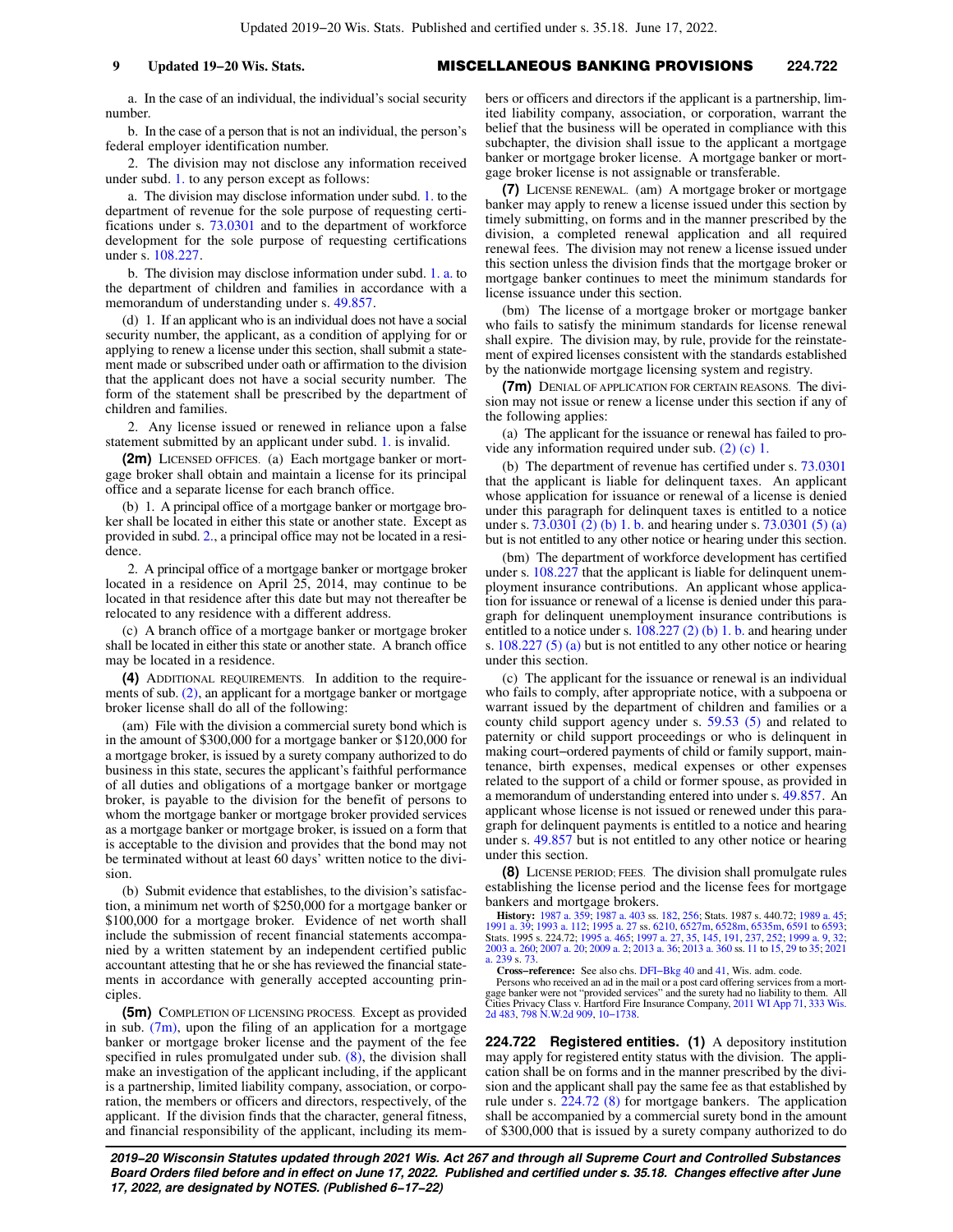## **224.722** MISCELLANEOUS BANKING PROVISIONS **Updated 19−20 Wis. Stats. 10**

business in this state and is written on a form that is acceptable to the division.

**(2)** Upon the filing of an application for registered entity status and the payment of the required fee, the division shall make an investigation of the applicant. If the application is complete, and the division has no concerns regarding the applicant's character, general fitness, or financial responsibility, the division shall register the applicant as a registered entity.

**(3)** Each registered entity shall register with the division each branch office where a mortgage loan originator sponsored by the registered entity engages in business as a mortgage loan originator. Applications for branch office registration shall be made on forms and in the manner prescribed by the division and shall be accompanied by the same fee as that established by rule for branch offices of mortgage bankers.

**(5)** A depository institution's registered entity status, and the registration of all of its registered branch offices, expires on December 31 of each year.

**(6)** A registered entity may apply to renew its registered entity status, and the registration of all of its registered branch offices, by timely submitting, on forms and in the manner prescribed by the division, a completed renewal application for the registered entity and for each branch office, along with the applicable fee under sub.  $(1)$  or  $(3)$ . The division may not renew registered entity status under this section unless the division finds that the registered entity continues to meet the minimum standards for registration under this section.

**(7)** If a registered entity fails to satisfy the minimum standards for renewal of its registration, its registration shall expire. If a registered entity fails to satisfy any requirement under sub. [\(6\)](https://docs.legis.wisconsin.gov/document/statutes/224.722(6)) for renewing its registration of a branch office, the registration for that branch office shall expire.

**(8)** A registered entity shall cooperate with, and provide access to records and documents required by, the division to carry out examinations in accordance with s. [224.74 \(2\)](https://docs.legis.wisconsin.gov/document/statutes/224.74(2)) of mortgage loan originators that are sponsored by the registered entity.

**History:** [2013 a. 360](https://docs.legis.wisconsin.gov/document/acts/2013/360).

**224.725 Licensing of mortgage loan originators. (1)** LICENSE REQUIRED. Except as provided in subs. [\(1m\)](https://docs.legis.wisconsin.gov/document/statutes/224.725(1m)) and [\(1r\),](https://docs.legis.wisconsin.gov/document/statutes/224.725(1r)) an individual may not regularly engage in the business of a mortgage loan originator with respect to a residential mortgage loan, or use the title "mortgage loan originator," advertise, or otherwise portray himself or herself as a mortgage loan originator in this state, unless the individual has been issued by the division, and thereafter maintains, a license under this section. Each licensed mortgage loan originator shall register with, and maintain a valid unique identifier issued by, the nationwide mortgage licensing system and registry.

**(1m)** LICENSE EXEMPTIONS. The following individuals are not required to be licensed under this section:

(a) A registered mortgage loan originator.

(b) An employee of a federal, state, or local government agency or housing finance agency who acts as a mortgage loan originator only pursuant to his or her official duties as an employee of the federal, state, or local government agency or housing finance agency.

(c) An individual engaged solely as a loan processor or underwriter, unless the individual is an independent contractor or represents to the public, through advertising or another means of communication such as the use of business cards, stationery, brochures, signs, rate lists, or other promotional items, that the individual can or will perform any of the activities of a mortgage loan originator.

(d) An individual who performs real estate brokerage activities only and is licensed under s. [452.03](https://docs.legis.wisconsin.gov/document/statutes/452.03), unless the individual is compensated by a lender, mortgage broker, or another mortgage loan originator or by any agent of a lender, mortgage broker, or another mortgage loan originator.

(e) An individual solely involved in extensions of credit relating to time−share plans, as defined in [11 USC 101](https://docs.legis.wisconsin.gov/document/usc/11%20USC%20101) (53D).

(f) An employee of a bona fide nonprofit organization who acts as a mortgage loan originator only in connection with his or her work duties to the bona fide nonprofit organization and only with respect to residential mortgage loans with terms that are favorable to the borrower.

(g) A licensed attorney who undertakes activities described in s. [224.71 \(6\)](https://docs.legis.wisconsin.gov/document/statutes/224.71(6)) if all of the following apply:

1. These activities are considered by the Wisconsin Supreme Court to be part of the authorized practice of law within Wisconsin.

2. These activities are carried out within an attorney−client relationship.

3. The attorney carries out the activities in compliance with all applicable laws, rules, and ethics standards.

**(1r)** EMPLOYMENT TRANSITION; TEMPORARY AUTHORITY. (a) An individual who was a registered mortgage loan originator immediately prior to becoming employed by, and who remains employed by, a mortgage banker or mortgage broker licensed under this subchapter and who has applied to the division for a mortgage loan originator license is considered to have temporary authority to act as a mortgage loan originator under this subchapter, for the period specified in par. [\(c\)](https://docs.legis.wisconsin.gov/document/statutes/224.725(1r)(c)), if all of the following apply:

1. The individual has not previously had an application for a mortgage loan originator license denied.

2. The individual has not previously had a mortgage loan originator license suspended or revoked in any governmental jurisdiction.

3. The individual has not been subject to, or served with, a cease and desist order in any governmental jurisdiction or by the director of the federal bureau of consumer financial protection under [12 USC 5113](https://docs.legis.wisconsin.gov/document/usc/12%20USC%205113) (c).

4. The individual has not been convicted of any crime that disqualifies the individual under sub.  $(3)$  (b) from issuance of a license.

5. The individual was registered with the nationwide mortgage licensing system and registry as a loan originator during the one−year period immediately preceding the date on which the individual furnished the information required under sub. [\(2\) \(c\).](https://docs.legis.wisconsin.gov/document/statutes/224.725(2)(c))

(b) An individual who is licensed as a mortgage loan originator in another state, who is employed by a mortgage banker or mortgage broker licensed under this subchapter, and who has applied to the division for a mortgage loan originator license is considered to have temporary authority to act as a mortgage loan originator under this subchapter, for the period specified in par. [\(c\),](https://docs.legis.wisconsin.gov/document/statutes/224.725(1r)(c)) if all of the following apply:

1. The individual meets the requirements of par. [\(a\) 1.](https://docs.legis.wisconsin.gov/document/statutes/224.725(1r)(a)1.) to [4.](https://docs.legis.wisconsin.gov/document/statutes/224.725(1r)(a)4.)

2. The individual was licensed in another state during the 30−day period immediately preceding the date on which the individual furnished the information required under sub. [\(2\) \(c\).](https://docs.legis.wisconsin.gov/document/statutes/224.725(2)(c))

(c) 1. The period during which an individual described in par. [\(a\)](https://docs.legis.wisconsin.gov/document/statutes/224.725(1r)(a)) or [\(b\)](https://docs.legis.wisconsin.gov/document/statutes/224.725(1r)(b)) is considered to have temporary authority to act as a mortgage loan originator under this subchapter shall begin on the date on which the individual furnishes to the nationwide mortgage licensing system and registry the information required under sub. [\(2\) \(c\)](https://docs.legis.wisconsin.gov/document/statutes/224.725(2)(c)) in connection with the application for a mortgage loan originator license under this subchapter.

2. The period that begins under subd. [1.](https://docs.legis.wisconsin.gov/document/statutes/224.725(1r)(c)1.) shall end on the earliest of the following:

a. The date on which the individual withdraws the application for a mortgage loan originator license.

b. The date on which the division denies, or issues a notice of intent to deny, the application for a mortgage loan originator license.

c. The date on which the division grants to the individual a mortgage loan originator license.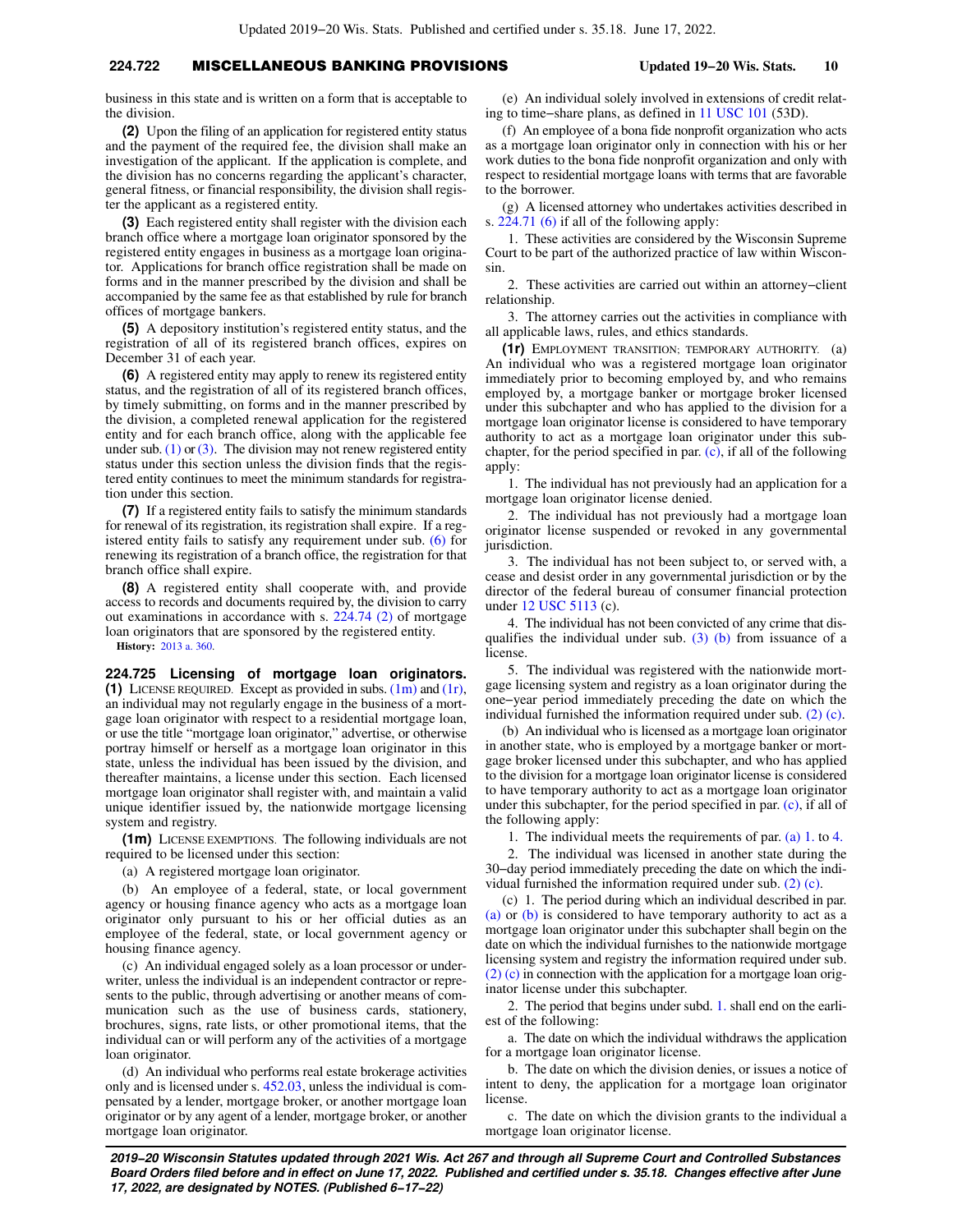d. If the individual's application is listed on the nationwide mortgage licensing system and registry as incomplete, the date that is 120 days after the date on which the individual applied for a mortgage loan originator license.

(d) 1. Any person employing an individual who is considered to have temporary authority to act as a mortgage loan originator under this subsection shall be subject to the requirements of this subchapter to the same extent as if that individual were a licensed mortgage loan originator.

2. Any individual who is considered to have temporary authority to act as a mortgage loan originator under this subsection and who engages in any activity described in s. [224.71 \(6\) \(c\)](https://docs.legis.wisconsin.gov/document/statutes/224.71(6)(c)) and [\(d\)](https://docs.legis.wisconsin.gov/document/statutes/224.71(6)(d)) shall be subject to the requirements of this subchapter to the same extent as if the individual were a licensed mortgage loan originator.

**(2)** LICENSE APPLICATIONS. (a) Applicants for a mortgage loan originator license shall apply to the division, on forms and in the manner prescribed by the division, and shall pay the fee specified in rules promulgated under sub. [\(8\)](https://docs.legis.wisconsin.gov/document/statutes/224.725(8)). The division shall require mortgage loan originators to be licensed and registered through the nationwide mortgage licensing system and registry. Forms prescribed by the division under this paragraph may contain any content or requirement that the division, in its discretion, determines necessary and these forms may be modified or updated as necessary by the division to carry out the purposes of this subchapter.

(b) 1. Except as provided in subd. [2.,](https://docs.legis.wisconsin.gov/document/statutes/224.725(2)(b)2.) an application shall include the individual's social security number. The division may not disclose the individual's social security number to any person except as follows:

a. The division may disclose the social security number to the department of revenue for the sole purpose of requesting certifications under s. [73.0301](https://docs.legis.wisconsin.gov/document/statutes/73.0301) and to the department of workforce development for the sole purpose of requesting certifications under s. [108.227](https://docs.legis.wisconsin.gov/document/statutes/108.227).

b. The division may disclose the social security number to the department of children and families in accordance with a memorandum of understanding under s. [49.857.](https://docs.legis.wisconsin.gov/document/statutes/49.857)

2. If an individual does not have a social security number, the individual, as a condition of applying for, or applying to renew, a license under this section, shall submit a statement made or subscribed under oath or affirmation to the division that the individual does not have a social security number. The form of the statement shall be prescribed by the department of children and families. Any license issued or renewed in reliance upon a false statement submitted by an applicant under this subdivision is invalid.

(c) Any applicant for a license under this section shall furnish to the nationwide mortgage licensing system and registry information concerning the applicant's identity, including all of the following:

1. Fingerprints for submission to the federal bureau of investigation and to any governmental agency or entity authorized to receive this information, for purposes of a state, national, and international criminal history background check.

2. Personal history and experience in a form prescribed by the nationwide mortgage licensing system and registry, including the submission of authorization for the nationwide mortgage licensing system and registry and the division to obtain all of the following:

a. An independent credit report from a consumer reporting agency, as defined in s.  $100.54$  (1) (c).

b. Any information related to any administrative, civil, or criminal findings by any governmental jurisdiction.

**(3)** ISSUANCE OF LICENSE. Except as provided in sub. [\(6\)](https://docs.legis.wisconsin.gov/document/statutes/224.725(6)), upon the filing of an application for a mortgage loan originator license and the payment of the fee specified in rules promulgated under sub. [\(8\)](https://docs.legis.wisconsin.gov/document/statutes/224.725(8)), the division may issue to the applicant a mortgage loan originator license if the division finds that all of the following apply:

(a) The applicant has never had a mortgage loan originator license revoked in any governmental jurisdiction, unless the revocation was subsequently and formally vacated.

(b) The applicant has not been convicted of, or pled guilty or no contest to, a felony in a domestic, foreign, or military court during the 7−year period preceding the date of the application or, for a felony involving an act of fraud, dishonesty, breach of trust, or money laundering, at any time preceding the date of the application. With respect to any conviction for which the applicant has received a pardon or expungement of the conviction, the pardoned or expunged conviction shall not result in an automatic denial or revocation of a mortgage loan originator license. The division may consider the underlying crime, facts, or circumstances of a pardoned or expunged felony conviction when determining the eligibility of an applicant for licensure under this paragraph and par. [\(c\).](https://docs.legis.wisconsin.gov/document/statutes/224.725(3)(c))

(c) The applicant has demonstrated financial responsibility, character, and general fitness such as to command the confidence of the community and to warrant a determination that the mortgage loan originator will operate honestly, fairly, and efficiently within the purposes of this subchapter. For purposes of this paragraph, an individual has shown that he or she is not financially responsible if he or she has shown a disregard in the management of his or her own financial condition. In making a finding related to an applicant's financial responsibility for purposes of this paragraph, the division may consider whether the applicant has current outstanding judgments other than those resulting from medical expenses, has current outstanding tax liens or other government liens and filings, or has, within the past 3 years, any pattern of seriously delinquent accounts.

(d) The applicant has satisfied the education requirements under s. [224.755 \(1\)](https://docs.legis.wisconsin.gov/document/statutes/224.755(1)).

(e) The applicant has passed a written test that meets the requirements under s. [224.755 \(4\).](https://docs.legis.wisconsin.gov/document/statutes/224.755(4))

(f) The applicant has met the surety bond requirement under sub. [\(4\).](https://docs.legis.wisconsin.gov/document/statutes/224.725(4))

**(4)** SURETY BOND. (a) Each mortgage loan originator shall be covered by a surety bond in accordance with this subsection. A surety bond of a mortgage banker, mortgage broker, or registered entity meeting the requirements of par. [\(b\)](https://docs.legis.wisconsin.gov/document/statutes/224.725(4)(b)) and s. [224.72 \(4\) \(am\)](https://docs.legis.wisconsin.gov/document/statutes/224.72(4)(am)) or [224.722 \(1\)](https://docs.legis.wisconsin.gov/document/statutes/224.722(1)) may satisfy the requirement under this paragraph for a mortgage loan originator who is sponsored by the mortgage banker, mortgage broker, or registered entity.

(b) The penal sum of the surety bond shall provide coverage for each mortgage loan originator in an amount that reflects the dollar amount of residential mortgage loans originated by the mortgage loan originator, as determined by the division.

(c) The surety bond shall be in a form prescribed, and satisfy all requirements established, by rule of the division.

(d) When an action is commenced on a mortgage loan originator's surety bond, the division may require the filing of a new surety bond. If an action results in recovery on a mortgage loan originator's surety bond, the mortgage loan originator shall immediately file a new surety bond.

**(5)** LICENSE RENEWAL. (a) A mortgage loan originator may apply to renew a license issued under this section by timely submitting, on forms and in the manner prescribed by the division, a completed renewal application and all required renewal fees. The division may not renew a license issued under this section unless the division finds that all of the following apply:

1. The mortgage loan originator continues to meet the mini-mum standards for license issuance under sub. [\(3\)](https://docs.legis.wisconsin.gov/document/statutes/224.725(3)).

2. The mortgage loan originator has satisfied the annual continuing education requirements under s. [224.755 \(2\)](https://docs.legis.wisconsin.gov/document/statutes/224.755(2)).

(b) The license of a mortgage loan originator who fails to satisfy the minimum standards for license renewal shall expire. The division may, by rule, provide for the reinstatement of expired licenses consistent with the standards established by the nationwide mortgage licensing system and registry.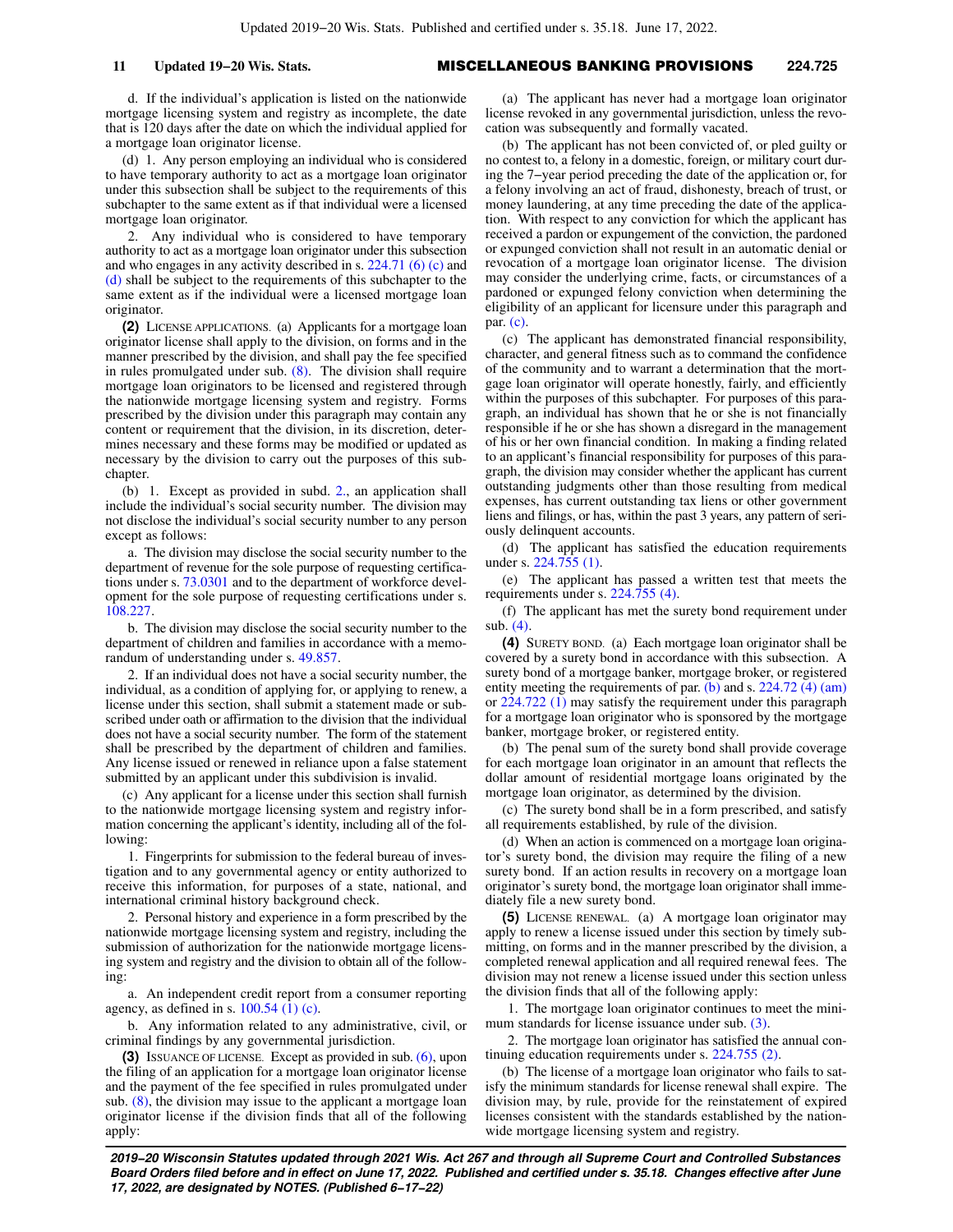## **224.725** MISCELLANEOUS BANKING PROVISIONS **Updated 19−20 Wis. Stats. 12**

**(6)** DENIAL OF APPLICATION FOR CERTAIN REASONS. The division may not issue or renew a license under this section if any of the following applies:

(a) The applicant for the issuance or renewal has failed to provide the information required under sub. [\(2\) \(b\).](https://docs.legis.wisconsin.gov/document/statutes/224.725(2)(b))

(b) The department of revenue has certified under s. [73.0301](https://docs.legis.wisconsin.gov/document/statutes/73.0301) that the applicant is liable for delinquent taxes. An applicant whose application for issuance or renewal of a license is denied under this paragraph for delinquent taxes is entitled to a notice under s. [73.0301 \(2\) \(b\) 1. b.](https://docs.legis.wisconsin.gov/document/statutes/73.0301(2)(b)1.b.) and hearing under s. [73.0301 \(5\) \(a\)](https://docs.legis.wisconsin.gov/document/statutes/73.0301(5)(a)) but is not entitled to any other notice or hearing under this section.

(bm) The department of workforce development has certified under s. [108.227](https://docs.legis.wisconsin.gov/document/statutes/108.227) that the applicant is liable for delinquent unemployment insurance contributions. An applicant whose application for issuance or renewal of a license is denied under this paragraph for delinquent unemployment insurance contributions is entitled to a notice under s.  $108.227$  (2) (b) 1. b. and hearing under s. [108.227 \(5\) \(a\)](https://docs.legis.wisconsin.gov/document/statutes/108.227(5)(a)) but is not entitled to any other notice or hearing under this section.

(c) The applicant for the issuance or renewal has failed to comply, after appropriate notice, with a subpoena or warrant issued by the department of children and families or a county child support agency under s. [59.53 \(5\)](https://docs.legis.wisconsin.gov/document/statutes/59.53(5)) and related to paternity or child support proceedings or who is delinquent in making court−ordered payments of child or family support, maintenance, birth expenses, medical expenses or other expenses related to the support of a child or former spouse, as provided in a memorandum of understanding entered into under s. [49.857.](https://docs.legis.wisconsin.gov/document/statutes/49.857) An applicant whose license is not issued or renewed under this paragraph for delinquent payments is entitled to a notice and hearing under s. [49.857](https://docs.legis.wisconsin.gov/document/statutes/49.857) but is not entitled to any other notice or hearing under this section.

**(8)** LICENSE PERIOD; FEES. The division shall promulgate rules establishing the license period and the license fees for mortgage loan originators. The fees shall be no less than \$250 annually. The rules may not require a license fee for an individual who is eligible for the veterans fee waiver program under s. [45.44.](https://docs.legis.wisconsin.gov/document/statutes/45.44)

**History:** [2009 a. 2](https://docs.legis.wisconsin.gov/document/acts/2009/2) ss. [607,](https://docs.legis.wisconsin.gov/document/acts/2009/2,%20s.%20607) [621,](https://docs.legis.wisconsin.gov/document/acts/2009/2,%20s.%20621) [634](https://docs.legis.wisconsin.gov/document/acts/2009/2,%20s.%20634); [2009 a. 386;](https://docs.legis.wisconsin.gov/document/acts/2009/386) [2011 a. 209;](https://docs.legis.wisconsin.gov/document/acts/2011/209) [2013 a. 36](https://docs.legis.wisconsin.gov/document/acts/2013/36); [2013](https://docs.legis.wisconsin.gov/document/acts/2013/360) [a. 360](https://docs.legis.wisconsin.gov/document/acts/2013/360) ss. [19](https://docs.legis.wisconsin.gov/document/acts/2013/360,%20s.%2019) to [21,](https://docs.legis.wisconsin.gov/document/acts/2013/360,%20s.%2021) [37](https://docs.legis.wisconsin.gov/document/acts/2013/360,%20s.%2037) to [41](https://docs.legis.wisconsin.gov/document/acts/2013/360,%20s.%2041), [44;](https://docs.legis.wisconsin.gov/document/acts/2013/360,%20s.%2044) [2019 a. 65;](https://docs.legis.wisconsin.gov/document/acts/2019/65) [2021 a. 239](https://docs.legis.wisconsin.gov/document/acts/2021/239) s. [73.](https://docs.legis.wisconsin.gov/document/acts/2021/239,%20s.%2073)

**Cross−reference:** See also chs. [DFI−Bkg 40](https://docs.legis.wisconsin.gov/document/administrativecode/ch.%20DFI-Bkg%2040) and [41,](https://docs.legis.wisconsin.gov/document/administrativecode/ch.%20DFI-Bkg%2041) Wis. adm. code.

**224.728 Nationwide mortgage licensing system and registry and cooperative arrangements. (1)** PARTICIPA-TION. (a) The division shall participate in the nationwide mortgage licensing system and registry. The division may establish relationships or contracts with the nationwide mortgage licensing system and registry or other entities designated by the nationwide mortgage licensing system and registry to collect and maintain records and process transaction fees or other fees related to licensees under this subchapter. With respect to any form, fee, or other information related to the initial issuance or renewal of a mortgage loan originator license under this subchapter, the division may require that any applicant submit such form, fee, or other information directly to the nationwide mortgage licensing system and registry and may authorize the nationwide mortgage licensing system and registry to perform any function under this subchapter related to the licensing of mortgage loan originators in this state.

(b) The division may provide to the nationwide mortgage licensing system and registry any information relating to an applicant for initial issuance or renewal of a mortgage loan originator license that the division and the nationwide mortgage licensing system and registry determine to be relevant to the application or to any mortgage loan originator responsibility administered or conducted through the nationwide mortgage licensing system and registry.

(c) The division may rely on the nationwide mortgage licensing system and registry to establish any dates relating to application or reporting deadlines for mortgage loan originators, to establish requirements for amending or surrendering mortgage loan originator licenses, or to establish any other requirements applicable to mortgage loan originators licensed under this subchapter to the extent the requirements are a condition of the state's participation in the nationwide mortgage licensing system and registry.

**(2)** CHANNELING INFORMATION. To reduce the points of contact that the division may have to maintain, and to facilitate compliance with the requirements under s.[224.725 \(2\) \(c\)](https://docs.legis.wisconsin.gov/document/statutes/224.725(2)(c)), the division may use the nationwide mortgage licensing system and registry as a channeling agent for requesting and distributing information to and from any source so directed by the division, including the federal bureau of investigation, any state or federal department of justice, or any other governmental agency.

**(3)** CHALLENGE PROCESS. The division shall establish a process whereby mortgage loan originators may challenge information maintained by the nationwide mortgage licensing system and registry on behalf of the division.

**(4)** CONFIDENTIAL INFORMATION. (a) If any information or material is considered confidential or privileged under federal or state law before it is provided or disclosed to the nationwide mortgage licensing system and registry, it shall continue to be confidential or privileged after it is provided or disclosed to, and while maintained by, the nationwide mortgage licensing system and registry, except to the extent federal or state law expressly provides otherwise and except as provided in par. [\(c\).](https://docs.legis.wisconsin.gov/document/statutes/224.728(4)(c)) Confidential or privileged information or material under this paragraph is not subject to any of the following:

1. Disclosure under any federal or state law governing the disclosure to the public of information held by an officer or an agency of federal or state government.

2. Subpoena or discovery, or admission into evidence, in any private civil action or administrative proceeding, unless the person to whom the information or material pertains waives any right or protection of confidentiality or privilege in the information or material.

(b) Confidential or privileged information or material under par. [\(a\)](https://docs.legis.wisconsin.gov/document/statutes/224.728(4)(a)) may be shared with any state or federal regulatory agency having supervisory authority over mortgage lending without losing any right or protection of confidentiality or privilege under federal or state law.

(c) This subsection does not prohibit the nationwide mortgage licensing system and registry from providing public access to information or material relating to the employment history of, and publicly adjudicated disciplinary and enforcement actions against, mortgage loan originators.

**(5)** COOPERATIVE ARRANGEMENTS. The division may enter into cooperative, coordinating, or information−sharing arrangements or agreements with other governmental agencies or with associations representing other governmental agencies, including the Conference of State Bank Supervisors and the American Association of Residential Mortgage Regulators. **History:** [2009 a. 2.](https://docs.legis.wisconsin.gov/document/acts/2009/2)

**224.73 Relationship between mortgage loan originator and a mortgage banker, mortgage broker, or registered entity; branch offices. (1)** RESPONSIBILITY FOR MORT-GAGE LOAN ORIGINATOR. A mortgage banker, mortgage broker, or registered entity is responsible for, and shall supervise the acts of, a mortgage loan originator or any other person who otherwise acts on behalf of the mortgage banker, mortgage broker, or registered entity

**(2)** RESTRICTION ON MORTGAGE LOAN ORIGINATOR. (a) If the division suspends or revokes a mortgage banker's or mortgage broker's license or a registered entity's registration, a mortgage loan originator may not act on behalf of that mortgage banker, mortgage broker, or registered entity during the period of suspension or revocation.

(b) A mortgage loan originator may act on behalf of only the mortgage banker, mortgage broker, or registered entity with which that mortgage loan originator's license is associated in the records of the division. A mortgage loan originator's license may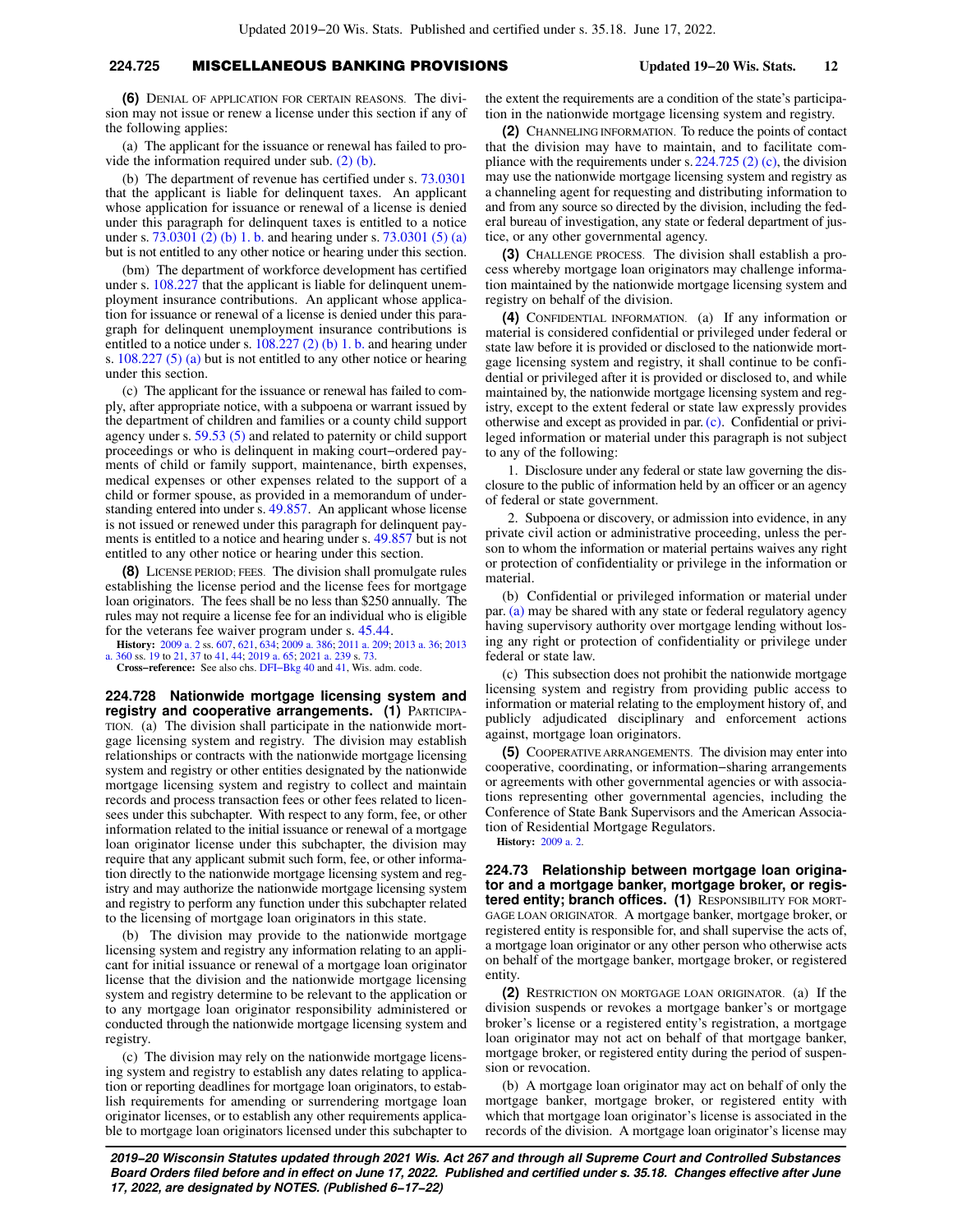## **13 Updated 19−20 Wis. Stats.** MISCELLANEOUS BANKING PROVISIONS **224.74**

only be associated with one mortgage banker, mortgage broker, or registered entity at a time.

**(3)** TRANSFER BY MORTGAGE LOAN ORIGINATOR. (a) A licensed mortgage loan originator may apply, on forms and in the manner prescribed by the division, to transfer association to another licensed mortgage banker or mortgage broker or a registered entity. The division shall promulgate rules establishing a fee for a transfer application under this subsection.

(b) A mortgage loan originator may not act on behalf of a mortgage banker, mortgage broker, or registered entity until the mortgage loan originator's license association has been transferred to that mortgage banker, mortgage broker, or registered entity in the records of the division.

**(5)** MORTGAGE LOAN ORIGINATORS AND BRANCH OFFICES. (a) A mortgage loan originator shall be assigned to and work out of a licensed or registered office or branch office of the sponsoring mortgage banker, mortgage broker, or registered entity. This office shall either be the mortgage loan originator's residence or be within 100 miles of the mortgage loan originator's residence.

(b) At each branch office of a mortgage banker or registered entity at which residential mortgage loans are originated for the mortgage banker or registered entity or for another person, and at each branch office of a mortgage broker, there shall be at least one licensed mortgage loan originator assigned to and working out of the office. If an individual is identified as a branch manager for the office, either in the records of the division or in the records of the mortgage banker, mortgage broker, or registered entity, the individual must be licensed as a mortgage loan originator.

**History:** [1987 a. 359;](https://docs.legis.wisconsin.gov/document/acts/1987/359) [1987 a. 403](https://docs.legis.wisconsin.gov/document/acts/1987/403) ss. [182](https://docs.legis.wisconsin.gov/document/acts/1987/403,%20s.%20182), [256](https://docs.legis.wisconsin.gov/document/acts/1987/403,%20s.%20256); Stats. 1987 s. 440.73; [1991 a. 39](https://docs.legis.wisconsin.gov/document/acts/1991/39); [1995 a. 27](https://docs.legis.wisconsin.gov/document/acts/1995/27) s. [6594;](https://docs.legis.wisconsin.gov/document/acts/1995/27,%20s.%206594) Stats. 1995 s. 224.73; [1997 a. 145;](https://docs.legis.wisconsin.gov/document/acts/1997/145) [2003 a. 260](https://docs.legis.wisconsin.gov/document/acts/2003/260); [2009 a. 2](https://docs.legis.wisconsin.gov/document/acts/2009/2); [2013](https://docs.legis.wisconsin.gov/document/acts/2013/360) [a. 360.](https://docs.legis.wisconsin.gov/document/acts/2013/360)

**Cross−reference:** See also ch. [DFI−Bkg 40](https://docs.legis.wisconsin.gov/document/administrativecode/ch.%20DFI-Bkg%2040), Wis. adm. code.

**224.74 Division's review of the operations of a mortgage loan originator, mortgage broker, mortgage banker, or registered entity. (1)** CALL REPORTS; AUDITS. (a) *Mortgage call report.* Each mortgage banker, mortgage broker, and mortgage loan originator licensed under this subchapter, and each registered entity, shall submit to the nationwide mortgage licensing system and registry reports of condition, which shall be in such form and contain such information as the nationwide mortgage licensing system and registry may require.

(b) *Audit requirement for mortgage bankers.* Each year, no later than 6 months following the end of its most recently completed fiscal year, each mortgage banker shall submit a copy of an audit of the mortgage banker's operations during that fiscal year. An audit under this paragraph shall be conducted by an independent certified public accountant in accordance with generally accepted auditing standards. The financial statements in the audit report shall be prepared in accordance with generally accepted accounting principles.

(bm) *Reviewed financial statements for mortgage brokers.* Each year, no later than 6 months following the end of its most recently completed fiscal year, each mortgage broker shall submit a copy of the mortgage broker's reviewed financial statements for the mortgage broker's operations during that fiscal year. The reviewed financial statements shall include a balance sheet, an income statement, and a written statement by an independent certified public accountant attesting that he or she has conducted his or her review in accordance with generally accepted accounting principles and professional standards of the American Institute of CPAs.

(c) *Audits requested by the division.* The division may request that a mortgage banker or mortgage broker obtain an audit of the mortgage banker's or mortgage broker's operations if the division has reason to believe that the mortgage banker or mortgage broker may not have sufficient financial resources to meet its obligations to its clients or investors or to other persons directly affected by the activities conducted by the mortgage banker or mortgage broker under the license issued by the division. If the division

requests an audit under this paragraph, the mortgage banker or mortgage broker shall have the audit completed no later than 90 days after the date of the division's request. The mortgage banker or mortgage broker shall submit the audit report to the division no later than 5 days after the date on which the audit is completed. An audit under this paragraph shall be conducted by an independent certified public accountant in accordance with generally accepted auditing standards. The financial statements in the audit report shall be prepared in accordance with generally accepted accounting principles.

**(2)** EXAMINATION AND INVESTIGATION. (ag) The division may at any time, on its own motion or upon complaint, conduct inquiries, investigations, and examinations of licensees under this subchapter, or of persons required to be licensed under or otherwise subject to the provisions of this subchapter, including doing any of the following:

1. Examining, accessing, receiving, or using any books, accounts, records, files, documents, or other information relating to the condition or affairs of a mortgage banker, mortgage loan originator, or mortgage broker.

2. Interviewing or examining under oath any mortgage banker, mortgage loan originator, or mortgage broker, any of the members, officers, directors, agents, employees, contractors, or customers of the mortgage banker, mortgage loan originator, or mortgage broker, or any other person whose testimony the division deems to be relevant. The division may direct, subpoena, or order the attendance of a person to provide testimony under this subdivision and may direct, subpoena, or order the person to produce books, accounts, records, files, and any other document the division deems relevant to the inquiry, investigation, or examination.

3. Direct or order any licensee under this subchapter to make or compile reports or other information, in a format directed by the division, that the division considers necessary to carry out any investigation or examination under this subchapter, including any accounting compilation or other loan transaction data, list, or information.

4. Examine, access, receive, and use any other records, documents, or other information that the division deems relevant to the inquiry, investigation, or examination, regardless of the location, possession, control, or custody of the records, documents, or information, including any of the following:

a. Criminal, civil, and administrative history information, including conviction information and nonconviction information to the extent permitted by law.

b. Personal history and experience information, including credit reports obtained from a consumer reporting agency, as defined in s.  $100.54$  (1) (c).

(ar) In making any investigation or examination authorized under this subchapter, the division may control access to any documents and records of the licensee or of any other person under investigation or examination. The division may take possession of the documents and records or place a person in exclusive charge of the documents and records in the place where they are usually kept. During the period of control, no person may remove or attempt to remove any of the documents and records except with the consent of the division or by court order. Unless the division has reasonable grounds to believe the documents and records have been or are at risk of being altered or destroyed for purposes of concealing a violation of this subchapter, the licensee or owner or custodian of the documents and records shall have access to the documents and records as necessary to conduct its ordinary business affairs.

(b) The division shall prepare a report for each investigation or examination conducted under this subsection. These reports, and correspondence regarding these reports, are confidential, except that the division may release these reports and correspondence in connection with a disciplinary proceeding conducted by the division, a liquidation proceeding, or a criminal investigation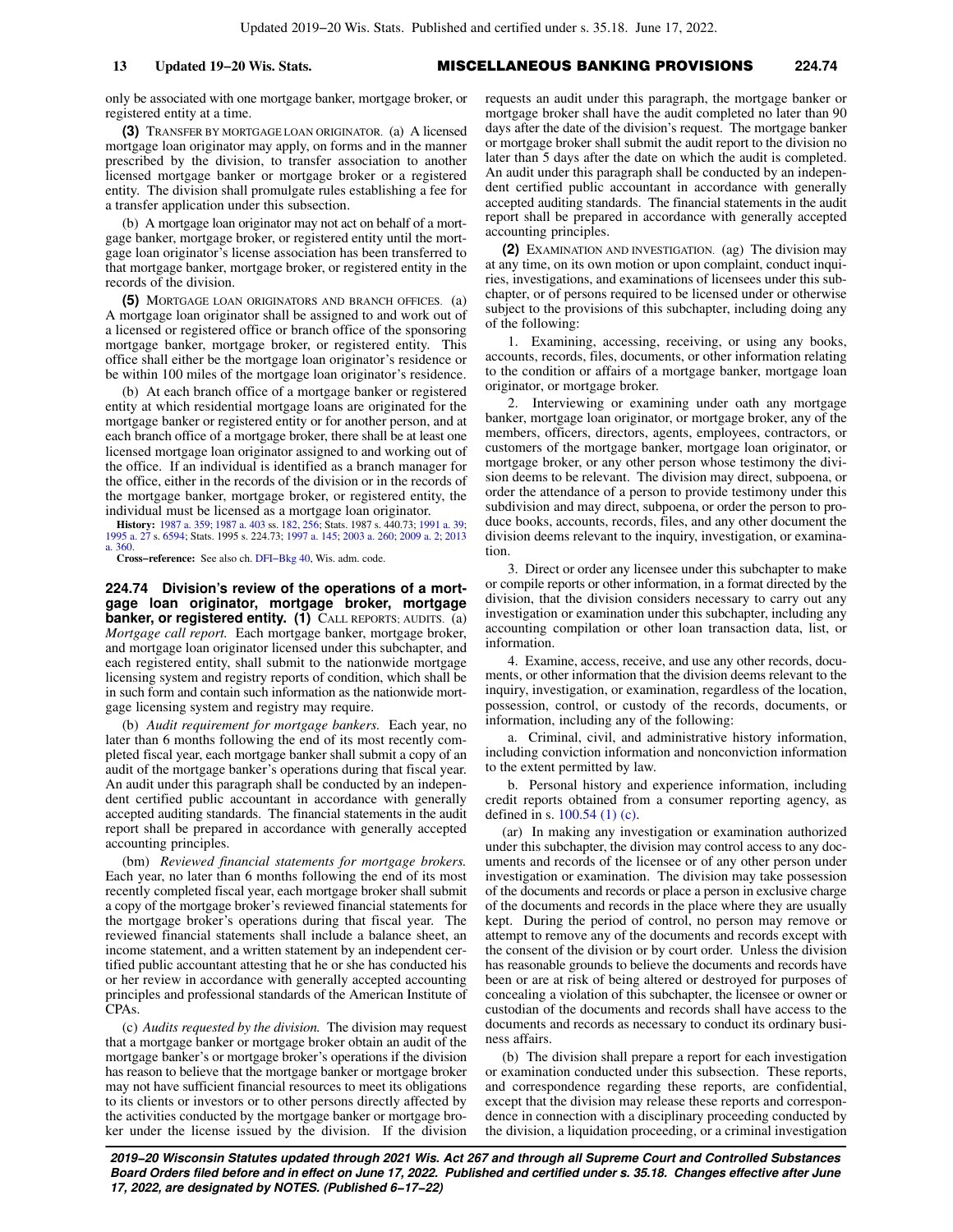# **224.74** MISCELLANEOUS BANKING PROVISIONS **Updated 19−20 Wis. Stats. 14**

or proceeding. In addition, any information from these reports or correspondence may be provided to the nationwide mortgage licensing system and registry and is not confidential to the extent specified in s. [224.728 \(4\) \(b\)](https://docs.legis.wisconsin.gov/document/statutes/224.728(4)(b)) and [\(c\).](https://docs.legis.wisconsin.gov/document/statutes/224.728(4)(c))

(c) The division may require a mortgage banker, mortgage loan originator, or mortgage broker who is investigated or examined under this subsection to pay to the division a reasonable fee for the costs of conducting the investigation or examination. A mortgage banker, mortgage loan originator, or mortgage broker shall pay these costs to the division within 30 days after the division demands payment of these costs.

**(3)** ADDITIONAL DIVISION AUTHORITY. To carry out the purposes of this section, the division may do any of the following:

(a) Retain attorneys, accountants, and other professionals and specialists as examiners, auditors, or investigators to conduct or assist in the conduct of investigations or examinations.

(b) Enter into agreements or relationships with other government officials or regulatory associations to improve efficiencies and reduce regulatory burden by sharing resources, standardized or uniform methods or procedures, and documents, records, or information obtained under this section.

(c) Use, hire, contract, or employ public or privately available analytical systems, methods, or software to examine or investigate any licensee or other person subject to investigation or examination.

(d) Accept and rely on investigation or examination reports made by other government officials, in this state or elsewhere.

(e) Accept audit reports made by an independent certified public accountant for the licensee or another person relevant to the investigation or examination and incorporate any such audit report into any report of the division.

**History:** [1987 a. 359;](https://docs.legis.wisconsin.gov/document/acts/1987/359) [1987 a. 403](https://docs.legis.wisconsin.gov/document/acts/1987/403) ss. [182](https://docs.legis.wisconsin.gov/document/acts/1987/403,%20s.%20182), [256](https://docs.legis.wisconsin.gov/document/acts/1987/403,%20s.%20256); Stats. 1987 s. 440.74; [1991 a. 39](https://docs.legis.wisconsin.gov/document/acts/1991/39); [1995 a. 27](https://docs.legis.wisconsin.gov/document/acts/1995/27) s. [6595;](https://docs.legis.wisconsin.gov/document/acts/1995/27,%20s.%206595) Stats. 1995 s. 224.74; [1997 a. 145;](https://docs.legis.wisconsin.gov/document/acts/1997/145) [2009 a. 2](https://docs.legis.wisconsin.gov/document/acts/2009/2); [2013 a. 360](https://docs.legis.wisconsin.gov/document/acts/2013/360); [2015](https://docs.legis.wisconsin.gov/document/acts/2015/195) [a. 195](https://docs.legis.wisconsin.gov/document/acts/2015/195) s. [83.](https://docs.legis.wisconsin.gov/document/acts/2015/195,%20s.%2083)

**224.75 Record−keeping requirements for licensees.**

**(1)** REQUIRED RECORDS; LOAN APPLICATION OR SERVICING DOCU-MENTS. (a) *Fee record system.* A mortgage banker or mortgage broker shall establish and maintain a record system which shows all fees which a mortgage banker or mortgage broker charged a residential mortgage loan applicant or a mortgagor in connection with a residential mortgage loan. The record shall show the application or disposition of those fees.

(b) *Loan application record system.* A mortgage banker or mortgage broker shall establish and maintain a record system containing all of the following information for each residential mortgage loan application:

- 1. The application date.
- 2. The name of the applicant.
- 3. The address of the property to be mortgaged.

4. The disposition of the application and the reason for the particular disposition.

- 5. The type of loan.
- 6. The name of the mortgage loan originator.
- 7. The loan amount.

(c) *Loan application documents.* A mortgage banker or mortgage broker shall maintain for each residential mortgage loan application all of the following documents, if used by the mortgage banker or mortgage broker in connection with the residential mortgage loan application file:

- 1. The completed loan application.
- 2. The loan commitment.

3. The disclosure statement required by [15 USC 1601](https://docs.legis.wisconsin.gov/document/usc/15%20USC%201601) to [1693r](https://docs.legis.wisconsin.gov/document/usc/15%20USC%201693r) and regulations adopted under that law.

- 4. The loan closing statement.
- 5. A copy of the mortgage note or bond.
- 6. A copy of the letter rejecting the application.
- 7. The appraisal report.
- 8. The credit report.

9. Any other documents, records or forms shown to or signed by a loan applicant.

(d) *Loan servicing records and documents.* A mortgage banker shall maintain for each residential mortgage loan serviced by the mortgage banker a copy of or a record of all of the following:

1. All correspondence relating to the loan.

2. All payments received from the borrower.

3. All charges assessed to the borrower's account.

4. All payments made by the mortgage banker on behalf of the borrower.

5. The unpaid balance on the borrower's account.

**(2)** PERIOD OF RECORD RETENTION. A mortgage banker or mortgage broker shall keep for at least 36 months, in an office of the mortgage banker or mortgage broker licensed under this subchapter but one that is not located in a residence unless the residence is authorized as a principal office under s. [224.72 \(2m\) \(b\)](https://docs.legis.wisconsin.gov/document/statutes/224.72(2m)(b)2.) [2.,](https://docs.legis.wisconsin.gov/document/statutes/224.72(2m)(b)2.) all books and records that, in the opinion of the division, will enable the division to determine whether the mortgage banker or mortgage broker is in compliance with the provisions of this subchapter. These books and records include copies of all deposit receipts, canceled checks, trust account records, the records which a mortgage banker or mortgage broker maintains under sub. [\(1\) \(c\)](https://docs.legis.wisconsin.gov/document/statutes/224.75(1)(c)) or [\(d\)](https://docs.legis.wisconsin.gov/document/statutes/224.75(1)(d)), and other relevant documents or correspondence received or prepared by the mortgage banker or mortgage broker in connection with a residential mortgage loan or residential mortgage loan application. The retention period begins on the date the residential mortgage loan is closed or, if the loan is not closed, the date of loan application. If the residential mortgage loan is serviced by a mortgage banker, the retention period commences on the date that the loan is paid in full.

**(3)** CONTENTS OF CREDIT AND APPRAISAL REPORTS. (a) *Credit report.* If a mortgage banker or mortgage broker charges a residential mortgage loan applicant a separate fee for a credit report, the credit report shall consist, at a minimum, of a written statement indicating the name of the credit reporting agency which investigated the credit history of the applicant.

(b) *Appraisal report.* If a mortgage banker or mortgage broker charges a residential mortgage loan applicant a separate fee for an appraisal report, the appraisal report shall consist, at a minimum, of a written statement indicating the appraiser's opinion of the value of the property appraised for residential mortgage loan purposes, the basis for that opinion and the name of the person who conducted the appraisal. If requested by a residential mortgage loan applicant, a mortgage banker or mortgage broker shall provide the loan applicant with a copy of any written appraisal report held by the mortgage banker or mortgage broker, if the loan applicant paid a fee for the report.

**(4)** RESPONSIBILITY FOR FORMS. A mortgage banker or mortgage broker is responsible for the preparation and correctness of all entries on forms, documents and records which are under the mortgage banker's or mortgage broker's control and which are not dependent on information provided by the residential mortgage loan applicant or a 3rd party.

**(5)** ACCOUNTING PRACTICES. A mortgage banker or mortgage broker shall maintain its books and records in accordance with generally accepted accounting principles.

**(6)** FURNISHING BOOKS AND RECORDS. Upon request by the division, any licensee under this subchapter, and any other person whom the division has authority to investigate and examine under s. [224.74 \(2\)](https://docs.legis.wisconsin.gov/document/statutes/224.74(2)), shall make any books and records requested by the division available for inspection and copying by the division. If any records are kept at a licensed office not located within this state, the mortgage banker or mortgage broker shall, upon request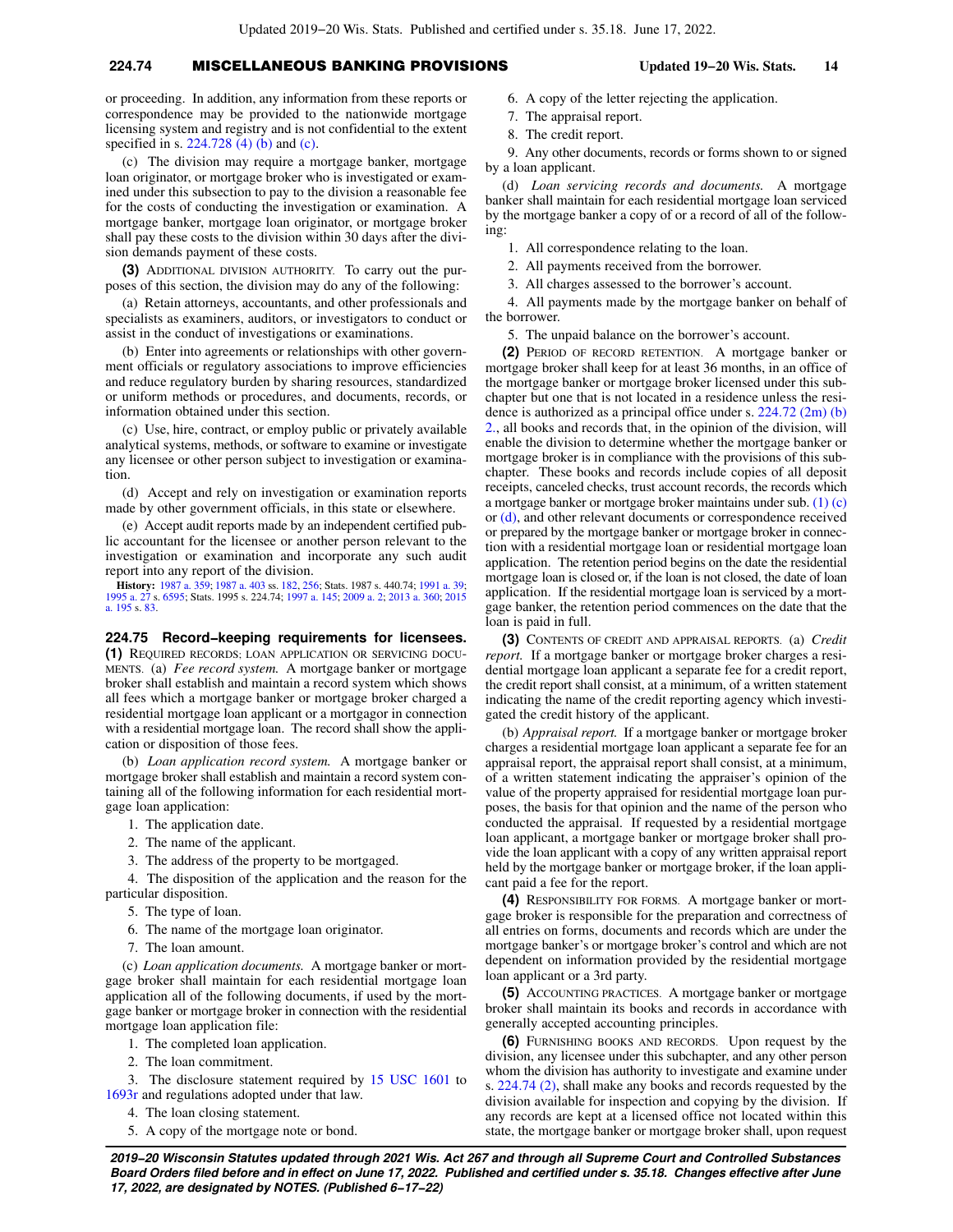## **15 Updated 19−20 Wis. Stats.** MISCELLANEOUS BANKING PROVISIONS **224.77**

of the division, promptly deliver such documents to any location within this state specified by the division.

**History:** [1987 a. 359;](https://docs.legis.wisconsin.gov/document/acts/1987/359) [1987 a. 403](https://docs.legis.wisconsin.gov/document/acts/1987/403) s. [182](https://docs.legis.wisconsin.gov/document/acts/1987/403,%20s.%20182); Stats. 1987 s. 440.75; [1995 a. 27](https://docs.legis.wisconsin.gov/document/acts/1995/27) s. [6596](https://docs.legis.wisconsin.gov/document/acts/1995/27,%20s.%206596); Stats. 1995 s. 224.75; [1997 a. 145;](https://docs.legis.wisconsin.gov/document/acts/1997/145) [2007 a. 211](https://docs.legis.wisconsin.gov/document/acts/2007/211); [2009 a. 2;](https://docs.legis.wisconsin.gov/document/acts/2009/2) [2013 a. 360.](https://docs.legis.wisconsin.gov/document/acts/2013/360) **Cross−reference:** See also ch. [DFI−Bkg 42](https://docs.legis.wisconsin.gov/document/administrativecode/ch.%20DFI-Bkg%2042), Wis. adm. code.

**224.755 Education and testing requirements for mortgage loan originators. (1)** EDUCATION REQUIREMENTS APPLI-CABLE PRIOR TO LICENSE ISSUANCE. Subject to sub.  $(3)$   $(a)$  and  $(c)$ , an applicant for a license under s. [224.725 \(1\)](https://docs.legis.wisconsin.gov/document/statutes/224.725(1)), prior to the division's issuance of the license, shall complete at least 20 hours of education, including a minimum of all of the following:

(a) Three hours of federal law and regulations.

(b) Three hours of ethics, including instruction on fraud, consumer protection, and fair lending issues.

(c) Two hours of training related to lending standards for the nontraditional mortgage product marketplace.

**(2)** CONTINUING EDUCATION REQUIREMENTS. Subject to subs.  $(3)$  (a), [\(c\),](https://docs.legis.wisconsin.gov/document/statutes/224.755(3)(c)) [\(d\)](https://docs.legis.wisconsin.gov/document/statutes/224.755(3)(d)), and [\(f\)](https://docs.legis.wisconsin.gov/document/statutes/224.755(3)(f)), an applicant for renewal of a license under s. [224.725 \(5\),](https://docs.legis.wisconsin.gov/document/statutes/224.725(5)) prior to the division's renewal of the license, shall annually complete at least 8 hours of education, including a minimum of all of the following:

(a) Three hours of federal law and regulations.

(b) Two hours of ethics, including instruction on fraud, consumer protection, and fair lending issues.

(c) Two hours of training related to lending standards for the nontraditional mortgage product marketplace.

**(3)** EDUCATION APPROVAL. (a) No education course may count toward the requirement under sub.  $(1)$  or  $(2)$  unless the course has been reviewed and approved by the nationwide mortgage licensing system and registry based upon reasonable standards, including review and approval of the course provider.

(b) An education course meeting the standard under par. [\(a\)](https://docs.legis.wisconsin.gov/document/statutes/224.755(3)(a)) may count toward the requirements under subs. [\(1\)](https://docs.legis.wisconsin.gov/document/statutes/224.755(1)) and [\(2\)](https://docs.legis.wisconsin.gov/document/statutes/224.755(2)) even if the course is any of the following:

1. Provided by the applicant's or licensee's employer, by an entity affiliated with the applicant or licensee by an agency contract, or by any subsidiary or affiliate of such an employer or affiliated entity.

2. Offered through the Internet or another online or electronic medium.

3. Taken in another state.

(c) Subject to any rule promulgated under s. [224.72 \(7\) \(bm\)](https://docs.legis.wisconsin.gov/document/statutes/224.72(7)(bm)) or [224.725 \(5\) \(b\),](https://docs.legis.wisconsin.gov/document/statutes/224.725(5)(b)) if an individual was previously registered as a loan originator under s. [224.72](https://docs.legis.wisconsin.gov/document/statutes/2007/224.72), 2007 stats., or previously licensed as a mortgage loan originator under s. [224.725,](https://docs.legis.wisconsin.gov/document/statutes/224.725) the division may not issue or renew a mortgage loan originator license for the individual under s. [224.725](https://docs.legis.wisconsin.gov/document/statutes/224.725) unless the individual satisfies the requirements under sub.  $(1)$  or  $(2)$  or demonstrates to the division's satisfaction that the individual has completed all education requirements applicable to the individual in the last year in which the individual's license or registration was valid.

(d) Except as provided in any rule promulgated under s. [224.72](https://docs.legis.wisconsin.gov/document/statutes/224.72(7)(bm)) [\(7\) \(bm\)](https://docs.legis.wisconsin.gov/document/statutes/224.72(7)(bm)), a licensed mortgage loan originator may receive credit for a continuing education course only in the year in which the course is taken and may not take the same approved course in the same or successive years to meet the requirements under sub. [\(2\).](https://docs.legis.wisconsin.gov/document/statutes/224.755(2))

(e) A licensed mortgage loan originator who is an approved instructor of an approved continuing education course may receive credit for the licensed mortgage loan originator's own annual continuing education requirement at the rate of 2 hours of credit for every one hour taught.

(f) The division may, by rule, allow an applicant for renewal of a license under s.  $224.725$  (5) to make up any deficiency in meeting the requirements specified in sub. [\(2\).](https://docs.legis.wisconsin.gov/document/statutes/224.755(2))

**(4)** TESTING REQUIREMENTS. (a) An applicant for a license under s. [224.725 \(1\),](https://docs.legis.wisconsin.gov/document/statutes/224.725(1)) prior to the division's issuance of the license, shall pass a written test meeting the standards under par. [\(b\)](https://docs.legis.wisconsin.gov/document/statutes/224.755(4)(b)). An individual shall answer at least 75 percent of the test questions correctly to achieve a passing test score.

(b) 1. No test may satisfy the requirement under par. [\(a\)](https://docs.legis.wisconsin.gov/document/statutes/224.755(4)(a)) unless the test is developed by the nationwide mortgage licensing system and registry and administered by a test provider approved by the nationwide mortgage licensing system and registry based upon reasonable standards.

2. A test does not meet the standard under subd. [1.](https://docs.legis.wisconsin.gov/document/statutes/224.755(4)(b)1.) unless the test adequately measures the applicant's knowledge and comprehension in appropriate subject areas, including all of the following:

a. Ethics.

b. Federal and state law, regulations, and rules pertaining to mortgage origination.

c. Federal and state law, regulations, and rules relating to residential mortgage transactions, including instruction on fraud, consumer protection, the nontraditional mortgage product marketplace, and fair lending issues.

(c) A written test meeting the standards under par. [\(b\)](https://docs.legis.wisconsin.gov/document/statutes/224.755(4)(b)) may satisfy the requirement under par. [\(a\)](https://docs.legis.wisconsin.gov/document/statutes/224.755(4)(a)) even if the test is provided at the location of the applicant's employer, any subsidiary or affiliate of the applicant's employer, or any entity with which the applicant holds an exclusive arrangement to conduct the business of a mortgage loan originator.

(d) An individual may take a test 3 consecutive times, with each retest occurring at least 30 days after the preceding test. If the individual fails 3 consecutive tests, the individual may not retake a test again for at least 6 months.

(e) If an individual previously licensed as a mortgage loan originator fails to maintain a valid license for a period of 5 years or longer, not taking into account any time during which the individual is a registered loan originator, the individual shall retake the test under par. [\(a\)](https://docs.legis.wisconsin.gov/document/statutes/224.755(4)(a)).

**(5)** COMPLIANCE RECORDS. A mortgage loan originator shall keep records documenting compliance with this section for at least 4 years.

**History:** [2003 a. 260;](https://docs.legis.wisconsin.gov/document/acts/2003/260) [2009 a. 2](https://docs.legis.wisconsin.gov/document/acts/2009/2); [2013 a. 360.](https://docs.legis.wisconsin.gov/document/acts/2013/360)

**224.76 Mortgage banker, mortgage loan originator, and mortgage broker trust accounts.** A mortgage banker, mortgage loan originator, or mortgage broker shall deposit in one or more trust accounts all funds other than nonrefundable fees which it receives on behalf of any person, pending disbursement of the funds in accordance with instructions from the person on whose behalf the funds are deposited. A mortgage banker or mortgage broker shall maintain trust accounts in a depository institution. The mortgage banker or mortgage broker shall notify the division of the location of its trust accounts.

**History:** [1987 a. 359](https://docs.legis.wisconsin.gov/document/acts/1987/359); [1987 a. 403](https://docs.legis.wisconsin.gov/document/acts/1987/403) s. [182](https://docs.legis.wisconsin.gov/document/acts/1987/403,%20s.%20182); Stats. 1987 s. 440.76; [1995 a. 27](https://docs.legis.wisconsin.gov/document/acts/1995/27) s. [6597](https://docs.legis.wisconsin.gov/document/acts/1995/27,%20s.%206597); Stats. 1995 s. 224.76; [1997 a. 145](https://docs.legis.wisconsin.gov/document/acts/1997/145); [2009 a. 2.](https://docs.legis.wisconsin.gov/document/acts/2009/2)

**Cross−reference:** See also ch. [DFI−Bkg 42,](https://docs.legis.wisconsin.gov/document/administrativecode/ch.%20DFI-Bkg%2042) Wis. adm. code.

**224.77 Prohibited acts and practices, and discipline, of mortgage bankers, mortgage loan originators, mortgage brokers, and registered entities. (1)** PROHIBITED ACTS AND PRACTICES. No mortgage banker, mortgage loan originator, mortgage broker, or, with respect to pars.  $(f)$ ,  $(fg)$ ,  $(g)$ ,  $(gd)$ , and [\(gh\)](https://docs.legis.wisconsin.gov/document/statutes/224.77(1)(gh)), registered entity, and no member, officer, director, principal, partner, trustee, or other agent of a mortgage banker, mortgage broker, or registered entity may do any of the following:

(a) Make a material misstatement, or knowingly omit a material fact, in a license application or in other information or reports furnished to the division, to the nationwide mortgage licensing system and registry, or to any other governmental agency, including failing to disclose a criminal conviction or any disciplinary action taken by a state or federal regulatory agency.

(b) Make, in any manner, any materially false or deceptive statement or representation, including engaging in bait and switch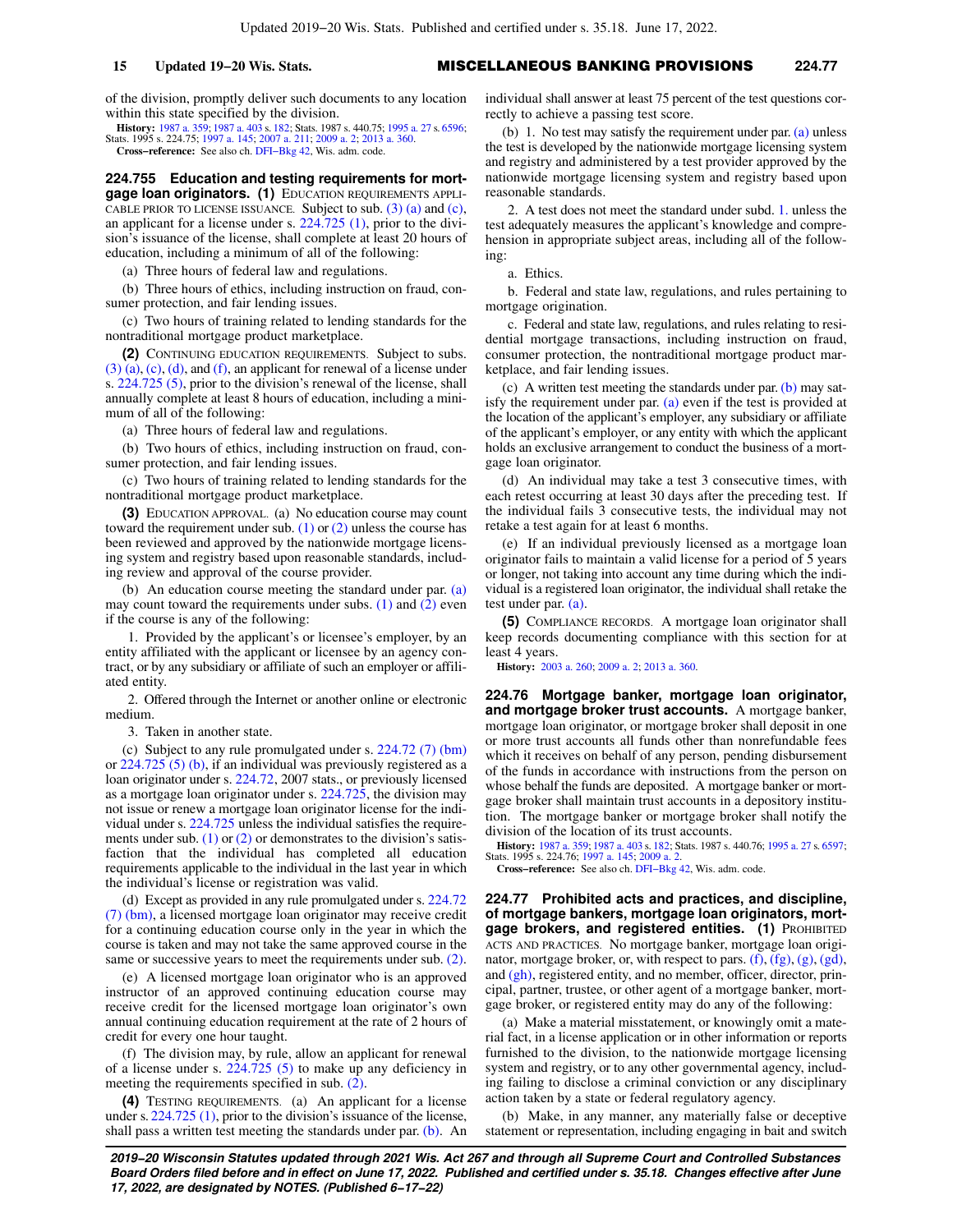## **224.77** MISCELLANEOUS BANKING PROVISIONS **Updated 19−20 Wis. Stats. 16**

advertising or falsely representing residential mortgage loan rates, points, or other financing terms or conditions.

(c) Make a false, deceptive, or misleading promise relating to the services being offered or that influences, persuades, or induces a client to act to his or her detriment.

(d) Pursue a continued and flagrant course of misrepresentation, or make false promises, whether directly or through agents or advertising.

(e) Act for more than one party in a transaction without the knowledge and consent of all parties on whose behalf the mortgage banker, mortgage loan originator, or mortgage broker is acting.

(f) Accept a commission, money, or other thing of value for performing an act as a mortgage loan originator unless the payment is from the mortgage banker, mortgage broker, or registered entity with whom the mortgage loan originator's license is associated, as identified in the records of the division at the time the act is performed.

(fg) As a mortgage banker, mortgage broker, or registered entity, pay a commission, money, or other thing of value to any person for performing an act as a mortgage loan originator unless the mortgage loan originator's license is associated with the mortgage banker, mortgage broker, or registered entity in the records of the division at the time the act is performed.

(g) As a mortgage loan originator, represent or attempt to represent a mortgage banker, mortgage broker, or registered entity other than the mortgage banker, mortgage broker, or registered entity with whom the mortgage loan originator's license was associated, as identified in the records of the division at the time the representation or attempted representation occurs.

(gd) As a mortgage banker, mortgage broker, or registered entity, permit a person who is not licensed under this subchapter to act as a mortgage loan originator on behalf of the mortgage banker, mortgage broker, or registered entity.

(gh) As a mortgage banker, mortgage broker, or registered entity, permit a person whose mortgage loan originator license is not associated in the records of the division with the mortgage banker, mortgage broker, or registered entity to act as a mortgage loan originator on behalf of the mortgage banker, mortgage broker, or registered entity.

(gp) As a mortgage banker or mortgage broker, conduct business at or from a principal office or branch office that is not licensed under this subchapter.

(h) Fail, within a reasonable time, to account for or remit any moneys coming into the mortgage banker's, mortgage loan originator's, or mortgage broker's possession that belong to another person.

(i) Demonstrate a lack of competency to act as a mortgage banker, mortgage loan originator, or mortgage broker in a way that safeguards the interests of the public.

(j) Pay or offer to pay a commission, money, or other thing of value to any person for acts or services in violation of this subchapter.

(jm) Pay a person who is not licensed under this subchapter a commission, money, or other thing of value for performing an act as a mortgage banker, mortgage loan originator, or mortgage broker.

(k) Violate any provision of this subchapter, ch. [138,](https://docs.legis.wisconsin.gov/document/statutes/ch.%20138) or any federal or state statute, rule, or regulation that relates to practice as a mortgage banker, mortgage loan originator, or mortgage broker.

(L) Engage in conduct that violates a standard of professional behavior which, through professional experience, has become established for mortgage bankers, mortgage loan originators, or mortgage brokers.

(m) Engage in conduct, whether of the same or a different character than specified elsewhere in this section, that constitutes improper, fraudulent, or dishonest dealing.

(o) In the course of practice as a mortgage banker, mortgage loan originator, or mortgage broker, except in relation to housing designed to meet the needs of elderly individuals, treat a person unequally solely because of sex, race, color, handicap, sexual orientation, as defined in s. [111.32 \(13m\),](https://docs.legis.wisconsin.gov/document/statutes/111.32(13m)) religion, national origin, age, or ancestry, the person's lawful source of income, or the sex, marital status, or status as a victim of domestic abuse, sexual assault, or stalking, as defined in s. [106.50 \(1m\) \(u\),](https://docs.legis.wisconsin.gov/document/statutes/106.50(1m)(u)) of the person maintaining a household.

(p) Intentionally encourage or discourage any person from purchasing or renting real estate on the basis of race.

(q) Because of the age or location of the property or the race of the residential mortgage loan applicant, rather than because of the credit worthiness of the applicant and the condition of the property securing the loan:

1. Refuse to negotiate, to offer, or to attempt to negotiate a residential mortgage loan or commitment for a residential mortgage loan, or refuse to find a residential mortgage loan.

2. Find a residential mortgage loan or negotiate a residential mortgage loan on terms less favorable than are usually offered.

(s) Violate, or fail to comply with, any lawful order of the division.

(sm) As a mortgage loan originator, fail to identify his or her name and sign the mortgage loan application for a loan originated by him or her.

(sn) As a mortgage banker, mortgage broker, or mortgage loan originator, fail to clearly place his, her, or its unique identifier on all residential mortgage loan application forms, solicitations, and advertisements, including business cards, Internet sites, email signature blocks, and on all other documents specified by rule of the division.

(sq) As a mortgage banker, mortgage broker, or mortgage loan originator, use any solicitation or advertisement to which any of the following applies:

1. The solicitation or advertisement misrepresents that the provider is, or is affiliated with, any governmental entity or other organization.

2. The solicitation or advertisement misrepresents that the product is or relates to a government benefit, or is endorsed, sponsored by, or affiliated with any government or government− related program, including through the use of formats, symbols, or logos that resemble those of such entity, organization, or program.

3. The solicitation or advertisement does not clearly and conspicuously identify the name of the mortgage broker or mortgage banker or, if a mortgage loan originator is sponsored by a registered entity, the registered entity.

(t) Impede an investigation or examination of the division or deny the division access to any books, records, or other information which the division is authorized to obtain under s. [224.74 \(2\),](https://docs.legis.wisconsin.gov/document/statutes/224.74(2)) [224.75 \(6\),](https://docs.legis.wisconsin.gov/document/statutes/224.75(6)) or any other provision of this subchapter.

(tm) Make a material misstatement, or knowingly omit a material fact, or knowingly mutilate, destroy, or secrete any books, records, or other information requested by the division, in connection with any investigation or examination conducted by the division or another governmental agency.

(u) Solicit or enter into a contract with a borrower that provides in substance that the mortgage banker, mortgage broker, or mortgage loan originator may earn a fee or commission through "best efforts" to obtain a residential mortgage loan even though no residential mortgage loan is actually obtained for the borrower.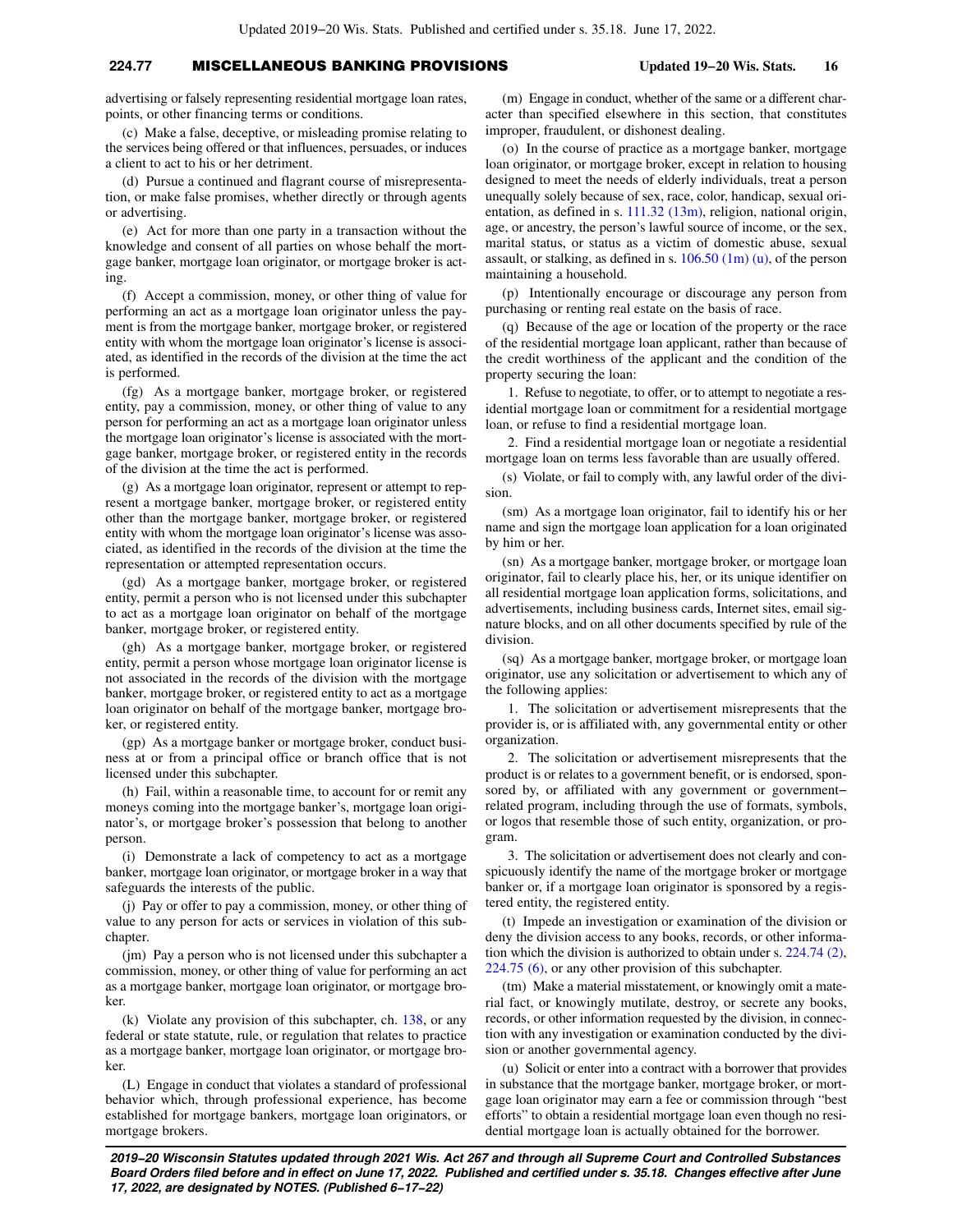(um) Solicit, advertise, or enter into a contract for specific interest rates, points, or other financing terms unless the terms are actually available at the time of soliciting, advertising, or contracting.

(v) Assist, aid, or abet any person in unlawfully conducting business under this subchapter without a valid license.

(w) Fail to make disclosures required under this subchapter or required under any other applicable state or federal law, rule, or regulation.

(x) Withhold any payment or make any payment, threat, or promise, directly or indirectly, to any person for the purpose of influencing the independent judgment of the person in connection with a residential mortgage loan, or withhold any payment or make any payment, threat, or promise, directly or indirectly, to any appraiser of a property for the purpose of influencing the independent judgment of the appraiser with respect to the value of the property.

(y) Cause or require a borrower to obtain property insurance coverage in an amount exceeding the replacement cost of improvements on the property, as determined by the property insurer.

**(1m)** ADMINISTRATIVE FORFEITURE AND HEARING RIGHTS. (a) The division may assess against any person who violates this subchapter a forfeiture of not more than \$25,000 for each violation and may further order restitution to any person suffering loss as a result of the violation.

(b) A person may contest an assessment of forfeiture, or a restitution order, under par. [\(a\)](https://docs.legis.wisconsin.gov/document/statutes/224.77(1m)(a)) by sending, within 10 days after receipt of notice of the assessment or order under par.  $(a)$ , a written request for hearing under s. [227.44](https://docs.legis.wisconsin.gov/document/statutes/227.44) to the division of hearings and appeals created under s. [15.103 \(1\).](https://docs.legis.wisconsin.gov/document/statutes/15.103(1)) The administrator of the division of hearings and appeals may designate a hearing examiner to preside over the case and recommend a decision to the administrator under s. [227.46.](https://docs.legis.wisconsin.gov/document/statutes/227.46) The decision of the administrator of the division of hearings and appeals shall be the final administrative decision. The division of hearings and appeals shall commence the hearing within 30 days after receipt of the request for hearing and shall issue a final decision within 15 days after the close of the hearing. Proceedings before the division of hearings and appeals are governed by ch. [227](https://docs.legis.wisconsin.gov/document/statutes/ch.%20227). In any petition for judicial review of a decision by the division of hearings and appeals, the party, other than the petitioner, who was in the proceeding before the division of hearings and appeals shall be the named respondent.

(c) 1. All forfeitures shall be paid to the division of banking within 10 days after receipt of notice of assessment or, if the forfeiture is contested under par.  $(b)$ , within 10 days after receipt of the final decision after exhaustion of administrative review. The division of banking shall remit all forfeitures paid to the secretary of administration for deposit in the school fund.

2. All amounts ordered as restitution shall be paid to the person suffering loss within 10 days after receipt of notice of the order or, if the restitution order is contested under par.  $(b)$ , within 10 days after receipt of the final decision after exhaustion of administrative review.

(d) The attorney general may bring an action in the name of the state to collect any forfeiture imposed, or amount ordered as restitution, under this subsection if the forfeiture or restitution amount has not been paid following the exhaustion of all administrative and judicial reviews. The only issue to be contested in any such action shall be whether the forfeiture or restitution amount has been paid.

**(2m)** DIVISION ACTION ON LICENSE. (a) 1. In addition to any other authority provided to the division under this subchapter, if the division finds that a mortgage banker, mortgage loan originator, or mortgage broker has violated any provision of this subchapter or any rule promulgated by the division under this subchapter, or a registered entity has violated any applicable provision of this subchapter, the division may do any of the following:

a. Deny any application for initial issuance or renewal of a license or registration.

b. Revoke, suspend, limit, or condition any license of the mortgage banker, mortgage loan originator, or mortgage broker or registration of the registered entity.

c. Reprimand the mortgage banker, mortgage loan originator, or mortgage broker.

2. The division may take any action specified in subd. [1.](https://docs.legis.wisconsin.gov/document/statutes/224.77(2m)(a)1.) against a mortgage banker or mortgage broker based upon any act or omission described in subd. [1.](https://docs.legis.wisconsin.gov/document/statutes/224.77(2m)(a)1.) of a director, officer, trustee, partner, or member of the mortgage banker or mortgage broker or a person who has a financial interest in or is in any way connected with the operation of the mortgage banker's or mortgage broker's business.

(b) In addition to any other authority provided to the division under this subchapter, if the division finds that an applicant for initial issuance or renewal of a license under this subchapter made any material misstatement in the application or withheld material information, or that the applicant no longer satisfies the requirements under s. [224.72](https://docs.legis.wisconsin.gov/document/statutes/224.72) or [224.725](https://docs.legis.wisconsin.gov/document/statutes/224.725) for issuance or renewal of the license, the division may deny the application or, if the license has already been issued, suspend or revoke the license.

(c) The division shall restrict or suspend the license of a mortgage banker, mortgage loan originator, or mortgage broker if the licensee is an individual who fails to comply, after appropriate notice, with a subpoena or warrant issued by the department of children and families or a county child support agency under s. [59.53 \(5\)](https://docs.legis.wisconsin.gov/document/statutes/59.53(5)) and related to paternity or child support proceedings or who is delinquent in making court−ordered payments of child or family support, maintenance, birth expenses, medical expenses, or other expenses related to the support of a child or former spouse, as provided in a memorandum of understanding entered into under s. [49.857](https://docs.legis.wisconsin.gov/document/statutes/49.857). An individual whose license is restricted or suspended under this subsection is entitled to a notice and hearing only as provided in a memorandum of understanding entered into under s. [49.857](https://docs.legis.wisconsin.gov/document/statutes/49.857) and is not entitled to any other notice or hearing under this section.

(d) The division shall revoke the license of a mortgage banker, mortgage loan originator, or mortgage broker if the department of revenue certifies under s. [73.0301](https://docs.legis.wisconsin.gov/document/statutes/73.0301) that the licensee is liable for delinquent taxes. A licensee whose license is revoked under this subsection for delinquent taxes is entitled to a notice under s. [73.0301 \(2\) \(b\) 1. b.](https://docs.legis.wisconsin.gov/document/statutes/73.0301(2)(b)1.b.) and a hearing under s. [73.0301 \(5\) \(a\)](https://docs.legis.wisconsin.gov/document/statutes/73.0301(5)(a)) but is not entitled to any other notice, hearing or review under this section.

(e) The division shall revoke the license of a mortgage banker, mortgage loan originator, or mortgage broker if the department of workforce development certifies under s. [108.227](https://docs.legis.wisconsin.gov/document/statutes/108.227) that the licensee is liable for delinquent unemployment insurance contributions. A licensee whose license is revoked under this subsection for delinquent unemployment insurance contributions is entitled to a notice under s.  $108.227$  (2) (b) 1. b. and a hearing under s. [108.227 \(5\) \(a\)](https://docs.legis.wisconsin.gov/document/statutes/108.227(5)(a)) but is not entitled to any other notice, hearing or review under this section.

**(3)** ORDERS OF THE DIVISION. (a) *Orders to prevent or correct actions.* The division may issue general and special orders, including temporary orders that become immediately effective, to prevent or correct actions by a mortgage banker, mortgage loan originator, or mortgage broker that constitute a violation of any provision of this subchapter or of any rule promulgated under this subchapter, including special orders that do any of the following:

1. Direct a mortgage banker, mortgage loan originator, or mortgage broker to cease and desist from engaging in a particular activity, from conducting business, or from otherwise violating any provision of this subchapter or any rule promulgated under this subchapter.

2. Direct a mortgage banker, mortgage loan originator, or mortgage broker to refund or remit to a residential mortgage loan applicant or borrower amounts that the mortgage banker, mort-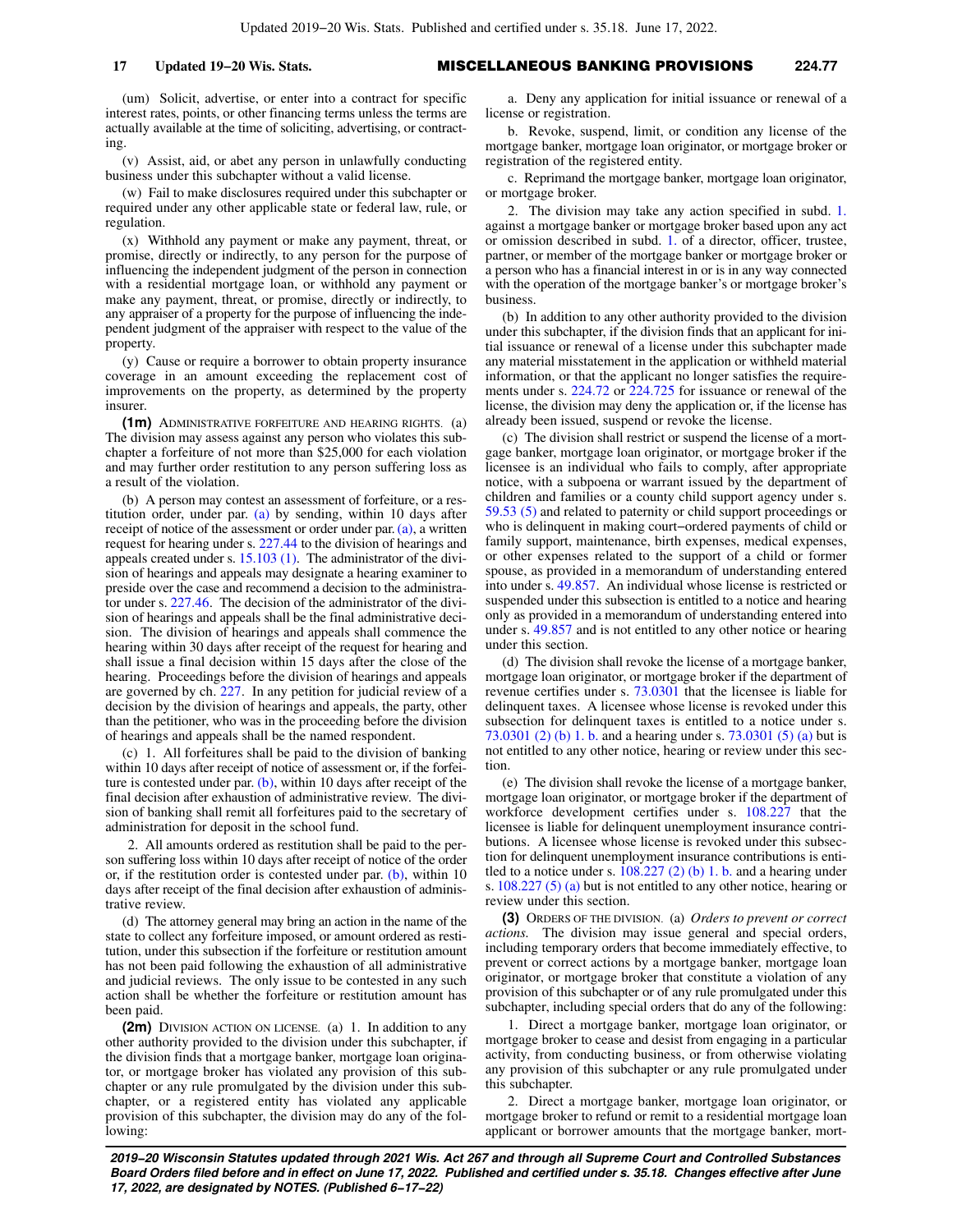## **224.77** MISCELLANEOUS BANKING PROVISIONS **Updated 19−20 Wis. Stats. 18**

gage loan originator, or mortgage broker got from actions that constitute a violation of any provision of this subchapter or of any rule promulgated under this subchapter.

3. Direct a mortgage banker, mortgage loan originator, or mortgage broker to cease business under a license issued under this subchapter if the division determines that the license was erroneously issued or the licensee is currently in violation of any provision of this subchapter or of any rule promulgated under this subchapter.

4. Direct a mortgage banker, mortgage loan originator, or mortgage broker to undertake any affirmative action, consistent with the provisions of this subchapter, that the division deems necessary.

(c) *Judicial review.* Orders of the division are subject to review as provided in ch. [227](https://docs.legis.wisconsin.gov/document/statutes/ch.%20227).

**(3m)** HEARING RIGHTS FOR LICENSE DENIAL, REVOCATION, OR SUSPENSION. A person whose license has been denied, revoked, suspended, limited, or conditioned under this section may request a hearing under s. [227.44](https://docs.legis.wisconsin.gov/document/statutes/227.44) within 30 days after the date of denial, revocation, suspension, limitation, or conditioning of the license. The division may appoint a hearing examiner under s. [227.46](https://docs.legis.wisconsin.gov/document/statutes/227.46) to conduct the hearing.

**(4)** PERIOD OF DISCIPLINARY ACTION; LICENSE INELIGIBILITY. (a) *Period.* Except as provided in par. [\(b\),](https://docs.legis.wisconsin.gov/document/statutes/224.77(4)(b)) the division shall determine in each case the period that a revocation, suspension, limitation, or condition of a license is effective.

(b) *Ineligibility.* 1. Except as provided in subd. [2.](https://docs.legis.wisconsin.gov/document/statutes/224.77(4)(b)2.), if the division denies or revokes a license under sub.  $(2m)(a)$ , the person is not eligible for a license until the expiration of a period determined in each case by the division.

2. If the division revokes a license under sub. [\(1\) \(p\)](https://docs.legis.wisconsin.gov/document/statutes/224.77(1)(p)) or  $(q)$ , the person is not eligible for a license until 5 years after the effective date of the revocation.

**(5)** PENALTIES FOR CERTAIN DISCRIMINATORY CONDUCT. (a) *Mandatory revocation or suspension.* Notwithstanding subs.  $(2m)$  (a) and [\(4\)](https://docs.legis.wisconsin.gov/document/statutes/224.77(4)), if the division finds that a mortgage banker, mortgage loan originator, or mortgage broker has violated sub.  $(1)$  (p) or [\(q\)](https://docs.legis.wisconsin.gov/document/statutes/224.77(1)(q)), the division shall:

1. For the first offense, suspend the license of the mortgage banker, mortgage loan originator, or mortgage broker for not less than 90 days.

2. For the 2nd offense, revoke the license of the mortgage banker, mortgage loan originator, or mortgage broker.

(b) *Other penalties.* The penalty under par. [\(a\)](https://docs.legis.wisconsin.gov/document/statutes/224.77(5)(a)) may be imposed in addition to any penalty imposed under s. [66.1011,](https://docs.legis.wisconsin.gov/document/statutes/66.1011) [106.50](https://docs.legis.wisconsin.gov/document/statutes/106.50) or [224.80.](https://docs.legis.wisconsin.gov/document/statutes/224.80)

**(8)** VOLUNTARY SURRENDER. A mortgage banker, mortgage loan originator, or mortgage broker may voluntarily surrender a license to the division, but the division may refuse to accept the surrender if the division has an open investigation or examination or received allegations of unprofessional conduct against the mortgage banker, mortgage loan originator, or mortgage broker. The division may negotiate stipulations in consideration for accepting the surrender of the license.

**(9)** REPORTING VIOLATIONS. The division shall report regularly violations of this subchapter or of rules promulgated under this subchapter, as well as enforcement actions and other relevant information, to the nationwide mortgage licensing system and registry. Except as provided in s. [224.728 \(4\) \(b\)](https://docs.legis.wisconsin.gov/document/statutes/224.728(4)(b)) and [\(c\),](https://docs.legis.wisconsin.gov/document/statutes/224.728(4)(c)) these reports shall be confidential.

**History:** [1987 a. 359](https://docs.legis.wisconsin.gov/document/acts/1987/359); [1987 a. 403](https://docs.legis.wisconsin.gov/document/acts/1987/403) ss. [182,](https://docs.legis.wisconsin.gov/document/acts/1987/403,%20s.%20182) [256](https://docs.legis.wisconsin.gov/document/acts/1987/403,%20s.%20256); Stats. 1987 s. 440.77; [1993 a. 112](https://docs.legis.wisconsin.gov/document/acts/1993/112); [1995 a. 27](https://docs.legis.wisconsin.gov/document/acts/1995/27) ss. [6598](https://docs.legis.wisconsin.gov/document/acts/1995/27,%20s.%206598) to [6600;](https://docs.legis.wisconsin.gov/document/acts/1995/27,%20s.%206600) Stats. 1995 s. 224.77; [1997 a. 145,](https://docs.legis.wisconsin.gov/document/acts/1997/145) [191,](https://docs.legis.wisconsin.gov/document/acts/1997/191) [237](https://docs.legis.wisconsin.gov/document/acts/1997/237); [1999 a. 32](https://docs.legis.wisconsin.gov/document/acts/1999/32),<br>[82;](https://docs.legis.wisconsin.gov/document/acts/1999/82) [1999 a. 150](https://docs.legis.wisconsin.gov/document/acts/1999/150) s. [672;](https://docs.legis.wisconsin.gov/document/acts/1999/150,%20s.%20672) [2003 a. 33](https://docs.legis.wisconsin.gov/document/acts/2003/33), [260;](https://docs.legis.wisconsin.gov/document/acts/2003/260) [2007 a. 20](https://docs.legis.wisconsin.gov/document/acts/2007/20); [2009 a. 2](https://docs.legis.wisconsin.gov/document/acts/2009/2) ss. [673](https://docs.legis.wisconsin.gov/document/acts/2009/2,%20s.%20673) to [707](https://docs.legis.wisconsin.gov/document/acts/2009/2,%20s.%20707), [709;](https://docs.legis.wisconsin.gov/document/acts/2009/2,%20s.%20709) [2009](https://docs.legis.wisconsin.gov/document/acts/2009/95)<br>[a. 95](https://docs.legis.wisconsin.gov/document/acts/2009/95); [2011 a. 258;](https://docs.legis.wisconsin.gov/document/acts/2011/258) [2013 a. 36;](https://docs.legis.wisconsin.gov/document/acts/2013/36) [2013 a. 360](https://docs.legis.wisconsin.gov/document/acts/2013/360) ss

**Cross−reference:** See also ch. [DFI−Bkg 43](https://docs.legis.wisconsin.gov/document/administrativecode/ch.%20DFI-Bkg%2043), Wis. adm. code.

Failure to comply with an administrative rule requiring agreements by loan solici-tors to be in writing did not cause an otherwise valid agreement to be unenforceable under this section. Felland v. Sauey, [2001 WI App 257,](https://docs.legis.wisconsin.gov/document/courts/2001%20WI%20App%20257) [248 Wis. 2d 963,](https://docs.legis.wisconsin.gov/document/courts/248%20Wis.%202d%20963) [637 N.W.2d](https://docs.legis.wisconsin.gov/document/courts/637%20N.W.2d%20403) [403](https://docs.legis.wisconsin.gov/document/courts/637%20N.W.2d%20403), [00−2102](https://docs.legis.wisconsin.gov/document/wicourtofappeals/00-2102).

The elements of various claims under this section are discussed. SJ Properties Suites v. Specialty Finance Group, LLC, [864 F. Supp. 2d 776](https://docs.legis.wisconsin.gov/document/courts/864%20F.%20Supp.%202d%20776) (2012).

**224.79 Mortgage brokerage agreements and disclosures; mortgage broker agency relationship and duties. (1)** FORM AND CONTENT OF MORTGAGE BROKERAGE AGREEMENTS. Every contract between a mortgage broker and an individual under which the mortgage broker agrees to provide brokerage services to the individual relating to a residential mortgage loan shall be in writing, in the form prescribed by rule of the division, and shall contain all information required by rule of the division. The division shall promulgate rules to administer this subsection and shall design these rules to facilitate the comparison of similar charges and total charges assessed by different mortgage brokers.

**(2)** DISCLOSURE STATEMENT. Before entering into a contract with an individual to provide brokerage services relating to a residential mortgage loan, a mortgage broker shall give the individual a copy of a disclosure statement, explain the content of the statement, and ensure that the individual initials or signs the statement, acknowledging that the individual has read and understands the statement. The disclosure statement shall contain a brief explanation of the relationship between the individual and the mortgage broker under the proposed contract, a brief explanation of the manner in which the mortgage broker may be compensated under the proposed contract, and any additional information required by rule of the division. The division shall promulgate rules to administer this subsection and, by rule, shall specify the form and content of the disclosure statement required under this subsection.

**(3)** MORTGAGE BROKER AGENCY RELATIONSHIP AND DUTIES. (a) In this subsection, "borrower" means the residential mortgage loan applicant or investor on whose behalf a mortgage broker provides, or contracts to provide, mortgage brokerage services.

(b) A mortgage broker, at all times when acting in the capacity of a mortgage broker, has an agency relationship with the borrower.

(c) A mortgage broker owes all of the following duties to the borrower:

1. The mortgage broker shall act in the borrower's best interest and in the utmost good faith toward the borrower, and may not compromise the borrower's rights or interests in favor of another's rights or interests, including those of the mortgage broker.

2. The mortgage broker may not accept, give, or charge any undisclosed compensation or realize any undisclosed remuneration, through direct or indirect means, that inures to the benefit of the mortgage broker on an expenditure made for the borrower.

3. The mortgage broker shall carry out all lawful instructions given by the borrower.

4. The mortgage broker shall disclose to the borrower all material facts of which the mortgage broker has knowledge that might reasonably affect the borrower's rights or interests or ability to receive the borrower's intended benefit from the residential mortgage loan, but not facts that are reasonably susceptible to the knowledge of the borrower.

4m. The mortgage broker shall present loan options in an objective and unbiased manner and disclose the advantages and disadvantages of each loan option.

5. The mortgage broker shall use reasonable care in performing the mortgage broker's duties.

6. The mortgage broker shall account to the borrower for all money and property received by the mortgage broker as the borrower's agent.

(d) Nothing in this subsection prohibits a mortgage broker from contracting or collecting a fee for services provided, if the services were disclosed to the borrower before they were provided.

(e) Nothing in this subsection requires a mortgage broker to obtain a residential mortgage loan containing terms or conditions not available to the mortgage broker in the mortgage broker's usual course of business or to obtain a residential mortgage loan for the borrower from a mortgage lender with whom the mortgage broker does not have a business relationship.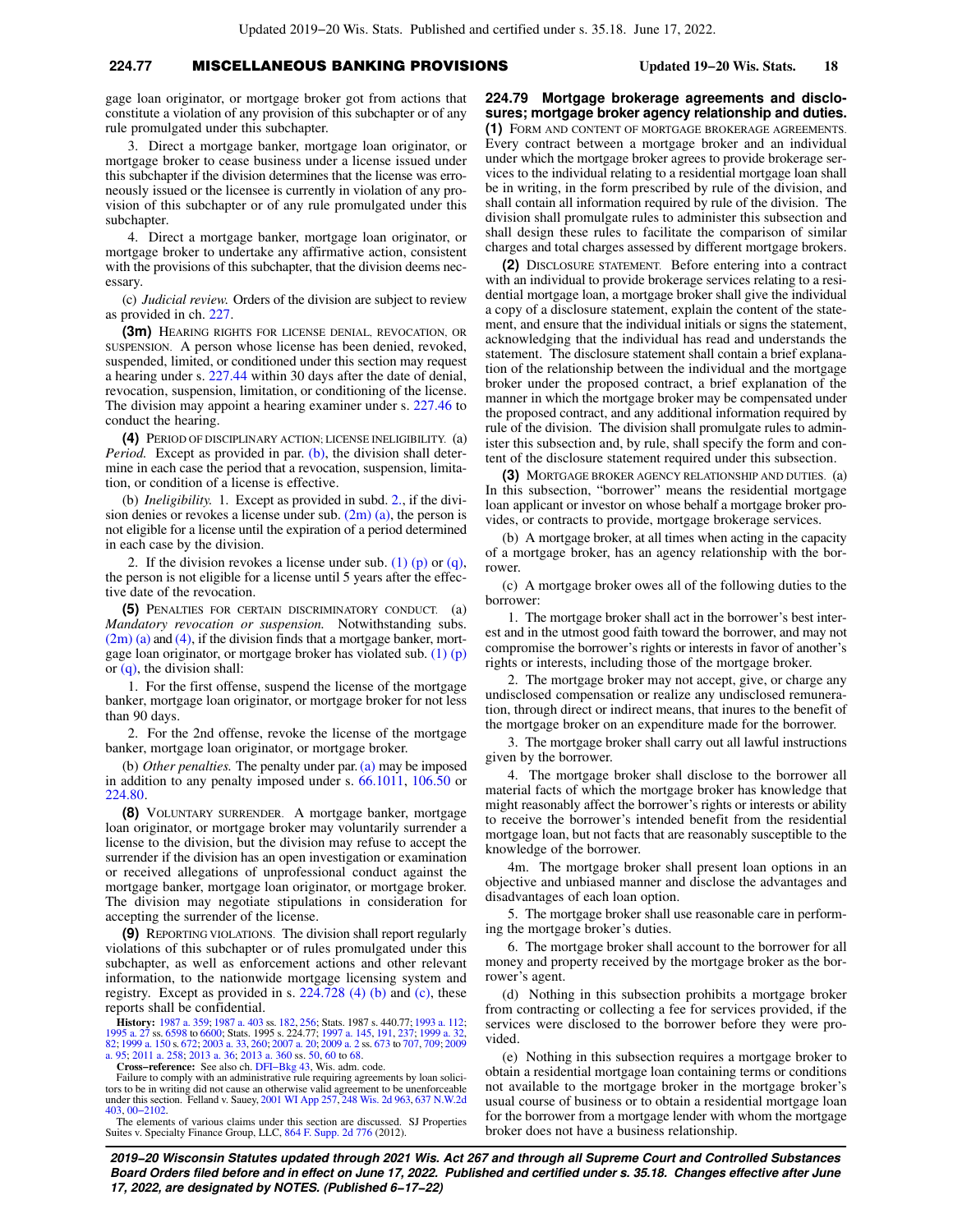## **19 Updated 19−20 Wis. Stats.** MISCELLANEOUS BANKING PROVISIONS **224.935**

(f) The duties imposed under par. [\(c\)](https://docs.legis.wisconsin.gov/document/statutes/224.79(3)(c)) may not be waived.

(g) Every contract under sub.  $(1)$ , and every disclosure statement under sub. [\(2\)](https://docs.legis.wisconsin.gov/document/statutes/224.79(2)), shall identify the agency relationship described in par. [\(b\)](https://docs.legis.wisconsin.gov/document/statutes/224.79(3)(b)) and the mortgage broker's duties imposed under par. [\(c\)](https://docs.legis.wisconsin.gov/document/statutes/224.79(3)(c)).

**History:** [2003 a. 260](https://docs.legis.wisconsin.gov/document/acts/2003/260); [2009 a. 2,](https://docs.legis.wisconsin.gov/document/acts/2009/2) [188](https://docs.legis.wisconsin.gov/document/acts/2009/188); [2011 a. 233](https://docs.legis.wisconsin.gov/document/acts/2011/233).

**Cross−reference:** See also ch. [DFI−Bkg 44](https://docs.legis.wisconsin.gov/document/administrativecode/ch.%20DFI-Bkg%2044), Wis. adm. code.

**224.80 Penalties and private cause of action. (1)** PEN-ALTIES. A person who violates any provision of this subchapter or any rule promulgated under this subchapter may be fined not more than \$25,000 or imprisoned for not more than 9 months or both. The district attorney of the county where the violation occurs shall enforce the penalty under this subsection on behalf of the state.

**(2)** PRIVATE CAUSE OF ACTION. A person who is aggrieved by an act which is committed by a mortgage banker, mortgage loan originator, or mortgage broker in violation of any provision of this subchapter or of any rule promulgated under this subchapter may recover all of the following in a private action:

(a) An amount equal to the greater of the following:

1. Twice the amount of the cost of loan origination connected with the transaction, except that the liability under this subdivision may not be less than \$100 nor greater than \$25,000 for each violation.

2. The actual damages, including any incidental and consequential damages, which the person sustained because of the violation.

(b) The aggregate amount of costs and expenses which the court determines were reasonably incurred by the person in connection with the action, together with reasonable attorney fees, notwithstanding s. [814.04 \(1\)](https://docs.legis.wisconsin.gov/document/statutes/814.04(1)).

**History:** [1987 a. 359;](https://docs.legis.wisconsin.gov/document/acts/1987/359) [1987 a. 403](https://docs.legis.wisconsin.gov/document/acts/1987/403) ss. [182](https://docs.legis.wisconsin.gov/document/acts/1987/403,%20s.%20182), [256](https://docs.legis.wisconsin.gov/document/acts/1987/403,%20s.%20256); Stats. 1987 s. 440.80; [1989 a. 45](https://docs.legis.wisconsin.gov/document/acts/1989/45); [1995 a. 27](https://docs.legis.wisconsin.gov/document/acts/1995/27) s. [6602](https://docs.legis.wisconsin.gov/document/acts/1995/27,%20s.%206602); Stats. 1995 s. 224.80; [1997 a. 145](https://docs.legis.wisconsin.gov/document/acts/1997/145); [2003 a. 260;](https://docs.legis.wisconsin.gov/document/acts/2003/260) [2009 a. 2](https://docs.legis.wisconsin.gov/document/acts/2009/2). A "person who is aggrieved" under sub. (2) is one who suffered at least some actual injury or damage. Avudria v. McGlone Mortgage Company, Inc. [2011 WI App 95](https://docs.legis.wisconsin.gov/document/courts/2011%20WI%20App%2095), [334 Wis. 2d 480,](https://docs.legis.wisconsin.gov/document/courts/334%20Wis.%202d%20480) [802 N.W.2d 524,](https://docs.legis.wisconsin.gov/document/courts/802%20N.W.2d%20524) [10−2032.](https://docs.legis.wisconsin.gov/document/wicourtofappeals/10-2032)

**224.81 Limitation on actions for commissions and other compensation.** A person who is engaged in the business or acting in the capacity of a mortgage banker, mortgage loan originator, or mortgage broker in this state may not bring or maintain an action in this state to collect a commission, money, or other thing of value for performing an act as a mortgage banker, mortgage loan originator, or mortgage broker without alleging and proving that the person was licensed under this subchapter as a mortgage banker, mortgage loan originator, or mortgage broker when the alleged cause of action arose.

**History:** [1987 a. 359;](https://docs.legis.wisconsin.gov/document/acts/1987/359) [1987 a. 403](https://docs.legis.wisconsin.gov/document/acts/1987/403) s. [182](https://docs.legis.wisconsin.gov/document/acts/1987/403,%20s.%20182); Stats. 1987 s. 440.81; [1995 a. 27](https://docs.legis.wisconsin.gov/document/acts/1995/27) s. [6603](https://docs.legis.wisconsin.gov/document/acts/1995/27,%20s.%206603); Stats. 1995 s. 224.81; [1997 a. 145;](https://docs.legis.wisconsin.gov/document/acts/1997/145) [2009 a. 2.](https://docs.legis.wisconsin.gov/document/acts/2009/2)

**224.82 Compensation presumed.** In a prosecution arising from a violation of this subchapter, proof that a person acted as a mortgage banker, mortgage loan originator, or mortgage broker is sufficient, unless rebutted, to establish that compensation was received by, or promised to, that person.

**History:** [1987 a. 359;](https://docs.legis.wisconsin.gov/document/acts/1987/359) [1987 a. 403](https://docs.legis.wisconsin.gov/document/acts/1987/403) s. [182](https://docs.legis.wisconsin.gov/document/acts/1987/403,%20s.%20182); Stats. 1987 s. 440.82; [1995 a. 27](https://docs.legis.wisconsin.gov/document/acts/1995/27) s. [6604](https://docs.legis.wisconsin.gov/document/acts/1995/27,%20s.%206604); Stats. 1995 s. 224.82; [1997 a. 145;](https://docs.legis.wisconsin.gov/document/acts/1997/145) [2009 a. 2.](https://docs.legis.wisconsin.gov/document/acts/2009/2)

## SUBCHAPTER IV

## NONDEPOSITORY SMALL BUSINESS LENDERS

**224.90 Definitions.** In this subchapter:

**(1)** "Division" means the division of banking.

**(2)** "In control" means any of the following:

(a) Owning 10 percent or more of the outstanding voting stock of a nondepository lender.

(b) Possessing, directly or indirectly, alone or in concert with others, the power to control or vote 10 percent or more of the outstanding voting stock of a nondepository lender or to elect or control the election of a majority of the board of directors of a nondepository lender.

**(3)** "Licensee" means a lender licensed under this subchapter.

**(4)** "Nondepository lender" means a commercial small business lender that participates in the loan guarantee program of the U.S. small business administration described in [13 CFR 120.2](https://docs.legis.wisconsin.gov/document/cfr/13%20CFR%20120.2) (a) and that provides financial assistance to small businesses that qualify for financial assistance pursuant to [15 USC 636](https://docs.legis.wisconsin.gov/document/usc/15%20USC%20636) (a). "Nondepository lender" does not include a bank, credit union, savings and loan association or savings bank.

**History:** [1999 a. 9.](https://docs.legis.wisconsin.gov/document/acts/1999/9)

**224.92 License required.** No person may engage in business as a nondepository lender in this state without a license issued under this subchapter.

**History:** [1999 a. 9.](https://docs.legis.wisconsin.gov/document/acts/1999/9)

**224.923 License application.** An application for a license under this subchapter shall be made to the division in writing on a form to be prescribed by the division. An application for a license under this subchapter shall state the full name and business address of the applicant and each officer, director and person in control of the applicant. The application also shall contain the applicant's federal employer identification number. In addition, the application shall contain the applicant's business plan, 3 years of detailed financial projections and other relevant information, all as prescribed by the division.

**History:** [1999 a. 9.](https://docs.legis.wisconsin.gov/document/acts/1999/9)

**224.927 Disclosure of certain application information.** The division may not disclose an applicant's federal employer identification number received under s. [224.923](https://docs.legis.wisconsin.gov/document/statutes/224.923), except as follows:

**(1)** The division may disclose the information to the department of revenue for the sole purpose of requesting certifications under s. [73.0301](https://docs.legis.wisconsin.gov/document/statutes/73.0301) and to the department of workforce development for the sole purpose of requesting certifications under s. [108.227.](https://docs.legis.wisconsin.gov/document/statutes/108.227)

**(2)** The division may disclose the information to the department of children and families in accordance with a memorandum of understanding under s. [49.857](https://docs.legis.wisconsin.gov/document/statutes/49.857).

**History:** [1999 a. 9;](https://docs.legis.wisconsin.gov/document/acts/1999/9) [2007 a. 20;](https://docs.legis.wisconsin.gov/document/acts/2007/20) [2013 a. 36.](https://docs.legis.wisconsin.gov/document/acts/2013/36)

**224.93 License approval.** After a review of information regarding the directors, officers and controlling persons of the applicant for a license, a review of the applicant's business plan, including at least three years of detailed financial projections and other information considered relevant by the division, the division may approve an application for a license if the division determines that all of the following conditions are met:

**(1)** The applicant has at least \$500,000 in capital and the amount of capital is adequate for the applicant to transact business as a nondepository lender.

**(2)** Each director, officer and person in control of the applicant is of good character and sound financial standing; the directors and officers of the applicant are competent to perform their functions with respect to the applicant and the directors and officers of the applicant are collectively adequate to manage the business of the applicant as a nondepository lender.

**(3)** The business plan of the applicant will be honestly and efficiently conducted in accordance with the intent and purpose of this subchapter.

**(4)** The proposed activity of the applicant possesses a reasonable prospect for success.

**(5)** The applicant has paid to the division the application fee prescribed by the division, together with the actual cost incurred by the division in investigating the application. **History:** [1999 a. 9.](https://docs.legis.wisconsin.gov/document/acts/1999/9)

**224.935 Expiration of license. (1)** GENERALLY. Except as provided under sub. [\(2\)](https://docs.legis.wisconsin.gov/document/statutes/224.935(2)), a license issued under this subchapter